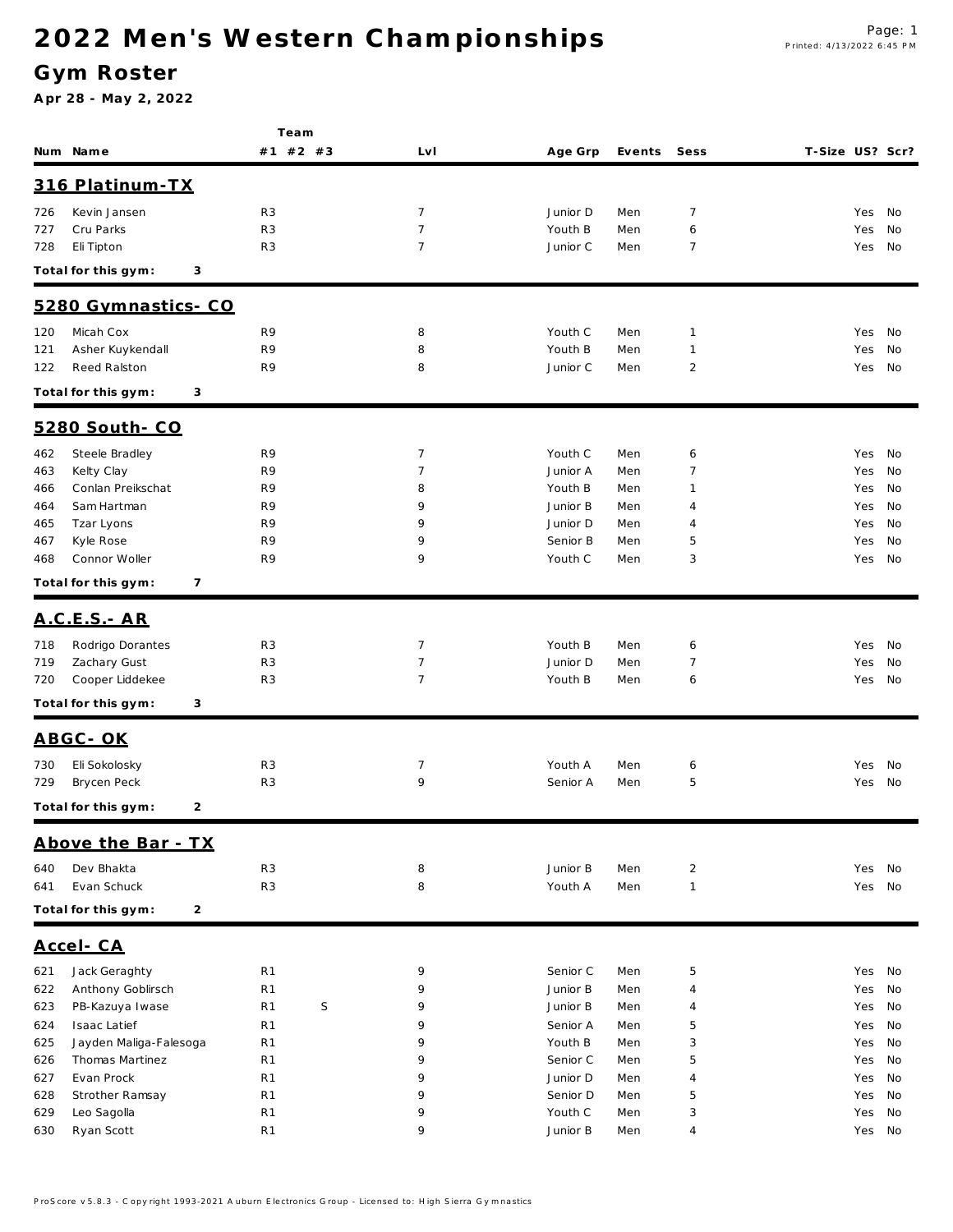### **G ym Roster**

|                                       | Team              |                |          |        |                |                 |        |      |
|---------------------------------------|-------------------|----------------|----------|--------|----------------|-----------------|--------|------|
| Num Name                              | #1 #2 #3          | LvI            | Age Grp  | Events | Sess           | T-Size US? Scr? |        |      |
| Accel- CA continued                   |                   |                |          |        |                |                 |        |      |
| Drew Stannard-Stockton<br>631         | R <sub>1</sub>    | 9              | Senior D | Men    | 5              |                 | Yes    | - No |
| Bodi Szabo<br>632                     | R <sub>1</sub>    | 9              | Senior C | Men    | 5              |                 | Yes    | No   |
| Benjamin Thurlow-Lam<br>633           | R <sub>1</sub>    | 9              | Senior C | Men    | 5              |                 | Yes    | No   |
| Total for this gym:<br>13             |                   |                |          |        |                |                 |        |      |
| Achievers- TX                         |                   |                |          |        |                |                 |        |      |
| 399<br>Corbin Wood                    | R <sub>3</sub>    | 7              | Youth C  | Men    | 6              |                 | Yes    | No.  |
| 398<br>Jackson Sembroski              | R <sub>3</sub>    | 9              | Junior A | Men    | 4              |                 | Yes    | No   |
| $\overline{2}$<br>Total for this gym: |                   |                |          |        |                |                 |        |      |
| <u>Acro Tex - TX</u>                  |                   |                |          |        |                |                 |        |      |
| Elijah Thompson<br>590                | R <sub>3</sub>    | 7              | Youth D  | Men    | 6              |                 | Yes No |      |
| Logan Davidson<br>588                 | R <sub>3</sub>    | 8              | Youth C  | Men    | 1              |                 | Yes    | No   |
| Peter Kecskes<br>589                  | R <sub>3</sub>    | 8              | Junior B | Men    | $\overline{c}$ |                 | Yes    | No   |
| Rylie Blake<br>587                    | R <sub>3</sub>    | 9              | Junior C | Men    | 4              |                 | Yes No |      |
| Total for this gym:<br>4              |                   |                |          |        |                |                 |        |      |
| Active Athletics-CO                   |                   |                |          |        |                |                 |        |      |
| Benji Loetterle<br>821                | R9                | 7              | Junior B | Men    | 7              |                 | Yes No |      |
| Total for this gym:<br>$\mathbf{1}$   |                   |                |          |        |                |                 |        |      |
|                                       |                   |                |          |        |                |                 |        |      |
| Advantage Gym - WA                    |                   |                |          |        |                |                 |        |      |
| Edan Cohen<br>752                     | R <sub>2</sub>    | $\overline{7}$ | Youth D  | Men    | 6              |                 | Yes    | No   |
| Makar Shnitko<br>753                  | R <sub>2</sub>    | $\overline{7}$ | Youth D  | Men    | 6              |                 | Yes No |      |
| Total for this gym:<br>2              |                   |                |          |        |                |                 |        |      |
| AGA-AK                                |                   |                |          |        |                |                 |        |      |
| Ethan Pugliese<br>350                 | R <sub>2</sub>    | 8              | Youth D  | Men    | 1              |                 | Yes    | No   |
| Jordan Lonas<br>349                   | R <sub>2</sub>    | 9              | Senior D | Men    | 5              |                 | Yes No |      |
| $\overline{2}$<br>Total for this gym: |                   |                |          |        |                |                 |        |      |
| AGG-ND                                |                   |                |          |        |                |                 |        |      |
| Logan Linnertz<br>286                 | R4                | 9              | Senior D | Men    | 5              |                 | Yes No |      |
| Total for this gym:<br>$\mathbf{1}$   |                   |                |          |        |                |                 |        |      |
| Agility-CA                            |                   |                |          |        |                |                 |        |      |
| HB-Owen Hodges<br>649                 | $\mathsf S$<br>R1 | 8              | Youth A  | Men    | $\mathbf{1}$   |                 | Yes    | No   |
| 652<br>Scotty Westendorf              | R <sub>1</sub>    | 8              | Youth A  | Men    | $\mathbf{1}$   |                 | Yes    | No   |
| 644<br>Adam Barba                     | R1                | 9              | Senior D | Men    | 5              |                 | Yes    | No   |
| Josiah Haskins<br>645                 | R <sub>1</sub>    | 9              | Youth C  | Men    | 3              |                 | Yes    | No   |
| Wyatt Healy<br>646                    | R <sub>1</sub>    | 9              | Senior A | Men    | 5              |                 | Yes    | No   |
| Hayddon Hill<br>647                   | R <sub>1</sub>    | 9              | Senior D | Men    | 5              |                 | Yes    | No   |
| Logan Hodges<br>648                   | R <sub>1</sub>    | 9              | Youth B  | Men    | 3              |                 | Yes    | No   |
| Colin Kilian<br>650                   | R <sub>1</sub>    | 9              | Junior C | Men    | 4              |                 | Yes    | No   |
| Braylon Taylor<br>651                 | R <sub>1</sub>    | 9              | Senior B | Men    | 5              |                 | Yes No |      |
| Total for this gym:<br>9              |                   |                |          |        |                |                 |        |      |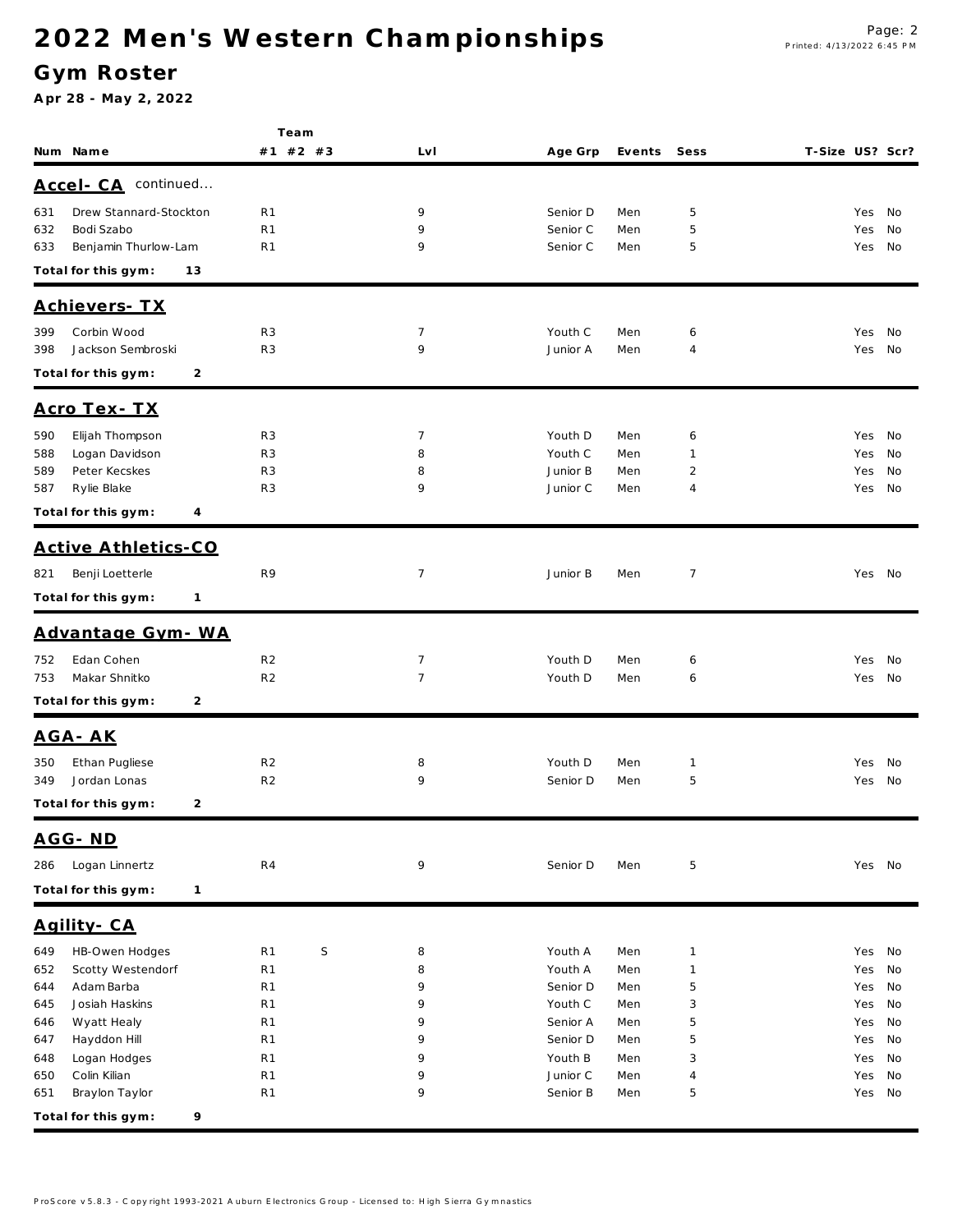### **G ym Roster**

|     |                                       | Team           |                 |          |        |                |                 |        |    |
|-----|---------------------------------------|----------------|-----------------|----------|--------|----------------|-----------------|--------|----|
|     | Num Name                              | #1 #2 #3       | LvI             | Age Grp  | Events | Sess           | T-Size US? Scr? |        |    |
|     | Air Force - WI                        |                |                 |          |        |                |                 |        |    |
| 256 | Ian Simmons                           | R4             | 8               | Youth D  | Men    | $\mathbf{1}$   |                 | Yes    | No |
| 255 | Moritz Deegen                         | R <sub>4</sub> | 9               | Junior C | Men    | 4              |                 | Yes    | No |
|     | Total for this gym:<br>2              |                |                 |          |        |                |                 |        |    |
|     |                                       |                |                 |          |        |                |                 |        |    |
|     | Alamo Gymnastics- TX                  |                |                 |          |        |                |                 |        |    |
| 516 | Jorge Rodriguez                       | R <sub>3</sub> | 8               | Youth D  | Men    | $\mathbf{1}$   |                 | Yes    | No |
| 518 | Alexander Tsovma                      | R <sub>3</sub> | 8               | Youth D  | Men    | 1              |                 | Yes    | No |
| 515 | Cameron Brett                         | R <sub>3</sub> | 9               | Youth A  | Men    | 3              |                 | Yes    | No |
| 517 | Alejandro Siso                        | R <sub>3</sub> | 9               | Junior A | Men    | 4              |                 | Yes    | No |
|     | Total for this gym:<br>4              |                |                 |          |        |                |                 |        |    |
|     | <u> All American - UT</u>             |                |                 |          |        |                |                 |        |    |
| 764 | Cade Godfrey                          | R9             | 8               | Youth B  | Men    | 1              |                 | Yes    | No |
| 763 | Taylin Cattermole                     | R9             | 9               | Youth A  | Men    | 3              |                 | Yes    | No |
| 765 | Roger Millar                          | R9             | 9               | Junior D | Men    | 4              |                 | Yes    | No |
| 766 | Adam Pollister                        | R9             | 9               | Junior B | Men    | 4              |                 | Yes    | No |
| 767 | Jacob Rauch                           | R9             | 9               | Junior B | Men    | 4              |                 | Yes    | No |
| 768 | Thiago Taquemasa                      | R9             | 9               | Youth A  | Men    | 3              |                 | Yes    | No |
| 769 | Chance Wallace                        | R9             | 9               | Junior B | Men    | 4              |                 | Yes    | No |
|     | $\overline{7}$<br>Total for this gym: |                |                 |          |        |                |                 |        |    |
|     | All Star Gym-LA                       |                |                 |          |        |                |                 |        |    |
| 445 | Mason Phillips                        | R <sub>3</sub> | 7               | Youth D  | Men    | 6              |                 | Yes    | No |
| 446 | Jake Reilly                           | R <sub>3</sub> | $\overline{7}$  | Junior B | Men    | 7              |                 | Yes    | No |
| 442 | Avery Anderson                        | R <sub>3</sub> | 9               | Senior A | Men    | 5              |                 | Yes    | No |
| 443 | <b>Brock Gross</b>                    | R <sub>3</sub> | 9               | Senior A | Men    | 5              |                 | Yes    | No |
| 444 | Dwayne Johnson Jr                     | R3             | 9               | Junior B | Men    | 4              |                 | Yes    | No |
|     | Total for this gym:<br>5              |                |                 |          |        |                |                 |        |    |
|     | <u>Altius-WI</u>                      |                |                 |          |        |                |                 |        |    |
| 227 | Sashwat Kumar                         | R <sub>4</sub> | 7               | Youth B  | Men    | 6              |                 | Yes    | No |
| 228 | August Schneider                      | R <sub>4</sub> | $\overline{7}$  | Youth A  | Men    | 6              |                 | Yes    | No |
|     | Total for this gym:<br>2              |                |                 |          |        |                |                 |        |    |
|     | <u> AOG - TX</u>                      |                |                 |          |        |                |                 |        |    |
| 117 | Alex Ebersbaker                       | R <sub>3</sub> | $\overline{7}$  | Junior B | Men    | $\overline{7}$ |                 | Yes No |    |
| 119 | Ty Williams                           | R <sub>3</sub> | $\overline{7}$  | Youth D  | Men    | 6              |                 | Yes    | No |
| 118 | John Henry Overton                    | R3             | 9               | Youth B  | Men    | 3              |                 | Yes    | No |
|     | Total for this gym:<br>3              |                |                 |          |        |                |                 |        |    |
|     | Arizona Olympian-AZ                   |                |                 |          |        |                |                 |        |    |
| 206 | Youssof Alsakka                       | R <sub>1</sub> | $\overline{7}$  | Junior A | Men    | $\overline{7}$ |                 | Yes    | No |
| 211 | Tyler Pennock                         | R <sub>1</sub> | $\overline{7}$  | Youth A  | Men    | 6              |                 | Yes    | No |
| 213 | Wil Shaffer                           | R <sub>1</sub> | $7\phantom{.0}$ | Youth B  | Men    | 6              |                 | Yes    | No |
| 214 | Ander Sutton                          | R <sub>1</sub> | $\overline{7}$  | Junior D | Men    | 7              |                 | Yes    | No |
| 215 | Jaydon Thiel                          | R <sub>1</sub> | $\overline{7}$  | Junior C | Men    | 7              |                 | Yes    | No |
| 207 | Maddox Brower                         | R <sub>1</sub> | 8               | Youth C  | Men    | 1              |                 | Yes    | No |
| 208 | Keegan Donovan-Schager                | R1             | 9               | Senior D | Men    | 5              |                 | Yes No |    |
|     |                                       |                |                 |          |        |                |                 |        |    |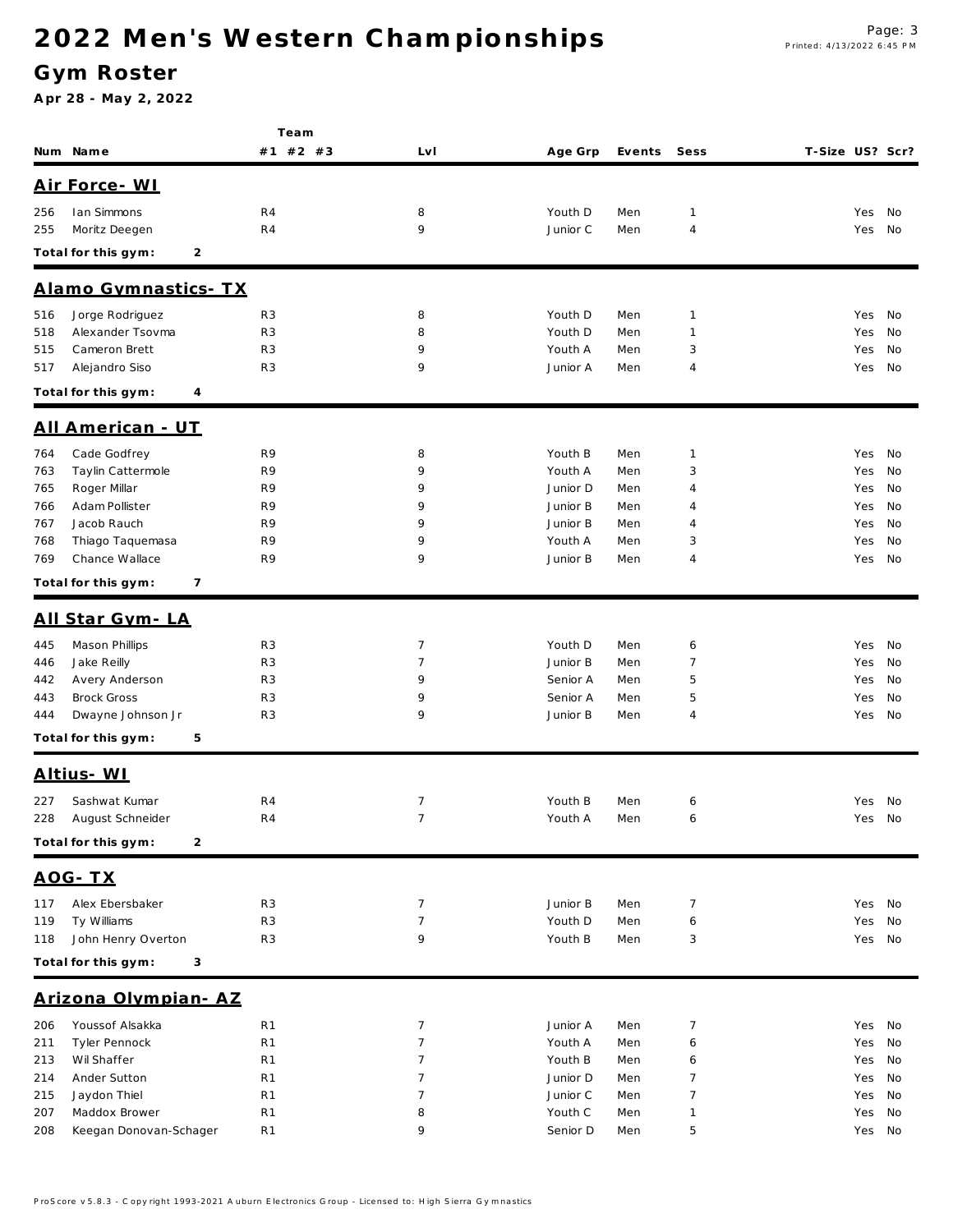**Te a m**

### **G ym Roster**

|     | Num Name                            | #1 #2 #3            | Lv I           | Age Grp  | Events | Sess           | T-Size US? Scr? |            |      |
|-----|-------------------------------------|---------------------|----------------|----------|--------|----------------|-----------------|------------|------|
|     | <u> Arizona Olympian - AZ</u>       | continued           |                |          |        |                |                 |            |      |
| 209 | Matthew Johnson                     | R <sub>1</sub>      | 9              | Senior C | Men    | 5              |                 | Yes        | No.  |
| 210 | Austin Larsen                       | R <sub>1</sub>      | 9              | Senior C | Men    | 5              |                 | Yes        | No   |
| 212 | Oscar Salazar                       | R <sub>1</sub>      | 9              | Youth D  | Men    | 3              |                 | Yes        | No   |
|     | Total for this gym:<br>10           |                     |                |          |        |                |                 |            |      |
|     |                                     |                     |                |          |        |                |                 |            |      |
|     | <b>ASI Firewheel- TX</b>            |                     |                |          |        |                |                 |            |      |
| 567 | Jacoby Filkins                      | R <sub>3</sub>      | 8              | Youth B  | Men    | 1              |                 | Yes        | No   |
| 566 | Angel Campos                        | R <sub>3</sub>      | 9              | Senior C | Men    | 5              |                 | Yes        | No   |
| 568 | Jack Florist                        | R <sub>3</sub>      | 9              | Senior B | Men    | 5              |                 | Yes        | - No |
|     | Total for this gym:<br>3            |                     |                |          |        |                |                 |            |      |
|     | <u> Aspire-AZ</u>                   |                     |                |          |        |                |                 |            |      |
| 421 | Keoki Clark                         | R <sub>1</sub>      | 8              | Junior B | Men    | $\overline{2}$ |                 | Yes        | No   |
| 424 | Elian Tapia                         | R <sub>1</sub>      | 8              | Youth B  | Men    | 1              |                 | Yes        | No   |
| 422 | Carlos Lopez                        | R <sub>1</sub>      | 9              | Youth C  | Men    | 3              |                 | Yes        | No   |
| 423 | Asher Nelson                        | R <sub>1</sub>      | 9              | Youth B  | Men    | 3              |                 | Yes No     |      |
|     | Total for this gym:<br>4            |                     |                |          |        |                |                 |            |      |
|     | Avant Coeur-ID                      |                     |                |          |        |                |                 |            |      |
| 750 | PH-Cayden Ptashkin                  | R <sub>2</sub><br>S | 7              | Junior C | Men    | 7              |                 | Yes        | - No |
| 748 | Dylan Coulson                       | R <sub>2</sub>      | 8              | Youth C  | Men    | 1              |                 |            | No   |
| 751 | Conan Tapia                         | R <sub>2</sub>      | 8              | Junior B | Men    | 2              |                 | Yes<br>Yes | No   |
| 749 | Grayson McKlendin                   | R <sub>2</sub>      | 9              | Youth D  | Men    | 3              |                 | Yes        | No   |
|     |                                     |                     |                |          |        |                |                 |            |      |
|     | Total for this gym:<br>4            |                     |                |          |        |                |                 |            |      |
|     | <u> Azarian- CA</u>                 |                     |                |          |        |                |                 |            |      |
| 164 | Chetan Marolia                      | R <sub>1</sub>      | 9              | Senior B | Men    | 5              |                 | Yes No     |      |
|     | Total for this gym:<br>$\mathbf{1}$ |                     |                |          |        |                |                 |            |      |
|     | Bannon's Gym-TX                     |                     |                |          |        |                |                 |            |      |
| 179 | Chance Pace                         | R <sub>3</sub>      | 9              | Youth D  | Men    | 3              |                 | Yes No     |      |
|     | Total for this gym: 1               |                     |                |          |        |                |                 |            |      |
|     | Bart Conner- OK                     |                     |                |          |        |                |                 |            |      |
| 189 | Eli Renfrow                         | R <sub>3</sub>      | $\overline{7}$ | Junior D | Men    | $\overline{7}$ |                 | Yes No     |      |
| 191 | Landon Stephens                     | R <sub>3</sub>      | $\overline{7}$ | Junior A | Men    | 7              |                 | Yes        | No   |
| 184 | Roman Alfaro                        | R <sub>3</sub>      | 9              | Junior A | Men    | 4              |                 | Yes        | No   |
| 185 | Aidan McSorley                      | R <sub>3</sub>      | 9              | Youth D  | Men    | 3              |                 | Yes        | No   |
| 186 | Lane Moring                         | R <sub>3</sub>      | 9              | Junior C | Men    | 4              |                 | Yes        | No   |
| 187 | Bizi Osborn                         | R <sub>3</sub>      | 9              | Junior D | Men    | 4              |                 | Yes        | No   |
| 188 | Micah Polanski                      | R <sub>3</sub>      | 9              | Youth C  | Men    | 3              |                 | Yes        | No   |
| 190 | Masen Steffens                      | R <sub>3</sub>      | 9              | Youth B  | Men    | 3              |                 | Yes        | No   |
| 192 | Chase Wilt                          | R <sub>3</sub>      | 9              | Youth A  | Men    | 3              |                 | Yes No     |      |
|     | Total for this gym:<br>9            |                     |                |          |        |                |                 |            |      |
|     | Bayshore Elite - CA                 |                     |                |          |        |                |                 |            |      |
| 637 | George Slater                       | R <sub>1</sub>      | $\overline{7}$ | Youth D  | Men    | 6              |                 | Yes No     |      |
|     |                                     |                     |                |          |        |                |                 |            |      |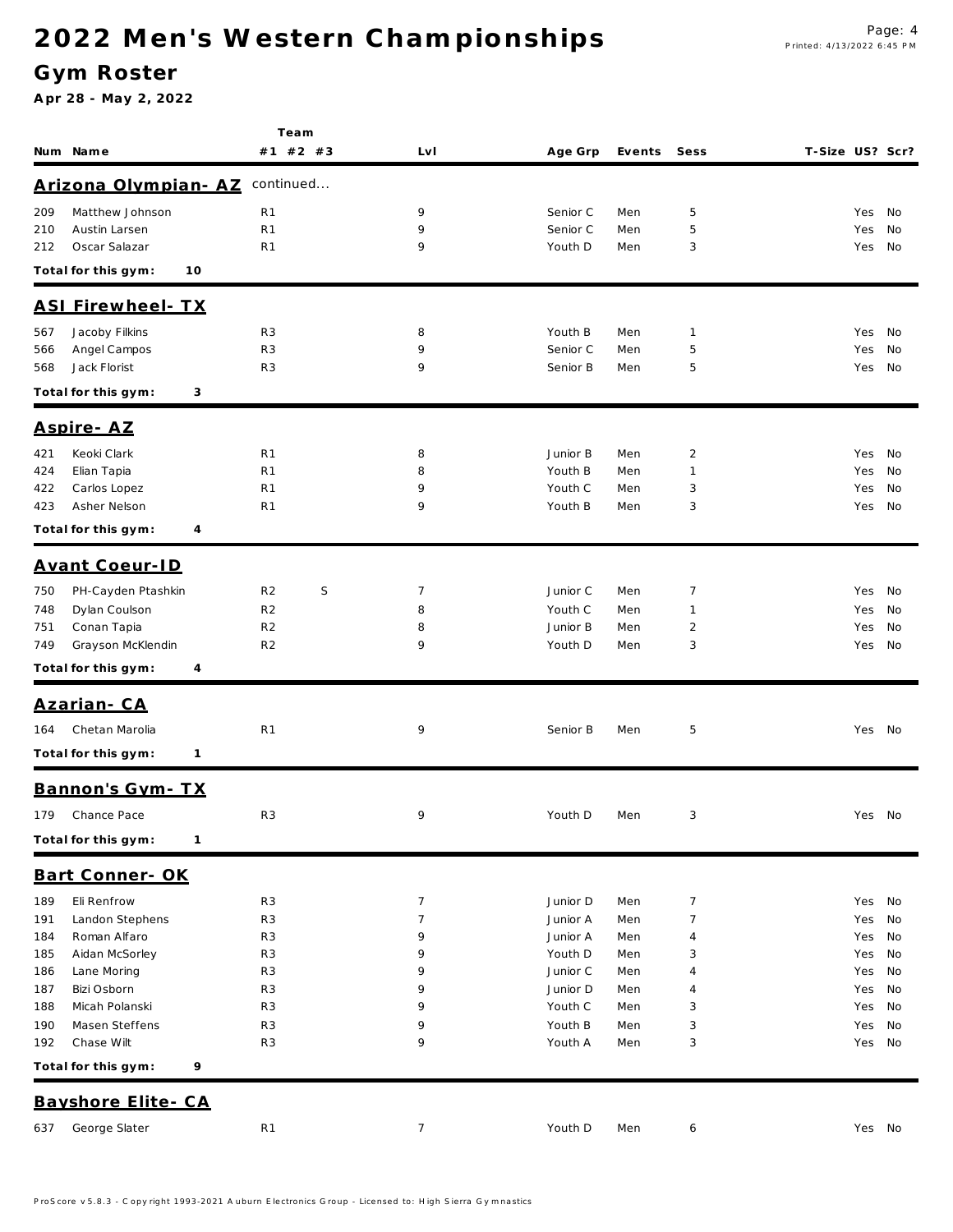### **G ym Roster**

|            |                                |                | Team                             |                |                     |            |                |                 |               |    |
|------------|--------------------------------|----------------|----------------------------------|----------------|---------------------|------------|----------------|-----------------|---------------|----|
|            | Num Name                       |                | #1 #2 #3                         | Lv I           | Age Grp             | Events     | Sess           | T-Size US? Scr? |               |    |
|            | Bayshore Elite - CA            |                | continued                        |                |                     |            |                |                 |               |    |
| 638        | Jack Slater                    |                | R1                               | 7              | Youth D             | Men        | 6              |                 | Yes           | No |
| 636        | Quentin Bellemin               |                | R <sub>1</sub>                   | 9              | Youth B             | Men        | 3              |                 | Yes           | No |
| 639        | Eli Wright                     |                | R <sub>1</sub>                   | 9              | Youth C             | Men        | 3              |                 | Yes           | No |
|            | Total for this gym:            | 4              |                                  |                |                     |            |                |                 |               |    |
|            | BGA-CA                         |                |                                  |                |                     |            |                |                 |               |    |
| 722        | Jackson Blythe                 |                | R <sub>1</sub>                   | 7              | Junior D            | Men        | $\overline{7}$ |                 | Yes           | No |
| 724        | Jack Sonke                     |                | R <sub>1</sub>                   | $\overline{7}$ | Junior A            | Men        | 7              |                 | Yes           | No |
| 725        | J.J. Van Dyke                  |                | R <sub>1</sub>                   | 7              | Youth C             | Men        | 6              |                 | Yes           | No |
| 721        | Hayden Aycock                  |                | R <sub>1</sub>                   | 9              | Junior A            | Men        | 4              |                 | Yes           | No |
| 723        | Troy Holman                    |                | R <sub>1</sub>                   | 9              | Youth B             | Men        | 3              |                 | Yes           | No |
|            | Total for this gym:            | 5              |                                  |                |                     |            |                |                 |               |    |
|            | BGS-WY                         |                |                                  |                |                     |            |                |                 |               |    |
| 777        | Nethanel Keener                |                | R9                               | 7              | Junior A            | Men        | $\overline{7}$ |                 | Yes           | No |
| 778        | Preston Keutla                 |                | R9                               | $\overline{7}$ | Junior B            | Men        | $\overline{7}$ |                 | Yes           | No |
| 779        | Landon Wagner                  |                | R9                               | $\overline{7}$ | Junior A            | Men        | $\overline{7}$ |                 | Yes           | No |
|            | Total for this gym:            | 3              |                                  |                |                     |            |                |                 |               |    |
|            | BIGC - WA                      |                |                                  |                |                     |            |                |                 |               |    |
| 360        | Isaac Werner                   |                | R <sub>2</sub>                   | 7              | Junior D            | Men        | $\overline{7}$ |                 | Yes           | No |
| 359        | Jacob Hall                     |                | R <sub>2</sub>                   | 9              | Senior D            | Men        | 5              |                 | Yes           | No |
|            | Total for this gym:            | $\overline{2}$ |                                  |                |                     |            |                |                 |               |    |
|            | Black Hills- WA                |                |                                  |                |                     |            |                |                 |               |    |
| 298        | Tirth Gohel                    |                | R <sub>2</sub>                   | 9              | Youth D             | Men        | 3              |                 | Yes           | No |
| 299        | Landon James                   |                | R <sub>2</sub>                   | 9              | Youth B             | Men        | 3              |                 | Yes No        |    |
|            | Total for this gym:            | 2              |                                  |                |                     |            |                |                 |               |    |
|            | Boulder Flyers- CO             |                |                                  |                |                     |            |                |                 |               |    |
| 744        | Mitchell Louie                 |                | R9                               | $\overline{7}$ | Junior A            | Men        | $\overline{7}$ |                 | Yes No        |    |
| 745        | Alec Schlomberg                |                | R9                               | $\overline{7}$ | Junior C            | Men        | $\overline{7}$ |                 | Yes No        |    |
|            | Total for this gym:            | $\overline{c}$ |                                  |                |                     |            |                |                 |               |    |
|            | Bounce Gym-OK                  |                |                                  |                |                     |            |                |                 |               |    |
| 660        | Aidan Erts                     |                | R <sub>3</sub>                   | 9              | Youth D             | Men        | 3              |                 | Yes No        |    |
|            |                                |                |                                  |                |                     |            |                |                 |               |    |
|            | Total for this gym:            | $\mathbf{1}$   |                                  |                |                     |            |                |                 |               |    |
|            | Broadway-CA                    |                |                                  |                |                     |            |                |                 |               |    |
| 384        | Liam Egan                      |                | R <sub>1</sub>                   | 7              | Junior C            | Men        | 7              |                 | Yes No        |    |
| 386        | Devin Jericiau                 |                | R <sub>1</sub>                   | $\overline{7}$ | Junior B            | Men        | 7              |                 | Yes           | No |
| 388        | Nico Ugarteche<br>Milo Hoffman |                | R <sub>1</sub><br>R <sub>1</sub> | 7<br>8         | Youth B<br>Junior A | Men        | 6<br>2         |                 | Yes           | No |
| 385<br>387 | Ilia Petrushin                 |                | R <sub>1</sub>                   | 8              | Youth B             | Men<br>Men | 1              |                 | Yes<br>Yes No | No |
|            |                                |                |                                  |                |                     |            |                |                 |               |    |
|            | Total for this gym:            | 5              |                                  |                |                     |            |                |                 |               |    |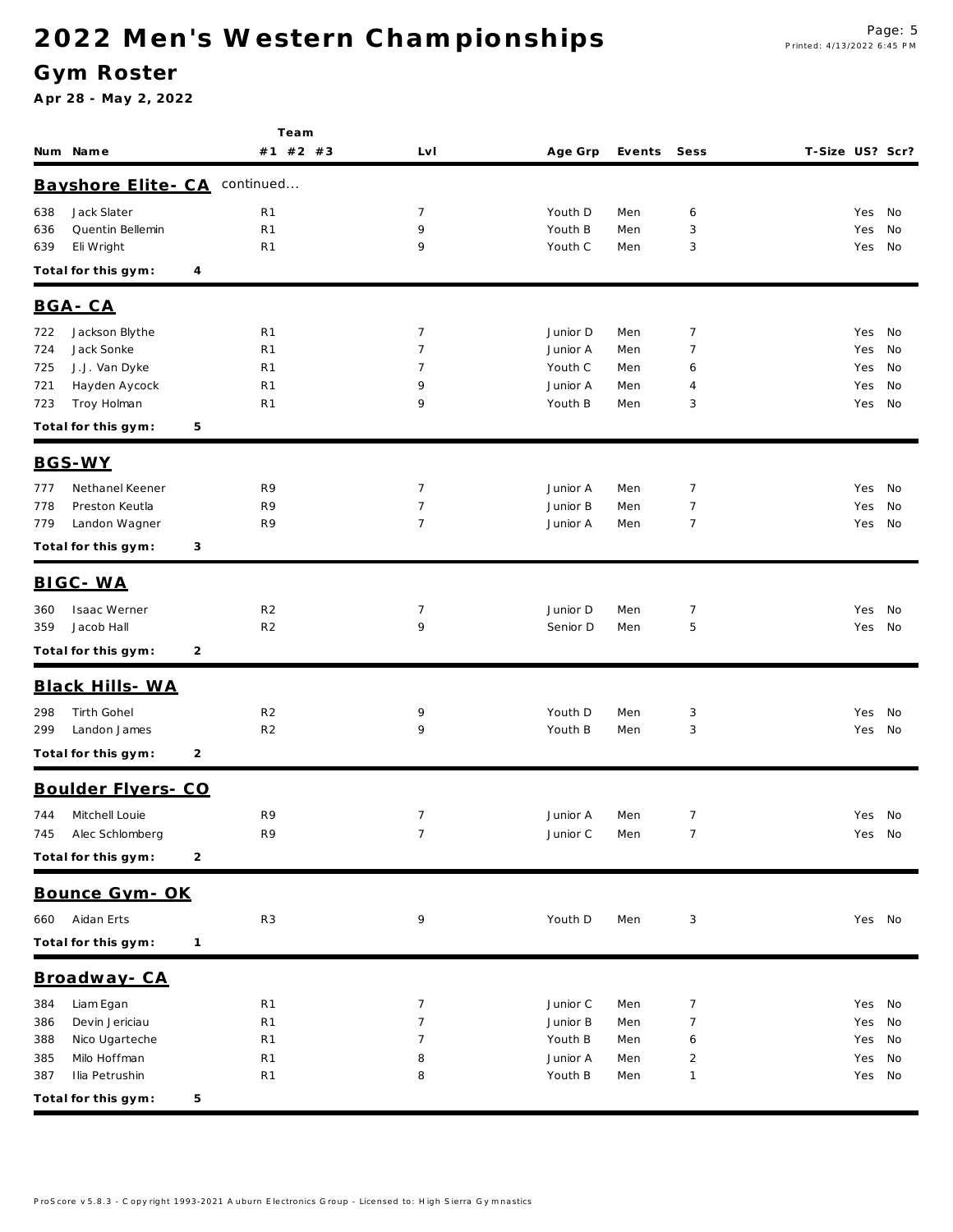#### **G ym Roster**

|            |                          |   | Team                             |         |                |                     |            |                |                 |            |          |  |  |
|------------|--------------------------|---|----------------------------------|---------|----------------|---------------------|------------|----------------|-----------------|------------|----------|--|--|
|            | Num Name                 |   | #1 #2 #3                         |         | Lv I           | Age Grp             | Events     | Sess           | T-Size US? Scr? |            |          |  |  |
|            | Cache-UT                 |   |                                  |         |                |                     |            |                |                 |            |          |  |  |
| 693        | Ben Hone                 |   | R9                               |         | $\overline{7}$ | Junior C            | Men        | $\overline{7}$ |                 | Yes No     |          |  |  |
|            | Total for this gym:      | 1 |                                  |         |                |                     |            |                |                 |            |          |  |  |
|            | Cahoy's-NE               |   |                                  |         |                |                     |            |                |                 |            |          |  |  |
| 259        | Burke Frandson           |   | R <sub>4</sub>                   |         | $\overline{7}$ | Youth A             | Men        | 6              |                 | Yes        | No       |  |  |
| 261        | Easton Merwald           |   | R <sub>4</sub>                   |         | $\overline{7}$ | Youth A             | Men        | 6              |                 | Yes        | No       |  |  |
| 263        | Enzo Morello             |   | R4                               |         | $\overline{7}$ | Junior A            | Men        | 7              |                 | Yes        | No       |  |  |
| 264        | Carson Oakeson           |   | R4                               |         | 7              | Junior A            | Men        | 7              |                 | Yes        | No       |  |  |
| 258        | Ben Bognich              |   | R4                               |         | 8              | Youth B             | Men        | 1              |                 | Yes        | No       |  |  |
| 260        | Tommy Lampert            |   | R4                               |         | 9              | Youth B             | Men        | 3              |                 | Yes        | No       |  |  |
| 262        | Ace Morello              |   | R4                               |         | 9              | Senior B            | Men        | 5              |                 | Yes        | No       |  |  |
|            | Total for this gym:      | 7 |                                  |         |                |                     |            |                |                 |            |          |  |  |
|            | Cal Sports - GO-CA       |   |                                  |         |                |                     |            |                |                 |            |          |  |  |
| 149        | Riley Douglas            |   | R <sub>1</sub>                   |         | 8              | Youth A             | Men        | $\mathbf{1}$   |                 | Yes        | No       |  |  |
| 150        | Jeremiah Lim             |   | R <sub>1</sub>                   |         | 8              | Youth B             | Men        | $\mathbf{1}$   |                 | Yes        | No       |  |  |
| 153        | Jackson Visque           |   | R <sub>1</sub>                   |         | 8              | Youth B             | Men        | $\mathbf{1}$   |                 | Yes        | No       |  |  |
| 151<br>152 | Nolan Prim<br>Trevor Uhm |   | R <sub>1</sub><br>R <sub>1</sub> |         | 9<br>9         | Junior C<br>Youth C | Men<br>Men | 4<br>3         |                 | Yes<br>Yes | No<br>No |  |  |
|            |                          | 5 |                                  |         |                |                     |            |                |                 |            |          |  |  |
|            | Total for this gym:      |   |                                  |         |                |                     |            |                |                 |            |          |  |  |
|            | Cal Sports-Race-CA       |   |                                  |         |                |                     |            |                |                 |            |          |  |  |
| 448        | PB-Kostya Pikalev        |   | R <sub>1</sub>                   | $\sf S$ | 8              | Youth B             | Men        | $\mathbf{1}$   |                 | Yes        | No       |  |  |
| 447        | Daniel Hughes            |   | R <sub>1</sub>                   |         | 9              | Senior A            | Men        | 5              |                 | Yes        | No       |  |  |
|            | Total for this gym:      | 2 |                                  |         |                |                     |            |                |                 |            |          |  |  |
|            | Capital-TX               |   |                                  |         |                |                     |            |                |                 |            |          |  |  |
| 654        | Gavin Moyer              |   | R <sub>3</sub>                   |         | $\overline{7}$ | Junior A            | Men        | $\overline{7}$ |                 | Yes        | No       |  |  |
| 653        | Trey Beer                |   | R <sub>3</sub>                   |         | 8              | Junior A            | Men        | $\overline{2}$ |                 | Yes        | No       |  |  |
| 656        | Aaron Yarnell            |   | R <sub>3</sub>                   |         | 8              | Youth C             | Men        | $\mathbf{1}$   |                 | Yes        | No       |  |  |
| 655        | Oslo Wieck               |   | R <sub>3</sub>                   |         | 9              | Junior B            | Men        | 4              |                 | Yes        | No       |  |  |
|            | Total for this gym:      | 4 |                                  |         |                |                     |            |                |                 |            |          |  |  |
|            | Cascade Elite - WA       |   |                                  |         |                |                     |            |                |                 |            |          |  |  |
| 427        | Jakob Shteynberg         |   | R <sub>2</sub>                   |         | $\overline{7}$ | Junior C            | Men        | $\overline{7}$ |                 | Yes        | No       |  |  |
| 425        | Frederick Moeller        |   | R <sub>2</sub>                   |         | 9              | Youth C             | Men        | 3              |                 | Yes        | No       |  |  |
| 426        | Johnny Rodrigues         |   | R <sub>2</sub>                   |         | 9              | Senior A            | Men        | 5              |                 | Yes        | No       |  |  |
| 428        | Will Zelter              |   | R <sub>2</sub>                   |         | 9              | Senior A            | Men        | 5              |                 | Yes        | No       |  |  |
|            | Total for this gym:      | 4 |                                  |         |                |                     |            |                |                 |            |          |  |  |
|            | CEGW-WA                  |   |                                  |         |                |                     |            |                |                 |            |          |  |  |
| 657        | PB-Aaron Layman          |   | R9                               | S       | $\overline{7}$ | Youth B             | Men        | 6              |                 | Yes        | No       |  |  |
| 658        | Gabe Rumpke              |   | R9                               |         | $\overline{7}$ | Junior D            | Men        | $\overline{7}$ |                 | Yes        | No       |  |  |
| 659        | Kenneth Sault            |   | R9                               |         | $\overline{7}$ | Youth C             | Men        | 6              |                 | Yes        | No       |  |  |
|            | Total for this gym:      | 3 |                                  |         |                |                     |            |                |                 |            |          |  |  |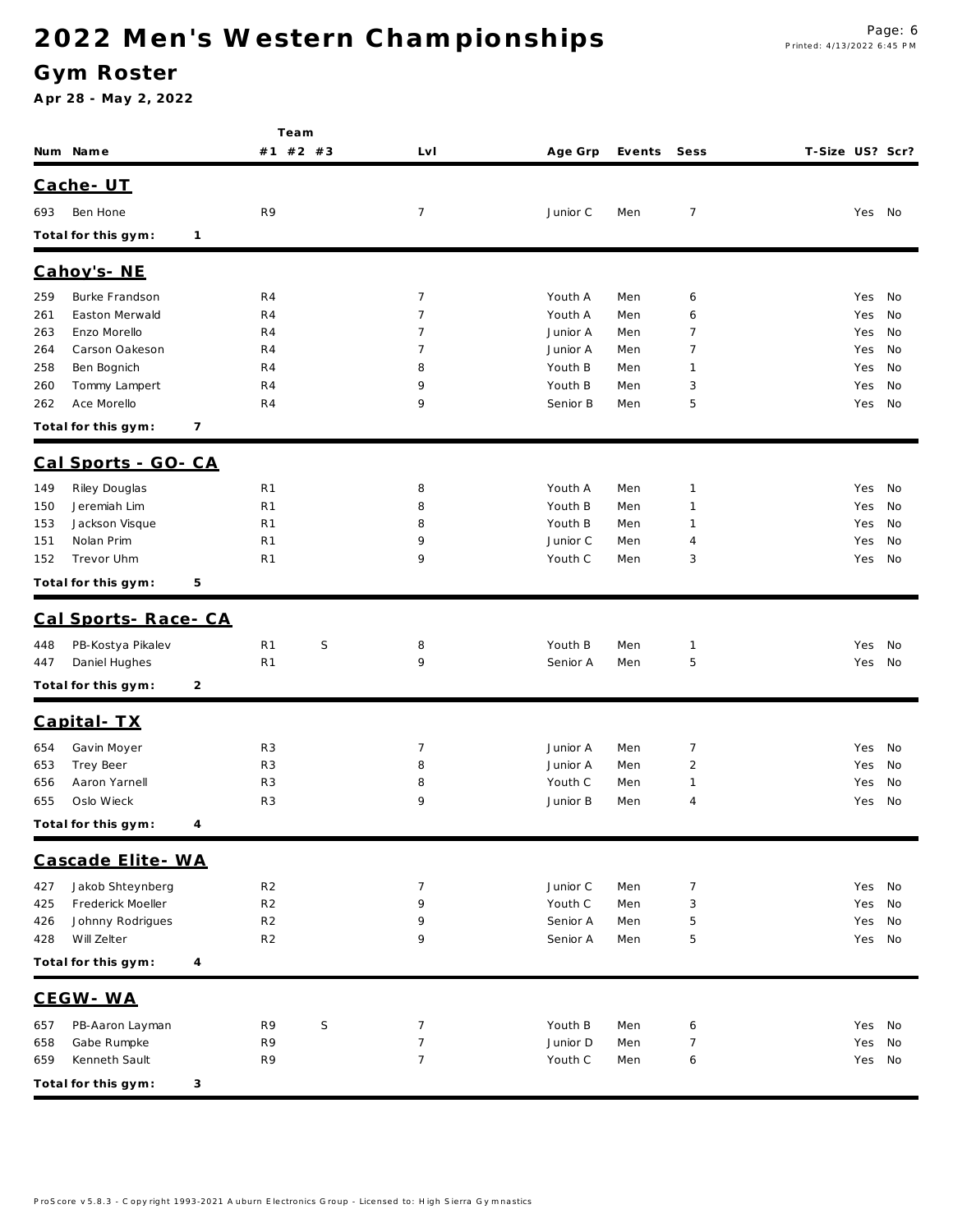#### **G ym Roster**

|                                               | Team                             |                     |                     |            |                     |                        |
|-----------------------------------------------|----------------------------------|---------------------|---------------------|------------|---------------------|------------------------|
| Num Name                                      | #1 #2 #3                         | Lv I                | Age Grp             | Events     | Sess                | T-Size US? Scr?        |
| Central Coast-CA                              |                                  |                     |                     |            |                     |                        |
|                                               |                                  |                     |                     |            |                     |                        |
| Collin Edwards<br>449                         | R <sub>1</sub>                   | $\overline{7}$      | Youth A             | Men        | 6                   | Yes No                 |
| Total for this gym:<br>$\mathbf{1}$           |                                  |                     |                     |            |                     |                        |
| $CGC - CA$                                    |                                  |                     |                     |            |                     |                        |
| Liam Brunton<br>820                           | R <sub>1</sub>                   | $\overline{7}$      | Youth D             | Men        | 6                   | No<br>Yes              |
| Sohan Venkat<br>580                           | R <sub>1</sub>                   | $\overline{7}$      | Junior B            | Men        | 7                   | No<br>Yes              |
| Austin Lopez<br>579                           | R <sub>1</sub>                   | 8                   | Youth A             | Men        | $\mathbf{1}$        | Yes<br>No              |
| Gael Espinoza<br>578                          | R <sub>1</sub>                   | 9                   | Senior C            | Men        | 5                   | No<br>Yes              |
| Total for this gym:<br>4                      |                                  |                     |                     |            |                     |                        |
| CG's Gymnastics-LA                            |                                  |                     |                     |            |                     |                        |
| Nathan Martin<br>266                          | R <sub>3</sub>                   | 7                   | Youth C             | Men        | 6                   | Yes<br>No              |
| Trevor Crotwell<br>265                        | R <sub>3</sub>                   | 9                   | Junior D            | Men        | $\overline{4}$      | Yes<br>No              |
| Total for this gym:<br>2                      |                                  |                     |                     |            |                     |                        |
| Champion - TX                                 |                                  |                     |                     |            |                     |                        |
|                                               |                                  |                     |                     |            |                     |                        |
| Urijah Skelton<br>491<br>Colin Stuckey<br>493 | R <sub>3</sub><br>R <sub>3</sub> | $\overline{7}$<br>7 | Junior A<br>Youth C | Men<br>Men | $\overline{7}$<br>6 | Yes<br>No<br>Yes<br>No |
| 485<br>Zac Airey                              | R <sub>3</sub>                   | 8                   | Youth A             | Men        | $\mathbf{1}$        | Yes<br>No              |
| Cade Kosina<br>489                            | R <sub>3</sub>                   | 8                   | Youth A             | Men        | $\mathbf{1}$        | Yes<br>No              |
| Alexander Mancha<br>490                       | R <sub>3</sub>                   | 8                   | Youth A             | Men        | $\mathbf{1}$        | No<br>Yes              |
| 495<br>Alec Tsakiris                          | R <sub>3</sub>                   | 8                   | Junior B            | Men        | $\overline{2}$      | No<br>Yes              |
| Nikolai Akhmetzhanov<br>486                   | R <sub>3</sub>                   | 9                   | Youth B             | Men        | 3                   | Yes<br>No              |
| 487<br>Ezra Boulware                          | R <sub>3</sub>                   | 9                   | Youth D             | Men        | 3                   | No<br>Yes              |
| Tyler Castillo<br>488                         | R <sub>3</sub>                   | 9                   | Junior B            | Men        | $\overline{4}$      | No<br>Yes              |
| Grafton Sprague<br>492                        | R <sub>3</sub>                   | 9                   | Youth A             | Men        | 3                   | No<br>Yes              |
| Andrew Summers<br>494                         | R <sub>3</sub>                   | 9                   | Junior D            | Men        | 4                   | Yes<br>No              |
| Total for this gym:<br>11                     |                                  |                     |                     |            |                     |                        |
| Champions-AR                                  |                                  |                     |                     |            |                     |                        |
| Reagan Moyer<br>161                           | R <sub>3</sub>                   | 9                   | Senior A            | Men        | 5                   | Yes No                 |
| Total for this gym:<br>1                      |                                  |                     |                     |            |                     |                        |
| Chow's-IA                                     |                                  |                     |                     |            |                     |                        |
|                                               |                                  |                     |                     |            |                     |                        |
| Hayden Hannapel<br>522                        | R4                               | 9                   | Youth C             | Men        | 3                   | Yes No                 |
| Total for this gym:<br>$\mathbf{1}$           |                                  |                     |                     |            |                     |                        |
| Classic Savage-MN                             |                                  |                     |                     |            |                     |                        |
| Dilan Gilbertson<br>711                       | R4                               | 9                   | Youth A             | Men        | 3                   | Yes No                 |
| Joshua Pretasky<br>712                        | R <sub>4</sub>                   | 9                   | Junior B            | Men        | $\overline{4}$      | Yes No                 |
| Total for this gym:<br>2                      |                                  |                     |                     |            |                     |                        |
| Clovis-CA                                     |                                  |                     |                     |            |                     |                        |
| Gavin Dougherty<br>241                        | R <sub>1</sub>                   | 8                   | Junior D            | Men        | $\overline{2}$      | No<br>Yes              |
| Ryan Heck<br>242                              | R <sub>1</sub>                   | 8                   | Junior D            | Men        | $\overline{2}$      | No<br>Yes              |
| Robert Marmon<br>243                          | R <sub>1</sub>                   | 8                   | Junior D            | Men        | $\overline{2}$      | No<br>Yes              |
| Liam Perez<br>244                             | R <sub>1</sub>                   | 8                   | Junior C            | Men        | $\overline{2}$      | Yes No                 |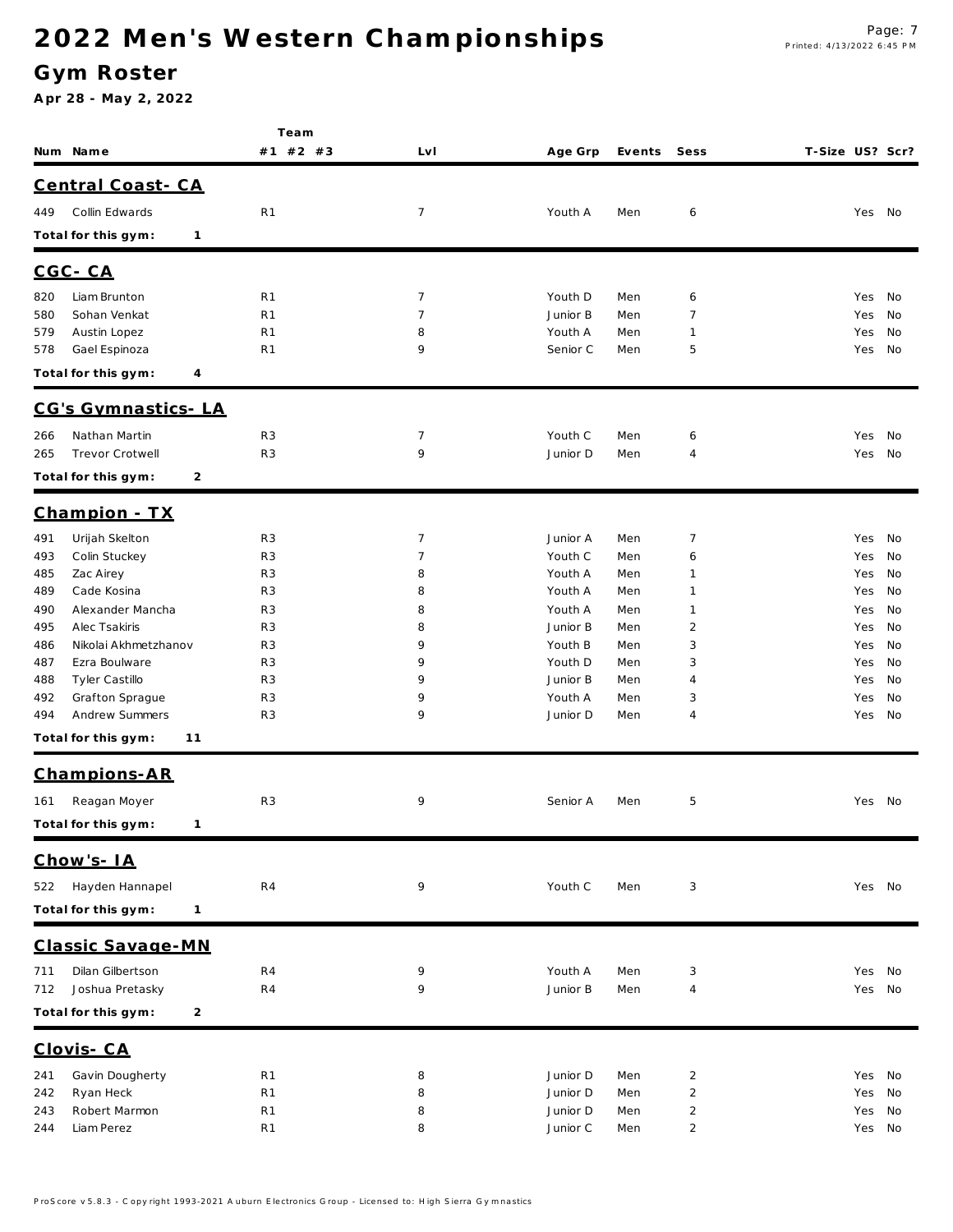### **G ym Roster**

|            | Num Name                              | Team<br>#1 #2 #3                 | LvI            | Age Grp              | Events     | Sess                             | T-Size US? Scr? |            |          |
|------------|---------------------------------------|----------------------------------|----------------|----------------------|------------|----------------------------------|-----------------|------------|----------|
|            | continued                             |                                  |                |                      |            |                                  |                 |            |          |
|            | Clovis-CA                             |                                  |                |                      |            |                                  |                 |            |          |
| 245        | Eydan Sinquin                         | R <sub>1</sub>                   | 8              | Junior A             | Men        | $\overline{2}$                   |                 | Yes        | No       |
|            | Total for this gym:                   | 5                                |                |                      |            |                                  |                 |            |          |
|            | Crenshaw's-TX                         |                                  |                |                      |            |                                  |                 |            |          |
| 361        | Diego Ciacci                          | R <sub>3</sub>                   | 9              | Junior A             | Men        | $\overline{4}$                   |                 | Yes        | No       |
| 362        | Iggy Gonzalez                         | R <sub>3</sub>                   | 9              | Junior A             | Men        | $\overline{4}$                   |                 | Yes        | No       |
| 363        | Oskar Silverman                       | R <sub>3</sub>                   | 9              | Junior D             | Men        | 4                                |                 | Yes        | No       |
|            | Total for this gym:                   | 3                                |                |                      |            |                                  |                 |            |          |
|            | Cypress Academy-TX                    |                                  |                |                      |            |                                  |                 |            |          |
| 343        | Quinn Conrey                          | R <sub>3</sub>                   | 8              | Junior B             | Men        | $\overline{2}$                   |                 | Yes        | No       |
| 344        | Parker Downey                         | R <sub>3</sub>                   | 8              | Junior B             | Men        | $\overline{2}$                   |                 | Yes        | No       |
| 342        | David Boll                            | R <sub>3</sub>                   | 9              | Junior A             | Men        | $\overline{4}$                   |                 | Yes        | No       |
| 345        | Max Meinardus                         | R <sub>3</sub>                   | 9              | Junior A             | Men        | 4                                |                 | Yes        | No       |
| 346        | Declan Moreno                         | R <sub>3</sub>                   | 9              | Junior C             | Men        | 4                                |                 | Yes        | No       |
|            | Total for this gym:                   | 5                                |                |                      |            |                                  |                 |            |          |
|            | Danik Gymnastics- ID                  |                                  |                |                      |            |                                  |                 |            |          |
| 771        | Vitalii Pavlikovskiy                  | R <sub>2</sub>                   | 8              | Youth A              | Men        | $\mathbf{1}$                     |                 | Yes        | No       |
| 773        | Kaden Sanchez                         | R <sub>2</sub>                   | 8              | Junior A             | Men        | $\overline{2}$                   |                 | Yes        | No       |
| 775        | Anders Wells                          | R <sub>2</sub>                   | 8              | Junior B             | Men        | $\overline{c}$                   |                 | Yes        | No       |
| 770        | Joey Hannon                           | R <sub>2</sub>                   | 9              | Senior C             | Men        | 5                                |                 | Yes        | No       |
| 772        | Elijah Sanchez                        | R <sub>2</sub>                   | 9<br>9         | Senior A             | Men        | 5                                |                 | Yes        | No       |
| 774<br>776 | Emmitt Smith<br>Mitchell Wells        | R <sub>2</sub><br>R <sub>2</sub> | 9              | Youth A<br>Junior C  | Men<br>Men | 3<br>4                           |                 | Yes<br>Yes | No<br>No |
|            | Total for this gym:                   | 7                                |                |                      |            |                                  |                 |            |          |
|            | Dardano's-CO                          |                                  |                |                      |            |                                  |                 |            |          |
|            |                                       |                                  |                |                      |            |                                  |                 |            |          |
| 742<br>743 | HB-Ethan Gamache<br>Sean Gibbons      | S<br>R9<br>R9                    | 7<br>9         | Junior D<br>Senior D | Men<br>Men | $\overline{7}$<br>5              |                 | Yes<br>Yes | No<br>No |
|            |                                       |                                  |                |                      |            |                                  |                 |            |          |
|            | Total for this gym:                   | 2                                |                |                      |            |                                  |                 |            |          |
|            | Davis Diamonds- CA                    |                                  |                |                      |            |                                  |                 |            |          |
| 105        | Brenden Lucy                          | R <sub>1</sub>                   | $\overline{7}$ | Junior D             | Men        | $\overline{7}$                   |                 | Yes        | No       |
| 102        | Ashton Arosteguy                      | R <sub>1</sub>                   | 8              | Youth A              | Men        | $\mathbf{1}$                     |                 | Yes        | No       |
| 103<br>104 | Kenton Crabtree<br>Xavier Elias       | R <sub>1</sub><br>R <sub>1</sub> | 8<br>8         | Junior B<br>Junior D | Men<br>Men | $\overline{2}$<br>$\overline{2}$ |                 | Yes<br>Yes | No<br>No |
| 106        | Elliot Mann                           | R <sub>1</sub>                   | 8              | Junior B             | Men        | $\sqrt{2}$                       |                 | Yes        | No       |
| 107        | JP Mariani                            | R <sub>1</sub>                   | 8              | Junior C             | Men        | $\overline{2}$                   |                 | Yes        | No       |
| 108        | Ishmael Osorio                        | R <sub>1</sub>                   | 9              | Youth D              | Men        | 3                                |                 | Yes        | No       |
|            | Total for this gym:<br>$\overline{7}$ |                                  |                |                      |            |                                  |                 |            |          |
|            | Denali Gym-AK                         |                                  |                |                      |            |                                  |                 |            |          |
| 460        | Pearson Shelton                       | R <sub>2</sub>                   | 7              | Youth D              | Men        | 6                                |                 | Yes        | No       |
| 461        | Levi Tiedeman                         | R <sub>2</sub>                   | 7              | Youth C              | Men        | 6                                |                 | Yes        | No       |
| 456        | Talus Bunch                           | R <sub>2</sub>                   | 8              | Youth A              | Men        | $\mathbf{1}$                     |                 | Yes        | No       |
| 455        | Nick Adams                            | R <sub>2</sub>                   | 9              | Senior B             | Men        | $\sqrt{5}$                       |                 | Yes        | No       |
| 457        | Kael Childers                         | R <sub>2</sub>                   | 9              | Youth C              | Men        | 3                                |                 | Yes        | No       |
|            |                                       |                                  |                |                      |            |                                  |                 |            |          |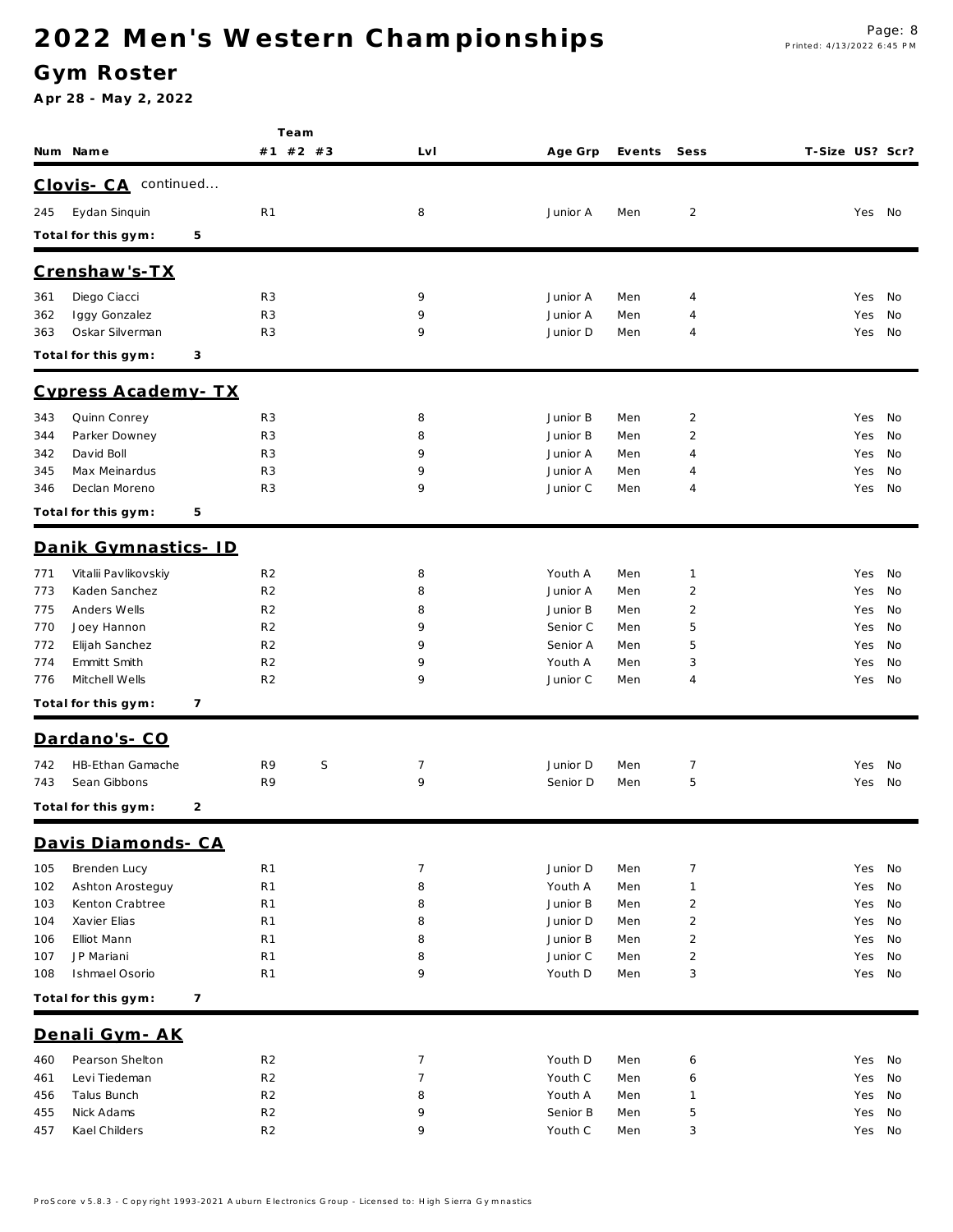### **G ym Roster**

|            | Num Name                          | Team<br>#1 #2 #3                 |             | LvI            | Age Grp              | Events     | Sess           | T-Size US? Scr? |            |          |
|------------|-----------------------------------|----------------------------------|-------------|----------------|----------------------|------------|----------------|-----------------|------------|----------|
|            | Denali Gym - AK                   | continued                        |             |                |                      |            |                |                 |            |          |
|            |                                   |                                  |             |                |                      |            |                |                 |            |          |
| 458<br>459 | Aidan Hipszer<br>Josh McCreary    | R <sub>2</sub><br>R <sub>2</sub> |             | 9<br>9         | Senior C<br>Senior D | Men<br>Men | 5<br>5         |                 | Yes<br>Yes | No<br>No |
|            | Total for this gym:<br>7          |                                  |             |                |                      |            |                |                 |            |          |
|            | Diamondback - AZ                  |                                  |             |                |                      |            |                |                 |            |          |
| 484        | Dylan Cho                         | R <sub>1</sub>                   |             | 7              | Junior C             | Men        | $\overline{7}$ |                 | Yes No     |          |
|            | Total for this gym:<br>1          |                                  |             |                |                      |            |                |                 |            |          |
|            | <u> Discover- TX</u>              |                                  |             |                |                      |            |                |                 |            |          |
| 666        | Axel Eduardo Garcia               | R <sub>3</sub>                   |             | $\overline{7}$ | Youth C              | Men        | 6              |                 | Yes        | No       |
| 668        | Austin Scogin                     | R <sub>3</sub>                   |             | 7              | Youth A              | Men        | 6              |                 | Yes        | No       |
| 670        | Luke Walker                       | R <sub>3</sub>                   |             | 7              | Youth B              | Men        | 6              |                 | Yes        | No       |
| 667        | Fisher McFarland                  | R <sub>3</sub>                   |             | 8              | Junior D             | Men        | 2              |                 | Yes        | No       |
| 669        | Hugo Solomon                      | R <sub>3</sub>                   |             | 8              | Youth A              | Men        | $\mathbf{1}$   |                 | Yes        | No       |
|            | Total for this gym:<br>5          |                                  |             |                |                      |            |                |                 |            |          |
|            | Dynamic Gym - WA                  |                                  |             |                |                      |            |                |                 |            |          |
| 746        | PB-Conner Barker                  | R <sub>2</sub>                   | S           | 8              | Junior D             | Men        | $\overline{2}$ |                 | Yes        | No       |
| 747        | Kaysic Lundquist                  | R <sub>2</sub>                   |             | 9              | Youth D              | Men        | 3              |                 | Yes        | No       |
|            | Total for this gym:<br>2          |                                  |             |                |                      |            |                |                 |            |          |
|            | Dynamo-OK                         |                                  |             |                |                      |            |                |                 |            |          |
| 300        | Mika Foster                       | R <sub>3</sub>                   |             | 7              | Junior C             | Men        | $\overline{7}$ |                 | Yes        | No       |
| 302        | Matthew Pemberton                 | R <sub>3</sub>                   |             | $\overline{7}$ | Junior C             | Men        | 7              |                 | Yes        | No       |
| 303        | Wyatt Schrader                    | R <sub>3</sub>                   |             | 7              | Youth D              | Men        | 6              |                 | Yes        | No       |
| 301        | Braden Heath                      | R <sub>3</sub>                   |             | 8              | Youth D              | Men        | $\mathbf{1}$   |                 | Yes        | No       |
|            | Total for this gym:<br>4          |                                  |             |                |                      |            |                |                 |            |          |
|            | Eagle Gymnastics- TX              |                                  |             |                |                      |            |                |                 |            |          |
| 125        | Zachary Roach                     | R <sub>3</sub>                   |             | 7              | Youth C              | Men        | 6              |                 | Yes        | No       |
| 123        | Aiden Hansen                      | R <sub>3</sub>                   |             | 8              | Junior B             | Men        | 2              |                 | Yes        | No       |
| 124<br>126 | Zach Harthcock<br>Ryland Thompson | R <sub>3</sub><br>R <sub>3</sub> |             | 9<br>9         | Junior C<br>Junior C | Men<br>Men | 4<br>4         |                 | Yes<br>Yes | No<br>No |
| 127        | Tyler Thompson                    | R <sub>3</sub>                   |             | 9              | Junior C             | Men        | 4              |                 | Yes        | No       |
|            | Total for this gym:<br>5          |                                  |             |                |                      |            |                |                 |            |          |
|            | Eagle Ridge - NM                  |                                  |             |                |                      |            |                |                 |            |          |
| 787        | Geddy Jaramillo                   | R9                               |             | 7              | Junior B             | Men        | $\overline{7}$ |                 | Yes        | No       |
| 788        | Micah Overman                     | R9                               |             | 8              | Youth C              | Men        | $\mathbf{1}$   |                 | Yes        | No       |
| 789        | PB-Gabriel Parsons                | R9                               | $\mathsf S$ | 8              | Junior D             | Men        | $\overline{2}$ |                 | Yes        | No       |
| 790        | PB-Alex Robertson                 | R9                               | $\mathsf S$ | 8              | Junior A             | Men        | $\overline{2}$ |                 | Yes        | No       |
|            | Total for this gym:<br>4          |                                  |             |                |                      |            |                |                 |            |          |
|            | ECGA-WA                           |                                  |             |                |                      |            |                |                 |            |          |
| 800        | Jackson Grant                     | R <sub>2</sub>                   |             | 7              | Youth C              | Men        | 6              |                 | Yes        | No       |
| 801        | William Guthrie                   | R <sub>2</sub>                   |             | 7              | Youth A              | Men        | 6              |                 | Yes        | No       |
| 802        | Nathan Kaplita                    | R <sub>2</sub>                   |             | $\overline{7}$ | Junior B             | Men        | $\overline{7}$ |                 | Yes        | No       |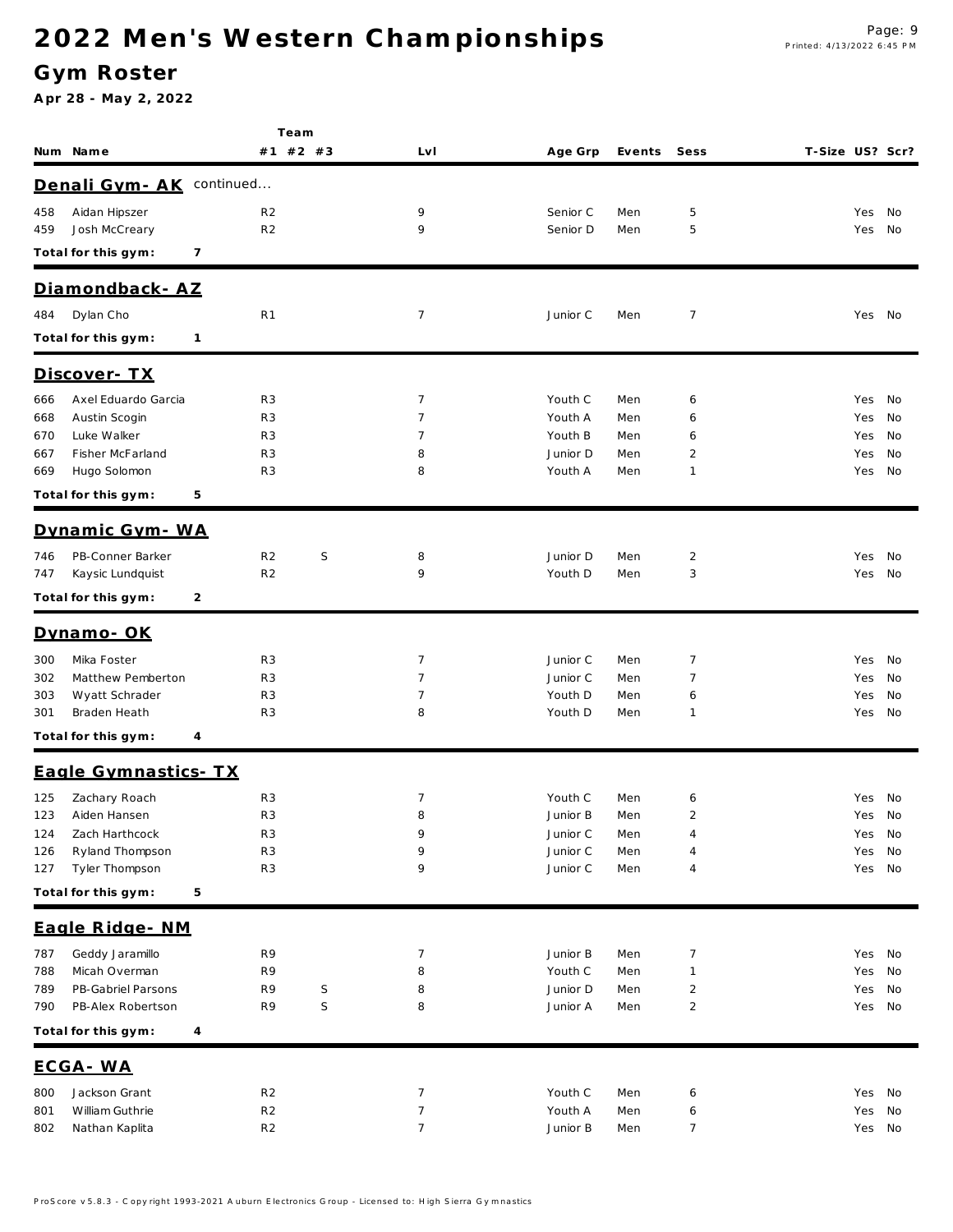### **G ym Roster**

|            |                                     |                                  | Team        |                |                     |            |                |                        |
|------------|-------------------------------------|----------------------------------|-------------|----------------|---------------------|------------|----------------|------------------------|
|            | Num Name                            |                                  | #1 #2 #3    | Lv I           | Age Grp             | Events     | Sess           | T-Size US? Scr?        |
|            | ECGA-WA continued                   |                                  |             |                |                     |            |                |                        |
| 804        | FX-Hunter Maughan                   | R <sub>2</sub>                   | S           | $\overline{7}$ | Junior B            | Men        | 7              | Yes<br>No              |
| 805        | Alex O'Reilly                       | R <sub>2</sub>                   |             | $\overline{7}$ | Youth A             | Men        | 6              | No<br>Yes              |
| 807        | Andrey Shcherbakov                  | R <sub>2</sub>                   |             | 7              | Youth B             | Men        | 6              | No<br>Yes              |
| 799        | Greyson Danner                      | R <sub>2</sub>                   |             | 8              | Youth D             | Men        | 1              | No<br>Yes              |
| 806        | Simon Porter                        | R <sub>2</sub>                   |             | 8              | Youth B             | Men        | 1              | No<br>Yes              |
| 797        | Dominic Barnebey                    | R <sub>2</sub>                   |             | 9              | Junior D            | Men        | 4              | Yes<br>No              |
| 798        | Kelly Bateman                       | R <sub>2</sub>                   |             | 9              | Junior D            | Men        | 4              | No<br>Yes              |
| 803        | Jake Leiter                         | R <sub>2</sub>                   |             | 9              | Senior B            | Men        | 5              | No<br>Yes              |
|            | Total for this gym:<br>11           |                                  |             |                |                     |            |                |                        |
|            | EGAL-LA                             |                                  |             |                |                     |            |                |                        |
| 734        | Kai Lintott-Clary                   | R <sub>3</sub>                   |             | $\overline{7}$ | Junior A            | Men        | $\overline{7}$ | Yes<br>No              |
| 735        | Kaden Romig                         | R <sub>3</sub>                   |             | 9              | Youth B             | Men        | 3              | Yes<br>No              |
|            | Total for this gym:<br>2            |                                  |             |                |                     |            |                |                        |
|            | EGAMN-MN                            |                                  |             |                |                     |            |                |                        |
| 498        | Stepan Glotov                       | R <sub>4</sub>                   |             | $\overline{7}$ | Youth B             | Men        | 6              | No<br>Yes              |
| 499        | Alexander Levinson                  | R <sub>4</sub>                   |             | $\overline{7}$ | Youth D             | Men        | 6              | No<br>Yes              |
| 501        | Carter Pade                         | R <sub>4</sub>                   |             | $\overline{7}$ | Junior D            | Men        | 7              | No<br>Yes              |
| 500        | Ryan Olson                          | R4                               |             | 9              | Youth A             | Men        | 3              | No<br>Yes              |
|            | Total for this gym:<br>4            |                                  |             |                |                     |            |                |                        |
|            | Elevate-CA                          |                                  |             |                |                     |            |                |                        |
|            |                                     |                                  |             |                |                     |            |                |                        |
| 367        | Isaiah Le                           | R <sub>1</sub>                   |             | 8              | Junior C            | Men        | $\overline{2}$ | Yes<br>No              |
| 365        | Nicholas Crone                      | R <sub>1</sub>                   |             | 9<br>9         | Youth D             | Men        | 3              | Yes<br>No              |
| 366<br>368 | HB-Matthew Kim<br>Jacob Miguelino   | R <sub>1</sub><br>R <sub>1</sub> | $\mathsf S$ | 9              | Youth A<br>Junior B | Men<br>Men | 3<br>4         | No<br>Yes<br>Yes<br>No |
| 369        | Luke Rodriguez                      | R <sub>1</sub>                   |             | 9              | Senior A            | Men        | 5              | No<br>Yes              |
| 370        | Matthew Zeigler                     | R <sub>1</sub>                   |             | 9              | Senior C            | Men        | 5              | No<br>Yes              |
|            | Total for this gym:<br>6            |                                  |             |                |                     |            |                |                        |
|            |                                     |                                  |             |                |                     |            |                |                        |
|            | Elite - UT                          |                                  |             |                |                     |            |                |                        |
| 433        | Robby Taylor                        | R9                               |             | 9              | Senior C            | Men        | 5              | Yes No                 |
|            | Total for this gym:<br>$\mathbf{1}$ |                                  |             |                |                     |            |                |                        |
|            | Emerald City - KS                   |                                  |             |                |                     |            |                |                        |
| 483        | Landon Thomas                       | R <sub>3</sub>                   |             | $\overline{7}$ | Junior A            | Men        | 7              | Yes No                 |
|            | Total for this gym:<br>$\mathbf{1}$ |                                  |             |                |                     |            |                |                        |
|            | Emerge Academy-IA                   |                                  |             |                |                     |            |                |                        |
| 703        | Reece Conklin                       | R4                               |             | 8              | Junior A            | Men        | $\overline{2}$ | Yes<br>No              |
| 704        | Donato Fontana                      | R4                               |             | 8              | Junior C            | Men        | $\overline{c}$ | Yes<br>No              |
| 706        | Paxton McNeley                      | R4                               |             | 8              | Junior A            | Men        | 2              | Yes<br>No              |
| 708        | Ethan Sutherland                    | R4                               |             | 8              | Junior C            | Men        | $\overline{2}$ | Yes<br>No              |
| 705        | Nathan Marshall                     | R4                               |             | 9              | Junior B            | Men        | 4              | Yes<br>No              |
| 707        | Jackson Sluiter                     | R4                               |             | 9              | Junior A            | Men        | 4              | Yes No                 |
|            | Total for this gym:<br>6            |                                  |             |                |                     |            |                |                        |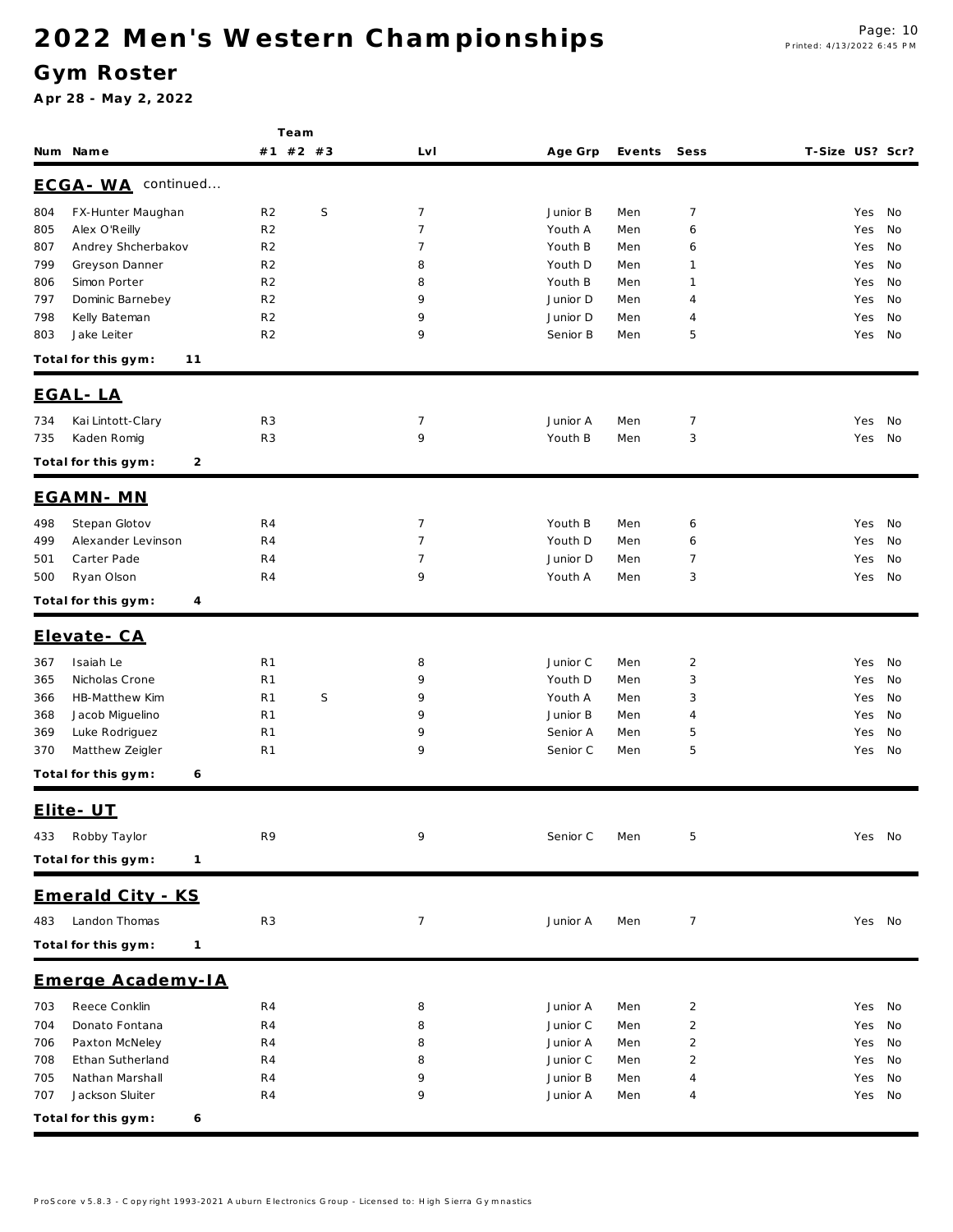### **G ym Roster**

|            |                      |              | Team                             |        |                     |            |                |                 |            |          |
|------------|----------------------|--------------|----------------------------------|--------|---------------------|------------|----------------|-----------------|------------|----------|
|            | Num Name             |              | #1 #2 #3                         | LvI    | Age Grp             | Events     | Sess           | T-Size US? Scr? |            |          |
|            | EnRich- TX           |              |                                  |        |                     |            |                |                 |            |          |
|            |                      |              |                                  |        |                     |            |                |                 |            |          |
| 709        | Taybor Benas         |              | R <sub>3</sub>                   | 8<br>9 | Youth C             | Men        | 1              |                 | Yes        | No       |
| 710        | Noah Halliburton     |              | R <sub>3</sub>                   |        | Junior B            | Men        | 4              |                 | Yes        | No       |
|            | Total for this gym:  | 2            |                                  |        |                     |            |                |                 |            |          |
|            | Eric Will- CA        |              |                                  |        |                     |            |                |                 |            |          |
| 218        | Shawn Singh          |              | R <sub>1</sub>                   | 8      | Junior D            | Men        | $\overline{2}$ |                 | Yes        | No       |
| 216        | Gabriel Cho          |              | R <sub>1</sub>                   | 9      | Senior A            | Men        | 5              |                 | Yes        | No       |
| 217        | Eric Lopez           |              | R <sub>1</sub>                   | 9      | Youth D             | Men        | 3              |                 | Yes        | No       |
|            | Total for this gym:  | 3            |                                  |        |                     |            |                |                 |            |          |
|            | GAGE-MO              |              |                                  |        |                     |            |                |                 |            |          |
| 297        | Jesiah Sherer        |              | R <sub>3</sub>                   | 8      | Junior B            | Men        | $\overline{2}$ |                 | Yes No     |          |
|            | Total for this gym:  | $\mathbf{1}$ |                                  |        |                     |            |                |                 |            |          |
|            | Game Time - CA       |              |                                  |        |                     |            |                |                 |            |          |
|            | Rigel Darkes         |              |                                  | 9      |                     |            |                |                 |            |          |
| 713<br>714 | Vinh Nguyen          |              | R <sub>1</sub><br>R <sub>1</sub> | 9      | Junior B<br>Youth B | Men<br>Men | 4<br>3         |                 | Yes<br>Yes | No<br>No |
| 715        | Armaan Raj           |              | R <sub>1</sub>                   | 9      | Junior C            | Men        | 4              |                 | Yes        | No       |
| 716        | Austin Schaezler     |              | R <sub>1</sub>                   | 9      | Youth B             | Men        | 3              |                 | Yes        | No       |
| 717        | Tristan Stearns      |              | R <sub>1</sub>                   | 9      | Senior B            | Men        | 5              |                 | Yes        | No       |
|            | Total for this gym:  | 5            |                                  |        |                     |            |                |                 |            |          |
|            | Gem State Gym-ID     |              |                                  |        |                     |            |                |                 |            |          |
| 808        | V-Austin Byerly      |              | R <sub>2</sub><br>S              | 9      | Senior C            | Men        | 5              |                 | Yes No     |          |
|            | Total for this gym:  | $\mathbf{1}$ |                                  |        |                     |            |                |                 |            |          |
|            |                      |              |                                  |        |                     |            |                |                 |            |          |
|            | <u>Genesis- CA</u>   |              |                                  |        |                     |            |                |                 |            |          |
| 351        | J.R. Deocariza       |              | R <sub>1</sub>                   | 8      | Junior B            | Men        | $\overline{c}$ |                 | Yes No     |          |
|            | Total for this gym:  | 1            |                                  |        |                     |            |                |                 |            |          |
|            | Go For It USA - NV   |              |                                  |        |                     |            |                |                 |            |          |
| 292        | Harri Lubas-Nadal    |              | R <sub>1</sub>                   | 7      | Junior C            | Men        | $\overline{7}$ |                 | Yes        | No       |
| 287        | Ethan Blake          |              | R <sub>1</sub>                   | 8      | Youth A             | Men        | $\mathbf{1}$   |                 | Yes        | No       |
| 288        | Andrew Chearney      |              | R <sub>1</sub>                   | 8      | Junior B            | Men        | $\overline{2}$ |                 | Yes        | No       |
| 289        | Brady Hashimoto      |              | R <sub>1</sub>                   | 8      | Junior C            | Men        | $\overline{c}$ |                 | Yes        | No       |
| 291        | Tyler Lohse          |              | R <sub>1</sub>                   | 8      | Junior A            | Men        | $\overline{2}$ |                 | Yes        | No       |
| 290        | Connor Koepp         |              | R <sub>1</sub>                   | 9      | Senior B            | Men        | 5              |                 | Yes        | No       |
| 293        | Brian Morales        |              | R <sub>1</sub>                   | 9      | Junior D            | Men        | $\overline{4}$ |                 | Yes        | No       |
|            | Total for this gym:  | 7            |                                  |        |                     |            |                |                 |            |          |
|            | Gold Cup Gym - NM    |              |                                  |        |                     |            |                |                 |            |          |
| 812        | Braeden Arana        |              | R9                               | 7      | Youth B             | Men        | 6              |                 | Yes        | No       |
| 818        | Casper Strauss       |              | R9                               | 7      | Junior B            | Men        | $\overline{7}$ |                 | Yes        | No       |
| 813        | <b>Tanner Groves</b> |              | R9                               | 8      | Junior C            | Men        | $\overline{2}$ |                 | Yes        | No       |
| 814        | James Lott           |              | R9                               | 8      | Youth C             | Men        | $\mathbf{1}$   |                 | Yes        | No       |
| 815        | Jacob Maldonado      |              | R9<br>R9                         | 8<br>8 | Junior C<br>Youth D | Men        | $\overline{2}$ |                 | Yes        | No       |
| 819        | Aiden Vega           |              |                                  |        |                     | Men        | $\mathbf{1}$   |                 | Yes        | No       |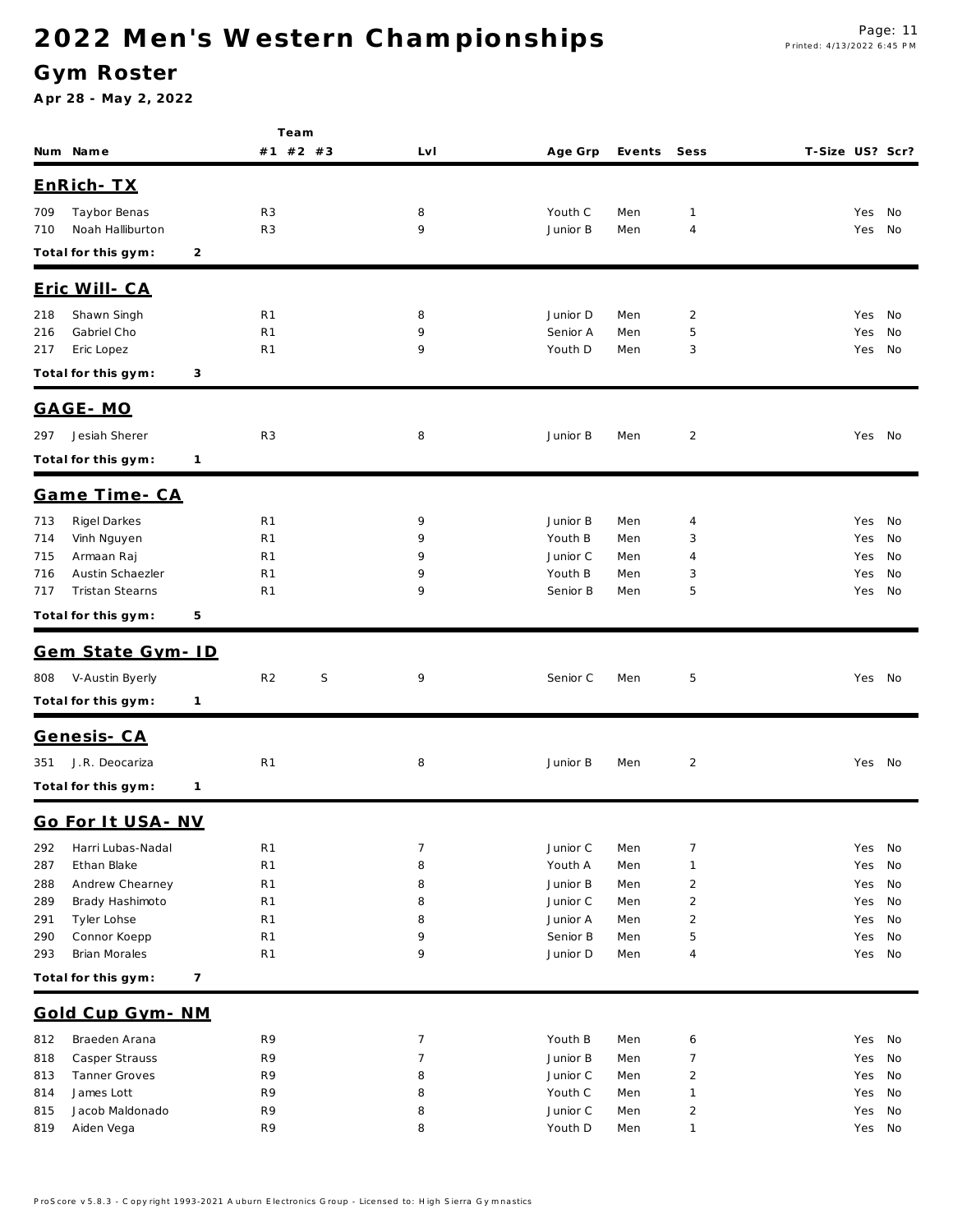**Te a m**

### **G ym Roster**

| Gold Cup Gym - NM continued                                                                                                                                                                |            |          |
|--------------------------------------------------------------------------------------------------------------------------------------------------------------------------------------------|------------|----------|
| Heath Roddy<br>R9<br>9<br>Junior C<br>816<br>Men<br>4                                                                                                                                      | Yes        | No       |
| Lucas Sanchez<br>R9<br>9<br>817<br>Junior D<br>Men<br>4                                                                                                                                    | Yes        | No       |
| Total for this gym:<br>8                                                                                                                                                                   |            |          |
| Golden Gym-CO                                                                                                                                                                              |            |          |
| <b>Tanner Damron</b><br>R9<br>$\overline{7}$<br>739<br>Youth D<br>Men<br>6                                                                                                                 |            | Yes No   |
| Total for this gym:<br>1                                                                                                                                                                   |            |          |
|                                                                                                                                                                                            |            |          |
| Great Northern-MN                                                                                                                                                                          |            |          |
| Lucas Bueling<br>7<br>7<br>R4<br>Junior D<br>113<br>Men                                                                                                                                    |            | Yes No   |
| $\overline{7}$<br>Alex Herrington<br>7<br>R4<br>Junior B<br>Men<br>115                                                                                                                     | Yes        | No       |
| Cole Farnham<br>8<br>$\overline{2}$<br>R4<br>Junior D<br>114<br>Men<br>Parker Hill<br>R4<br>8<br>2<br>116<br>Junior A<br>Men                                                               | Yes<br>Yes | No<br>No |
| Total for this gym:<br>4                                                                                                                                                                   |            |          |
|                                                                                                                                                                                            |            |          |
| $GW - CA$                                                                                                                                                                                  |            |          |
| PB-Sean Elmido<br>S<br>7<br>7<br>R1<br>Junior C<br>736<br>Men                                                                                                                              | Yes        | No       |
| $\overline{7}$<br>7<br>Ryan Feldman<br>R1<br>Junior D<br>Men<br>737<br>Yotam Gabay<br>9<br>738<br>R1<br>Youth B<br>3<br>Men                                                                | Yes<br>Yes | No<br>No |
|                                                                                                                                                                                            |            |          |
| Total for this gym:<br>3                                                                                                                                                                   |            |          |
| Gym Magic- NM                                                                                                                                                                              |            |          |
| Jack Robertson<br>7<br>7<br>R9<br>Junior B<br>276<br>Men                                                                                                                                   | Yes        | No       |
| $\mathsf S$<br>$\overline{7}$<br>7<br>275<br>R-Cabe Robertson<br>R9<br>Junior D<br>Men                                                                                                     | Yes        | No       |
| Total for this gym:<br>2                                                                                                                                                                   |            |          |
| Gym Nevada - NV                                                                                                                                                                            |            |          |
| Brandon Young<br>$\overline{c}$<br>R1<br>8<br>Junior D<br>296<br>Men                                                                                                                       | Yes        | No       |
| Jacob Revels<br>9<br>5<br>295<br>R1<br>Senior A<br>Men                                                                                                                                     |            | Yes No   |
| Total for this gym:<br>2                                                                                                                                                                   |            |          |
| Gym Olympica - CA                                                                                                                                                                          |            |          |
| 219<br>Grigor Chamichyan<br>R <sub>1</sub><br>7<br>Junior A<br>7<br>Men                                                                                                                    | Yes        | No       |
| Orion Quintanilla<br>$\overline{7}$<br>223<br>R <sub>1</sub><br>Youth D<br>Men<br>6                                                                                                        | Yes        | No       |
| S<br>$\overline{7}$<br>V-HB-Errol Sullivan<br>R <sub>1</sub><br>Junior D<br>7<br>225<br>Men                                                                                                | Yes        | No       |
| 224<br>Hunter Shipper<br>R <sub>1</sub><br>8<br>Youth D<br>Men<br>1                                                                                                                        | Yes        | No       |
| Shawn Yazzie<br>Junior A<br>226<br>R1<br>8<br>Men<br>2                                                                                                                                     | Yes        | No       |
| Kiran Chhetri<br>220<br>R <sub>1</sub><br>9<br>Junior A<br>Men<br>4                                                                                                                        | Yes        | No       |
| Ilya Lacher<br>9<br>Youth B<br>221<br>R1<br>Men<br>3<br>9<br>Diego Laverde<br>R <sub>1</sub><br>Junior C<br>222<br>Men<br>4                                                                | Yes<br>Yes | No<br>No |
| Total for this gym:<br>8                                                                                                                                                                   |            |          |
|                                                                                                                                                                                            |            |          |
| Gym Plus-LA                                                                                                                                                                                |            |          |
| Dean Hopper<br>R <sub>3</sub><br>8<br>Junior D<br>$\overline{2}$<br>430<br>Men                                                                                                             |            | Yes No   |
| S<br>V-Alex Hopper<br>R <sub>3</sub><br>8<br>Junior D<br>Men<br>$\overline{\mathbf{c}}$<br>429<br>V-Connor Jackson<br>R <sub>3</sub><br>S<br>8<br>Junior D<br>Men<br>$\overline{2}$<br>431 | Yes<br>Yes | No<br>No |
| $\mathsf S$<br>V-Quinn Jackson<br>R <sub>3</sub><br>8<br>$\overline{2}$<br>432<br>Junior D<br>Men                                                                                          | Yes        | No       |
| Total for this gym:<br>$\overline{4}$                                                                                                                                                      |            |          |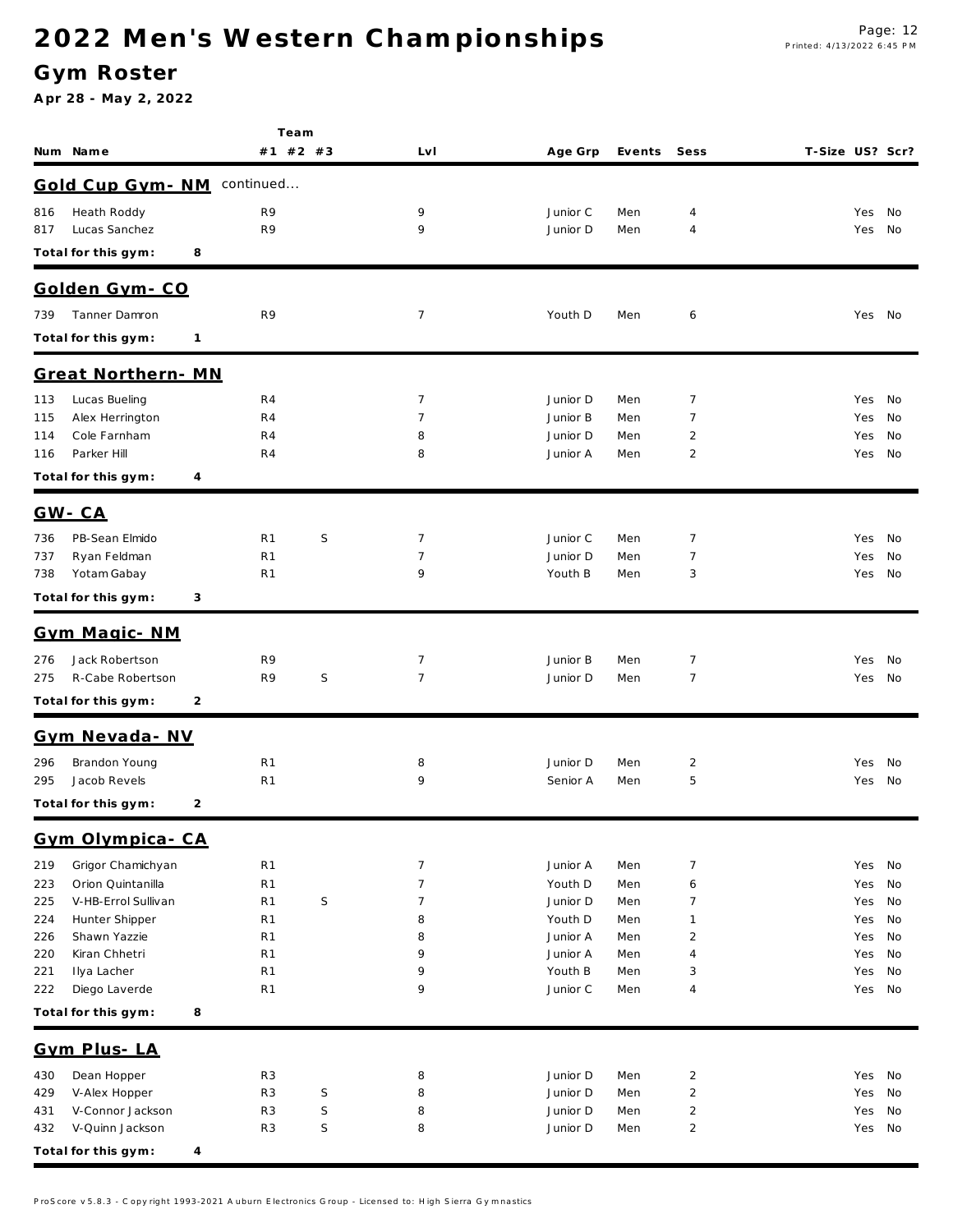### **G ym Roster**

|                                             | Team                             |   |                 |                     |             |                   |                 |            |          |
|---------------------------------------------|----------------------------------|---|-----------------|---------------------|-------------|-------------------|-----------------|------------|----------|
| Num Name                                    | #1 #2 #3                         |   | LvI             | Age Grp             | Events Sess |                   | T-Size US? Scr? |            |          |
| Gym Unlimited-CA                            |                                  |   |                 |                     |             |                   |                 |            |          |
|                                             |                                  |   |                 |                     |             |                   |                 |            |          |
| Zack Jones<br>129                           | R <sub>1</sub>                   |   | 9               | Senior C            | Men         | 5                 |                 | Yes        | No       |
| Total for this gym:<br>1                    |                                  |   |                 |                     |             |                   |                 |            |          |
| Gym World Cen-AZ                            |                                  |   |                 |                     |             |                   |                 |            |          |
| Conner Bates<br>159                         | R <sub>1</sub>                   |   | $\overline{7}$  | Junior C            | Men         | $\overline{7}$    |                 | Yes        | No       |
| V-Mason Garmus<br>160                       | R <sub>1</sub>                   | S | $7\phantom{.0}$ | Junior C            | Men         | $\overline{7}$    |                 | Yes        | No       |
| Total for this gym:<br>2                    |                                  |   |                 |                     |             |                   |                 |            |          |
| Gym Zone-CA                                 |                                  |   |                 |                     |             |                   |                 |            |          |
| FX-V-Landon Cummings<br>595                 | R <sub>1</sub>                   | S | 8               | Junior D            | Men         | $\overline{2}$    |                 | Yes        | No       |
| Ethan Exum<br>596                           | R <sub>1</sub>                   |   | 8               | Junior D            | Men         | $\overline{2}$    |                 | Yes        | No       |
| Leif Halstead<br>597                        | R <sub>1</sub>                   |   | 9               | Senior C            | Men         | 5                 |                 | Yes        | No       |
| 598<br>Sebastian Johnson                    | R <sub>1</sub>                   |   | 9               | Senior D            | Men         | 5                 |                 | Yes        | No       |
| 599<br>Sam Oryn                             | R <sub>1</sub>                   |   | 9               | Senior A            | Men         | 5                 |                 | Yes        | No       |
| Total for this gym:<br>5                    |                                  |   |                 |                     |             |                   |                 |            |          |
| Gymcats-NV                                  |                                  |   |                 |                     |             |                   |                 |            |          |
| Matthew Baiungo<br>304                      | R <sub>1</sub>                   |   | $\overline{7}$  | Junior C            | Men         | $\overline{7}$    |                 | Yes        | No       |
| 305<br>Zack Ballard                         | R <sub>1</sub>                   |   | $\overline{7}$  | Youth C             | Men         | 6                 |                 | Yes        | No       |
| Roman Colosimo<br>307                       | R <sub>1</sub>                   |   | 7               | Youth D             | Men         | 6                 |                 | Yes        | No       |
| 309<br>William Gochnour                     | R <sub>1</sub>                   |   | 7               | Junior B            | Men         | $\overline{7}$    |                 | Yes        | No       |
| Seth Koda<br>311                            | R <sub>1</sub>                   |   | 7               | Junior D            | Men         | $\overline{7}$    |                 | Yes        | No       |
| Alexander Tanouye<br>312                    | R <sub>1</sub>                   |   | 7               | Junior A            | Men         | $\overline{7}$    |                 | Yes        | No       |
| 306<br>Quinn Beaulieu<br>Alex Cotton<br>308 | R <sub>1</sub><br>R <sub>1</sub> |   | 8<br>8          | Junior D<br>Youth A | Men<br>Men  | 2<br>$\mathbf{1}$ |                 | Yes<br>Yes | No<br>No |
| Bobby Haberstock<br>310                     | R <sub>1</sub>                   |   | 9               | Junior C            | Men         | $\overline{4}$    |                 | Yes        | No       |
| Total for this gym:<br>9                    |                                  |   |                 |                     |             |                   |                 |            |          |
| GymJam-CA                                   |                                  |   |                 |                     |             |                   |                 |            |          |
| Adam Hamilton<br>437                        | R <sub>1</sub>                   |   | 8               | Youth B             | Men         | $\mathbf{1}$      |                 | Yes        | No       |
| Sammy Kirsch<br>438                         | R <sub>1</sub>                   |   | 8               | Junior C            | Men         | $\overline{2}$    |                 | Yes        | No       |
| Total for this gym:<br>$\mathcal{P}$        |                                  |   |                 |                     |             |                   |                 |            |          |
| Hawaiian Twister- HI                        |                                  |   |                 |                     |             |                   |                 |            |          |
| Gavin Kekumu<br>510                         | R <sub>1</sub>                   |   | 9               | Junior C            | Men         | 4                 |                 | Yes No     |          |
| Cameron Magno<br>511                        | R <sub>1</sub>                   |   | 9               | Junior D            | Men         | $\overline{4}$    |                 | Yes        | No       |
| Lorenzo Vu<br>512                           | R <sub>1</sub>                   |   | 9               | Junior A            | Men         | $\overline{4}$    |                 | Yes No     |          |
| Total for this gym:<br>3                    |                                  |   |                 |                     |             |                   |                 |            |          |
| Head Over Heels- CA                         |                                  |   |                 |                     |             |                   |                 |            |          |
| Mason Crisologo<br>450                      | R <sub>1</sub>                   |   | 8               | Youth D             | Men         | $\mathbf{1}$      |                 | Yes        | No       |
| Liam Sink<br>452                            | R <sub>1</sub>                   |   | 8               | Youth C             | Men         | $\mathbf{1}$      |                 | Yes        | No       |
| Malcolm Stable Martinez<br>453              | R <sub>1</sub>                   |   | 8               | Youth A             | Men         | $\mathbf{1}$      |                 | Yes        | No       |
| Justin Kim<br>451                           | R <sub>1</sub>                   |   | 9               | Senior C            | Men         | 5                 |                 | Yes        | No       |
| Yoshi Yamasaki<br>454                       | R <sub>1</sub>                   |   | 9               | Senior C            | Men         | 5                 |                 | Yes        | No       |
| Total for this gym:<br>5                    |                                  |   |                 |                     |             |                   |                 |            |          |
|                                             |                                  |   |                 |                     |             |                   |                 |            |          |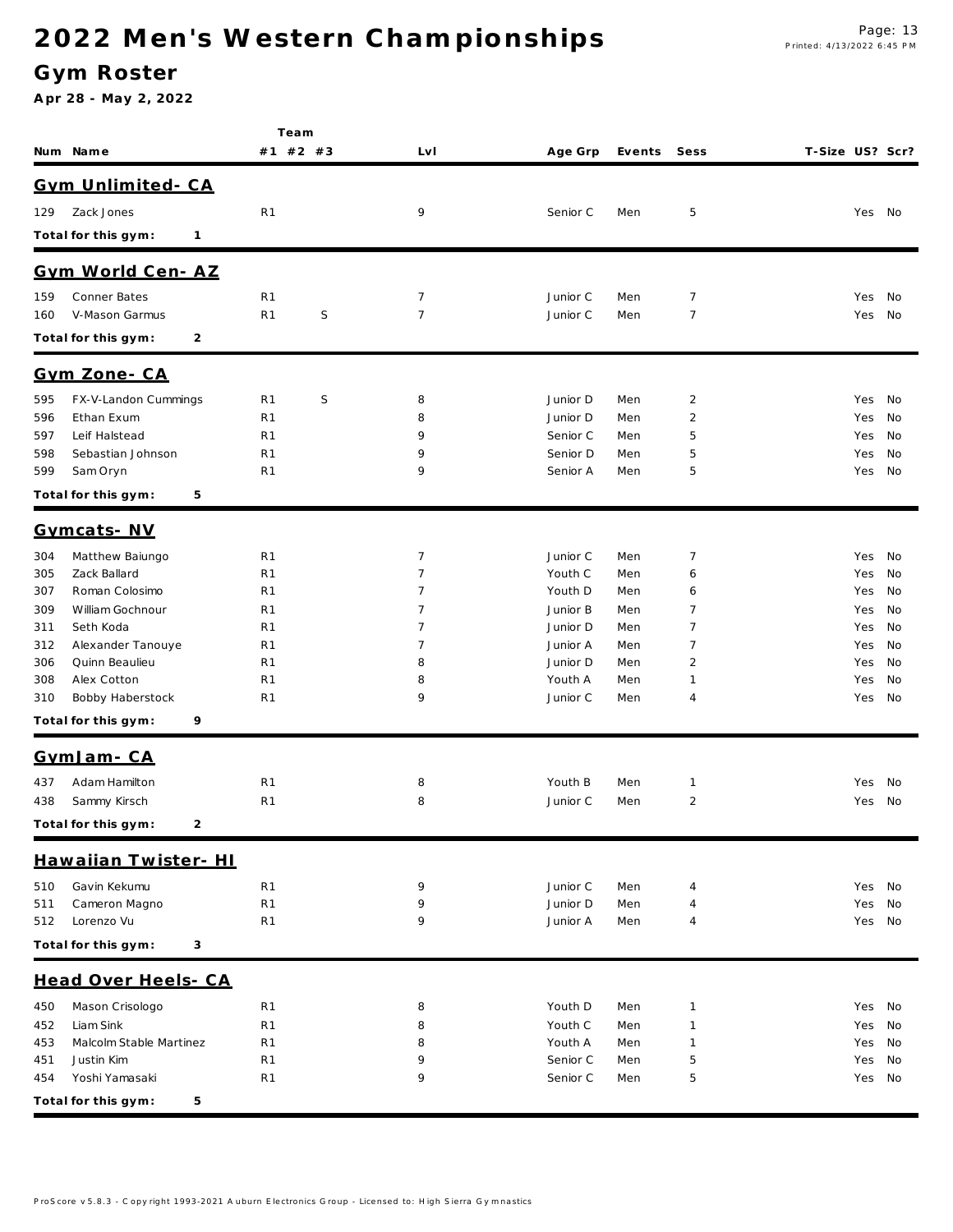### **G ym Roster**

|     |                           | Team           |                  |          |        |                         |                 |        |
|-----|---------------------------|----------------|------------------|----------|--------|-------------------------|-----------------|--------|
|     | Num Name                  | #1 #2 #3       | LvI              | Age Grp  | Events | Sess                    | T-Size US? Scr? |        |
|     | HGA-TX                    |                |                  |          |        |                         |                 |        |
| 389 | Charlie Ake               | R <sub>3</sub> | $\overline{7}$   | Junior D | Men    | $\overline{7}$          | Yes             | No     |
| 395 | Christian Jones           | R <sub>3</sub> | $\overline{7}$   | Junior C | Men    | $\overline{7}$          | Yes             | No     |
| 390 | Max Aviles                | R <sub>3</sub> | 8                | Youth A  | Men    | 1                       | Yes             | No     |
| 392 | Ryan Corwin               | R <sub>3</sub> | 8                | Youth D  | Men    | 1                       | Yes             | No     |
| 397 | Hunter Quigley            | R <sub>3</sub> | 8                | Youth A  | Men    | $\mathbf{1}$            | Yes             | No     |
| 391 | Reidland Brown            | R <sub>3</sub> | 9                | Youth A  | Men    | 3                       | Yes             | No     |
| 393 | Rory Glover               | R <sub>3</sub> | 9                | Youth A  | Men    | 3                       | Yes             | No     |
| 394 | Sawyer Johnston           | R <sub>3</sub> | 9                | Youth A  | Men    | 3                       | Yes             | No     |
| 396 | Coley Mouton              | R <sub>3</sub> | 9                | Youth D  | Men    | 3                       | Yes             | No     |
|     | Total for this gym:       | 9              |                  |          |        |                         |                 |        |
|     | High Sierra - NV          |                |                  |          |        |                         |                 |        |
| 474 | Evan Cooley               | R <sub>1</sub> | $\overline{7}$   | Junior C | Men    | $\overline{7}$          | Yes             | No     |
| 475 | Carter Gaedtke            | R <sub>1</sub> | $\overline{7}$   | Junior B | Men    | $\overline{7}$          | Yes             | No     |
| 481 | Brian Warburton           | R <sub>1</sub> | 7                | Junior D | Men    | $\overline{7}$          | Yes             | No     |
| 476 | Adrian Herrera            | R <sub>1</sub> | 8                | Junior C | Men    | $\overline{2}$          | Yes             | No     |
| 479 | Gavin Moore               | R <sub>1</sub> | 8                | Junior C | Men    | $\overline{2}$          | Yes             | No     |
| 473 | Tucker Camarena           | R <sub>1</sub> | 9                | Senior B | Men    | 5                       | Yes             | No     |
| 477 | Ethan King                | R <sub>1</sub> | 9                | Junior D | Men    | 4                       | Yes             | No     |
| 478 | Derek Litchie             | R <sub>1</sub> | 9                | Senior D | Men    | 5                       | Yes             | No     |
| 480 | Koby Vega                 | R <sub>1</sub> | 9                | Senior A | Men    | 5                       | Yes             | No     |
| 482 | Austin Whitt              | R <sub>1</sub> | 9                | Senior D | Men    | 5                       | Yes             | No     |
|     | Total for this gym:<br>10 |                |                  |          |        |                         |                 |        |
|     | <u>Houston Gym-TX</u>     |                |                  |          |        |                         |                 |        |
| 822 | Asher Gardner             |                | $\overline{7}$   | Youth D  | Men    | 6                       | Yes             | No     |
| 823 | Cameron Sloan             | R <sub>3</sub> | 9                | Youth D  | Men    | 3                       | Yes             | No     |
|     |                           |                |                  |          |        |                         |                 |        |
|     | Total for this gym:       | 2              |                  |          |        |                         |                 |        |
|     | IGTC-CO                   |                |                  |          |        |                         |                 |        |
| 559 | Rayne Henriquez           | R9             | 8                | Junior D | Men    | $\overline{\mathbf{c}}$ | Yes             | No     |
| 560 | Tate King                 | R9             | 8                | Junior C | Men    | $\overline{2}$          |                 | Yes No |
| 561 | Eli Kotzker               | R9             | 8                | Youth B  | Men    | $\mathbf{1}$            |                 | Yes No |
| 562 | Jake Mathews              | R9             | 8                | Youth A  | Men    | $\mathbf{1}$            | Yes             | No     |
| 564 | Conlan Robinett           | R9             | 8                | Youth B  | Men    | 1                       | Yes             | No     |
| 563 | Oliver Poon               | R9             | 9                | Youth B  | Men    | 3                       | Yes             | No     |
| 565 | Austin Stevenson          | R9             | 9                | Youth B  | Men    | 3                       |                 | Yes No |
|     | Total for this gym:       | $\overline{7}$ |                  |          |        |                         |                 |        |
|     | Infinite-WI               |                |                  |          |        |                         |                 |        |
| 249 | Alec Duncan               | R4             | 7                | Youth C  | Men    | 6                       | Yes             | No     |
| 251 | Zach Koglin               | R4             | 7                | Junior D | Men    | 7                       | Yes             | No     |
| 252 | Jack Senglaub             | R4             | 7                | Youth A  | Men    | 6                       | Yes             | No     |
| 250 | R-V-Quinn Edwards         | R4             | $\mathsf S$<br>8 | Youth B  | Men    | $\mathbf{1}$            |                 | Yes No |
|     | Total for this gym:       | 4              |                  |          |        |                         |                 |        |
|     | Iron Cross-TX             |                |                  |          |        |                         |                 |        |
| 572 | Aidan Fraley              | R <sub>3</sub> | 7                | Junior D | Men    | 7                       |                 | Yes No |
| 569 | Rishab Baruah             | R <sub>3</sub> | 8                | Junior D | Men    | $\overline{c}$          |                 | Yes No |
|     |                           |                |                  |          |        |                         |                 |        |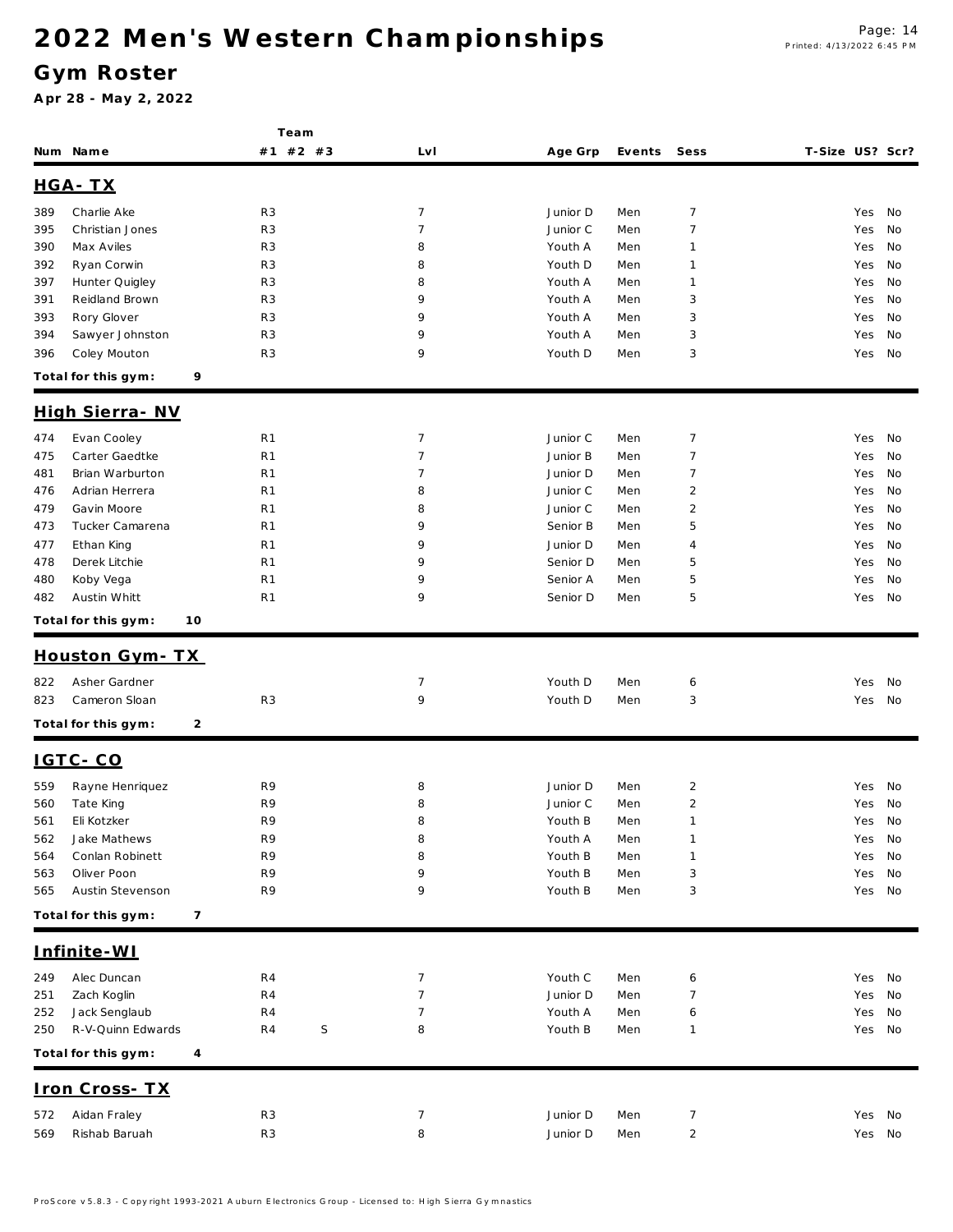### **G ym Roster**

|     |                        | Team                |                |          |        |                |                 |        |
|-----|------------------------|---------------------|----------------|----------|--------|----------------|-----------------|--------|
|     | Num Name               | #1 #2 #3            | Lv I           | Age Grp  | Events | Sess           | T-Size US? Scr? |        |
|     | <u> Iron Cross- TX</u> | continued           |                |          |        |                |                 |        |
| 570 | Cole Crain             | R <sub>3</sub>      | 9              | Youth C  | Men    | 3              | Yes             | No     |
| 571 | Rhys Criner-Oestreich  | R <sub>3</sub>      | 9              | Junior A | Men    | $\overline{4}$ | Yes             | No     |
|     | Total for this gym:    | 4                   |                |          |        |                |                 |        |
|     | <u> J.G.A. - TX</u>    |                     |                |          |        |                |                 |        |
| 193 | Joshua Berglund        | R <sub>3</sub>      | 8              | Junior A | Men    | $\overline{2}$ | Yes             | No     |
| 196 | Tyler Sword            | R <sub>3</sub>      | 8              | Youth D  | Men    | $\mathbf{1}$   | Yes             | No     |
| 194 | Ashwin Kapoor          | R <sub>3</sub>      | 9              | Youth D  | Men    | 3              | Yes             | No     |
| 195 | Blaise Pawlak          | R <sub>3</sub>      | 9              | Junior B | Men    | $\overline{4}$ | Yes             | No     |
|     | Total for this gym:    | 4                   |                |          |        |                |                 |        |
|     | KG-WA                  |                     |                |          |        |                |                 |        |
| 401 | Liam DeWolf            | R <sub>2</sub>      | 8              | Youth B  | Men    | $\mathbf{1}$   | Yes             | No     |
| 400 | Conor DeWolf           | R <sub>2</sub>      | 9              | Youth C  | Men    | 3              | Yes             | No     |
|     | Total for this gym:    | 2                   |                |          |        |                |                 |        |
|     | Kinetic-CO             |                     |                |          |        |                |                 |        |
| 612 | Carson Coryer          | R9                  | $\overline{7}$ | Youth B  | Men    | 6              | Yes             | No     |
| 613 | Evan Coryer            | R9                  | 7              | Junior A | Men    | 7              | Yes             | No     |
| 614 | Austin Mason           | R9                  | 7              | Youth C  | Men    | 6              | Yes             | No     |
| 615 | Micah Mirabella        | R9                  | 7              | Junior B | Men    | 7              | Yes             | No     |
| 616 | Quinn Pascual          | R9                  | 9              | Junior A | Men    | $\overline{4}$ | Yes             | No     |
| 617 | Owen Sullivan          | R9                  | 9              | Senior B | Men    | 5              | Yes             | No     |
| 618 | Alex Winslow           | R9                  | 9              | Junior C | Men    | $\overline{4}$ | Yes             | No     |
|     | Total for this gym:    | 7                   |                |          |        |                |                 |        |
|     | LA Gym Club-LA         |                     |                |          |        |                |                 |        |
| 695 | R-PH-Amson Meaux       | S<br>R <sub>3</sub> | $\overline{7}$ | Youth C  | Men    | 6              | Yes             | No     |
| 696 | Connor Prejean         | R <sub>3</sub>      | $\overline{7}$ | Junior A | Men    | $\overline{7}$ | Yes             | No     |
|     | Total for this gym:    | 2                   |                |          |        |                |                 |        |
|     | Lone Star- TX          |                     |                |          |        |                |                 |        |
| 237 | Ezra Barget            | R <sub>3</sub>      | 7              | Junior B | Men    | $\overline{7}$ | Yes             | No     |
| 238 | Zane Jendrey           | R3                  | 8              | Youth C  | Men    | $\mathbf{1}$   | Yes             | No     |
| 239 | Isaac Koo              | R <sub>3</sub>      | 9              | Junior B | Men    | $\overline{4}$ | Yes             | No     |
|     | Total for this gym:    | 3                   |                |          |        |                |                 |        |
|     | M & M Gymnastics- WI   |                     |                |          |        |                |                 |        |
| 229 | Matthew Billmyer       | R4                  | $\overline{7}$ | Junior B | Men    | $\overline{7}$ | Yes             | No     |
| 230 | Tristan Friday         | R <sub>4</sub>      | $\overline{7}$ | Junior C | Men    | $\overline{7}$ | Yes             | No     |
| 231 | Gavin Koplin           | R <sub>4</sub>      | $\overline{7}$ | Junior B | Men    | $\overline{7}$ | Yes             | No     |
| 232 | Ryan Palmer            | R <sub>4</sub>      | 7              | Junior D | Men    | $\overline{7}$ | Yes             | No     |
| 233 | Lucas Schumacher       | R <sub>4</sub>      | $\overline{7}$ | Youth C  | Men    | 6              | Yes             | No     |
| 234 | Ryan Starich           | R4                  | $\overline{7}$ | Youth B  | Men    | 6              |                 | Yes No |
|     | Total for this gym:    | 6                   |                |          |        |                |                 |        |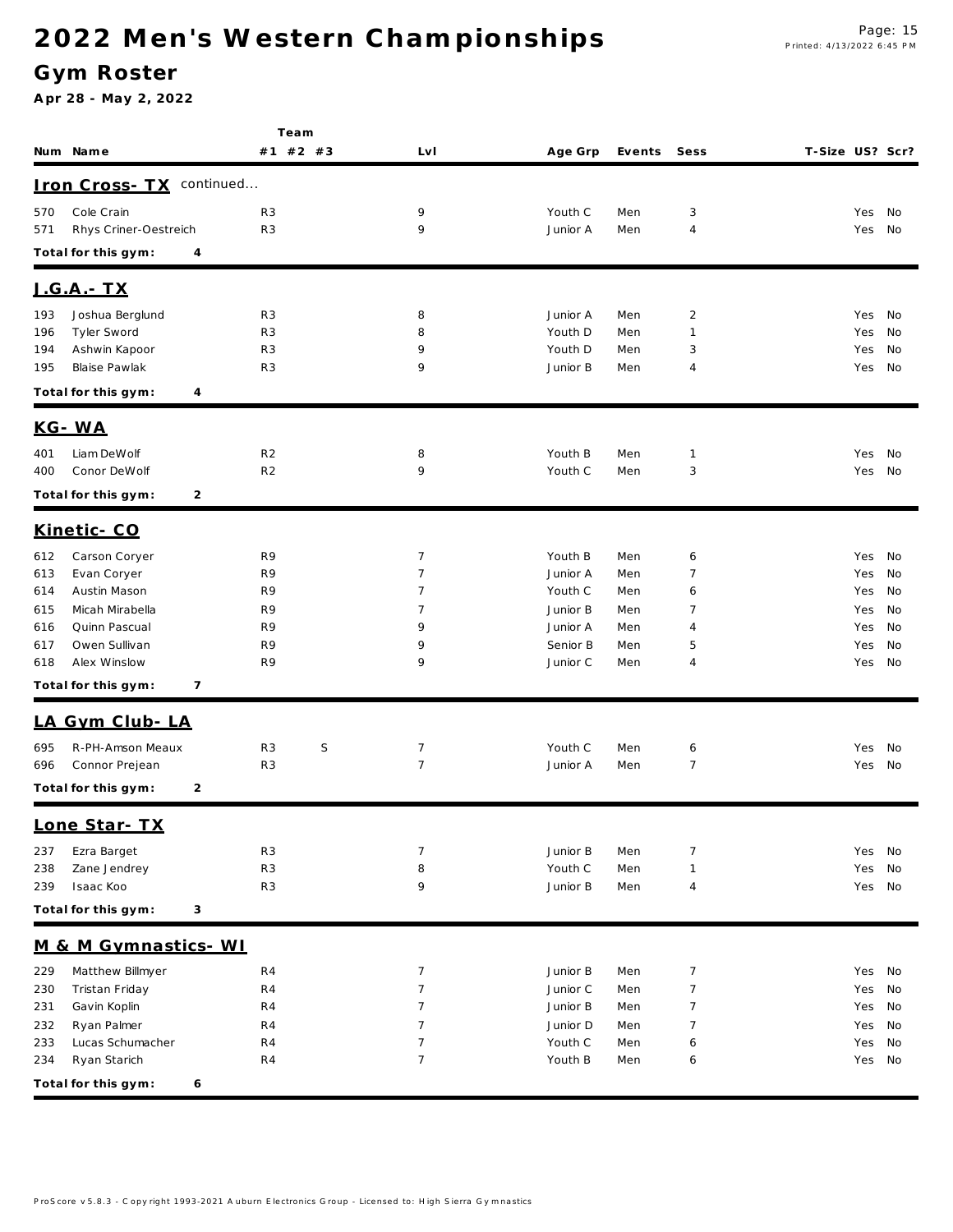### **G ym Roster**

|            |                                     | Team                             |                                  |                      |            |                     |                        |  |
|------------|-------------------------------------|----------------------------------|----------------------------------|----------------------|------------|---------------------|------------------------|--|
|            | Num Name                            | #1 #2 #3                         | LvI                              | Age Grp              | Events     | Sess                | T-Size US? Scr?        |  |
|            | Madison Gym-ID                      |                                  |                                  |                      |            |                     |                        |  |
| 130        | Cutler Bosh                         | R <sub>2</sub>                   | $\overline{7}$                   | Junior C             | Men        | 7                   | Yes<br>No              |  |
| 131        | Hollan Chadwick                     | R <sub>2</sub>                   | $\overline{7}$                   | Junior B             | Men        | $\overline{7}$      | Yes<br>No              |  |
| 132        | Jeremy Lamoreaux                    | R <sub>2</sub>                   | 7                                | Youth D              | Men        | 6                   | No<br>Yes              |  |
| 135        | Sam Ward                            | R <sub>2</sub>                   | 8                                | Junior D             | Men        | $\overline{2}$      | No<br>Yes              |  |
| 136        | Tristan Weilacher                   | R <sub>2</sub>                   | 8                                | Junior A             | Men        | $\overline{2}$      | No<br>Yes              |  |
| 133        | Jose Tarrillo                       | R <sub>2</sub>                   | 9                                | Senior D             | Men        | 5                   | Yes<br>No              |  |
| 134        | Seth Thompson                       | R <sub>2</sub>                   | 9                                | Senior A             | Men        | 5                   | No<br>Yes              |  |
|            | 7<br>Total for this gym:            |                                  |                                  |                      |            |                     |                        |  |
|            | MBG-WA                              |                                  |                                  |                      |            |                     |                        |  |
|            |                                     |                                  |                                  |                      |            |                     |                        |  |
| 145        | Gus DeLuca<br>Nicky Lamonica        | R <sub>2</sub><br>R <sub>2</sub> | $\overline{7}$<br>$\overline{7}$ | Youth C<br>Junior B  | Men<br>Men | 6<br>$\overline{7}$ | Yes<br>No<br>No        |  |
| 146        | Vincent Lount                       | R <sub>2</sub>                   | $\overline{7}$                   | Junior B             | Men        | $\overline{7}$      | Yes<br>No              |  |
| 147<br>148 | Stuart Walker                       | R <sub>2</sub>                   | $\overline{7}$                   | Junior C             | Men        | $\overline{7}$      | Yes<br>No<br>Yes       |  |
|            |                                     |                                  |                                  |                      |            |                     |                        |  |
|            | Total for this gym:<br>4            |                                  |                                  |                      |            |                     |                        |  |
|            | MEGA Gymnastics-MO                  |                                  |                                  |                      |            |                     |                        |  |
| 694        | Gabriel Todd                        | R <sub>3</sub>                   | 7                                | Junior D             | Men        | $\overline{7}$      | Yes No                 |  |
|            | Total for this gym:<br>$\mathbf{1}$ |                                  |                                  |                      |            |                     |                        |  |
|            | Mercury-MO                          |                                  |                                  |                      |            |                     |                        |  |
| 519        | Cj Huntington                       | R <sub>3</sub>                   | 7                                | Junior D             | Men        | $\overline{7}$      | Yes<br>No              |  |
| 520        | Grant Kesselring                    | R <sub>3</sub>                   | 9                                | Youth D              | Men        | 3                   | No<br>Yes              |  |
| 521        | Henry Neer                          | R <sub>3</sub>                   | 9                                | Youth C              | Men        | 3                   | No<br>Yes              |  |
|            | Total for this gym:<br>3            |                                  |                                  |                      |            |                     |                        |  |
|            | Metro Gymnastics-OR                 |                                  |                                  |                      |            |                     |                        |  |
|            |                                     |                                  |                                  |                      |            |                     |                        |  |
| 439        | Jace Croman                         | R <sub>2</sub>                   | 8                                | Junior A             | Men        | $\overline{2}$      | No<br>Yes              |  |
| 440        | Robbie Hoang<br>Preston Krebsbach   | R <sub>2</sub><br>R <sub>2</sub> | 9<br>9                           | Junior D<br>Junior B | Men<br>Men | 4<br>4              | No<br>Yes<br>No<br>Yes |  |
| 441        |                                     |                                  |                                  |                      |            |                     |                        |  |
|            | Total for this gym:<br>3            |                                  |                                  |                      |            |                     |                        |  |
|            | Metropolitan-WA                     |                                  |                                  |                      |            |                     |                        |  |
| 541        | David Becerra                       | R <sub>2</sub>                   | $\overline{7}$                   | Youth C              | Men        | 6                   | Yes<br>No              |  |
| 542        | Tanner Boatman                      | R <sub>2</sub>                   | $\overline{7}$                   | Youth B              | Men        | 6                   | Yes<br>No              |  |
| 540        | Mateo Baptista-Allan                | R <sub>2</sub>                   | 8                                | Junior A             | Men        | $\overline{2}$      | Yes<br>No              |  |
| 543        | PH-Andrew Cameron                   | R <sub>2</sub><br>$\mathsf S$    | 8                                | Youth B              | Men        | $\mathbf{1}$        | No<br>Yes              |  |
| 544        | Logan Chynoweth                     | R <sub>2</sub>                   | 8                                | Junior B             | Men        | $\overline{2}$      | Yes<br>No              |  |
| 545        | Alex Cline                          | R <sub>2</sub>                   | 8                                | Youth A              | Men        | $\mathbf{1}$        | Yes<br>No              |  |
| 553        | Henry Moore                         | R <sub>2</sub>                   | 8                                | Junior B             | Men        | $\overline{2}$      | Yes<br>No              |  |
| 546        | Matthias Day                        | R <sub>2</sub>                   | 9                                | Senior D             | Men        | $5\,$               | Yes<br>No              |  |
| 547        | Sean Hansford                       | R <sub>2</sub>                   | 9                                | Youth C              | Men        | $\sqrt{3}$          | Yes<br>No              |  |
| 548        | Aden Haury                          | R <sub>2</sub>                   | 9                                | Youth D              | Men        | 3                   | Yes<br>No              |  |
| 549        | Kaden Hayakawa                      | R <sub>2</sub>                   | 9                                | Youth A              | Men        | 3                   | Yes<br>No              |  |
| 550        | Evan Ho                             | R <sub>2</sub>                   | 9                                | Senior C             | Men        | 5                   | Yes<br>No              |  |
| 551        | Joey Jacroux                        | R <sub>2</sub>                   | 9                                | Senior C             | Men        | 5                   | Yes<br>No              |  |
| 552        | Nicholas Kolechkin                  | R <sub>2</sub>                   | 9                                | Junior C             | Men        | $\overline{4}$      | Yes<br>No              |  |
| 554        | Julian Nguyen                       | R <sub>2</sub>                   | 9                                | Youth D              | Men        | 3                   | Yes<br>No              |  |
| 555        | Chuck Rogan                         | R <sub>2</sub>                   | 9                                | Senior B             | Men        | 5                   | Yes<br>No              |  |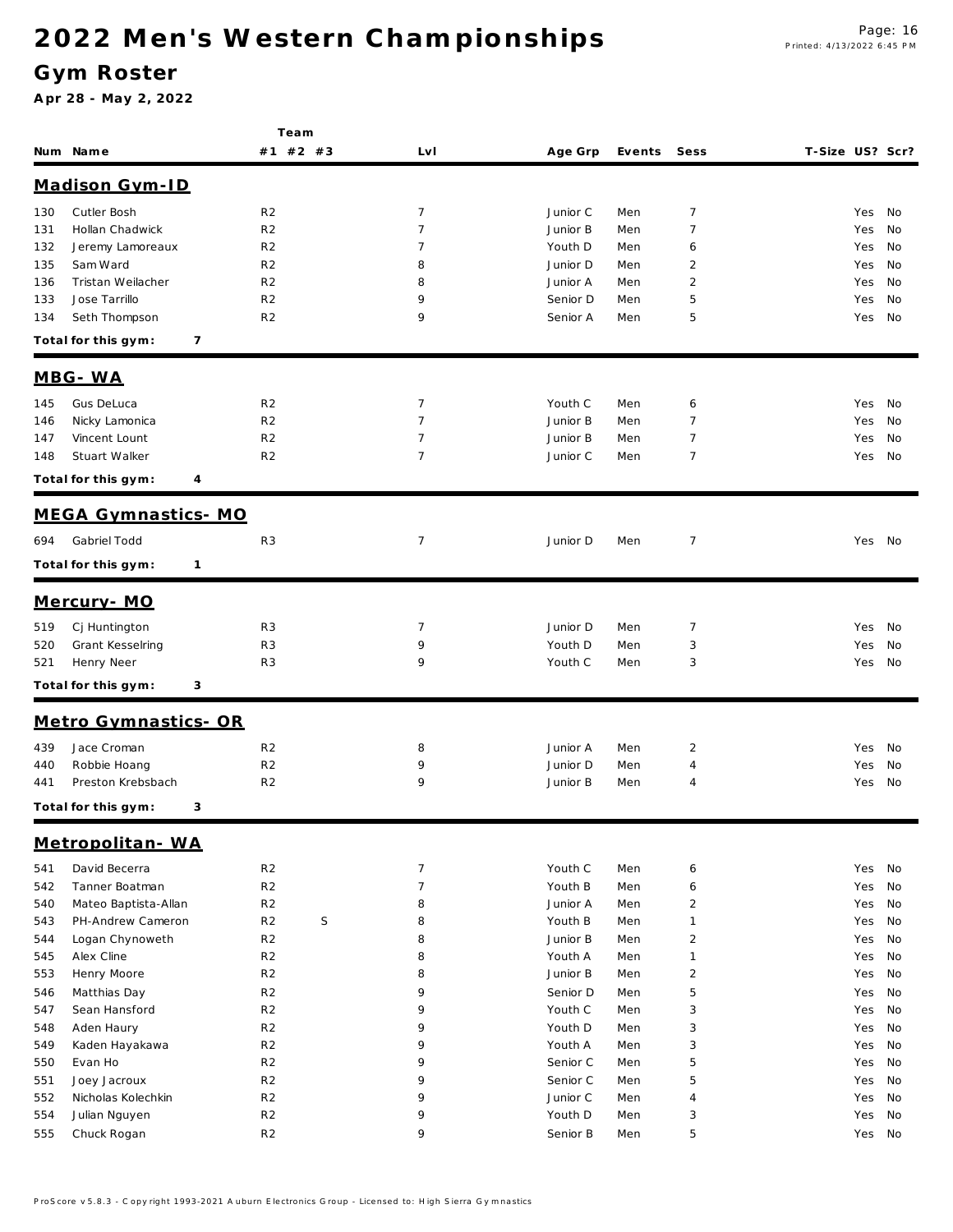### **G ym Roster**

|     |                                     | Team           |     |          |        |                |                 |        |    |
|-----|-------------------------------------|----------------|-----|----------|--------|----------------|-----------------|--------|----|
|     | Num Name                            | #1 #2 #3       | LvI | Age Grp  | Events | Sess           | T-Size US? Scr? |        |    |
|     | Metropolitan-WA                     | continued      |     |          |        |                |                 |        |    |
| 556 | Trevor Sooy                         | R <sub>2</sub> | 9   | Junior A | Men    | 4              |                 | Yes    | No |
| 557 | Leon Vorkoper                       | R <sub>2</sub> | 9   | Youth A  | Men    | 3              |                 | Yes    | No |
| 558 | Tom Young                           | R <sub>2</sub> | 9   | Junior D | Men    | 4              |                 | Yes    | No |
|     | Total for this gym:<br>19           |                |     |          |        |                |                 |        |    |
|     | <u> Mini-Hops-MN</u>                |                |     |          |        |                |                 |        |    |
| 166 | Jay Asrani                          | R4             | 8   | Junior D | Men    | $\overline{2}$ |                 | Yes    | No |
| 170 | Cooper Gunderson                    | R4             | 8   | Youth D  | Men    | $\mathbf{1}$   |                 | Yes    | No |
| 174 | Elijah Koziol                       | R4             | 8   | Youth B  | Men    | $\mathbf{1}$   |                 | Yes    | No |
| 167 | Jonathan Clear                      | R4             | 9   | Senior A | Men    | 5              |                 | Yes    | No |
| 178 | William deVillers                   | R4             | 9   | Senior B | Men    | 5              |                 | Yes    | No |
| 168 | Brendan Finnegan                    | R4             | 9   | Junior C | Men    | 4              |                 | Yes    | No |
| 169 | Charlie Gambach                     | R4             | 9   | Senior B | Men    | 5              |                 | Yes    | No |
| 171 | Vikram Isaac                        | R4             | 9   | Senior B | Men    | 5              |                 | Yes    | No |
| 172 | Justin Jim                          | R4             | 9   | Youth D  | Men    | 3              |                 | Yes    | No |
| 173 | Jacob Kinney                        | R4             | 9   | Junior A | Men    | $\overline{4}$ |                 | Yes    | No |
| 175 | Scott Lasota                        | R4             | 9   | Junior B | Men    | $\overline{4}$ |                 | Yes    | No |
| 176 | Miles Li                            | R4             | 9   | Youth C  | Men    | 3              |                 | Yes    | No |
| 177 | Rylan Vogstrom                      | R4             | 9   | Senior C | Men    | 5              |                 | Yes    | No |
|     | Total for this gym:<br>13           |                |     |          |        |                |                 |        |    |
|     | Monarchs-CA                         |                |     |          |        |                |                 |        |    |
| 240 | Xavier Ang                          | R <sub>1</sub> | 9   | Junior C | Men    | $\overline{4}$ |                 | Yes No |    |
|     |                                     |                |     |          |        |                |                 |        |    |
|     | Total for this gym:<br>1            |                |     |          |        |                |                 |        |    |
|     | N. Texas Elite - TX                 |                |     |          |        |                |                 |        |    |
| 101 | Colton Jimmerson                    | R <sub>3</sub> | 8   | Junior A | Men    | $\overline{2}$ |                 | Yes No |    |
|     | Total for this gym:<br>$\mathbf{1}$ |                |     |          |        |                |                 |        |    |
|     | NAAG-OR                             |                |     |          |        |                |                 |        |    |
| 810 | Sean Gaudette                       | R <sub>2</sub> | 7   | Junior C | Men    | $\overline{7}$ |                 | Yes No |    |
| 809 | CRUZ Colley                         | R <sub>2</sub> | 8   | Youth C  | Men    | 1              |                 | Yes No |    |
|     | 811 Peter Tangmongkolsuk            | R <sub>2</sub> | 9   | Junior C | Men    | $\overline{4}$ |                 | Yes No |    |
|     |                                     |                |     |          |        |                |                 |        |    |
|     | Total for this gym:<br>3            |                |     |          |        |                |                 |        |    |
|     | Nebraska SOG- NE                    |                |     |          |        |                |                 |        |    |
| 523 | Grayson Gemmell                     | R4             | 7   | Youth B  | Men    | 6              |                 | Yes No |    |
|     | Total for this gym:<br>1            |                |     |          |        |                |                 |        |    |
|     | North County-CA                     |                |     |          |        |                |                 |        |    |
| 591 | Audio Dobson                        | R <sub>1</sub> | 7   | Junior A | Men    | $\overline{7}$ |                 | Yes No |    |
| 593 | Nathan Obodovski                    | R <sub>1</sub> | 7   | Junior A | Men    | 7              |                 | Yes    | No |
| 592 | Axel Dobson                         | R <sub>1</sub> | 8   | Junior B | Men    | $\overline{c}$ |                 | Yes    | No |
| 594 | Elliot Richter                      | R <sub>1</sub> | 9   | Senior D | Men    | 5              |                 | Yes No |    |
|     |                                     |                |     |          |        |                |                 |        |    |
|     | Total for this gym:<br>4            |                |     |          |        |                |                 |        |    |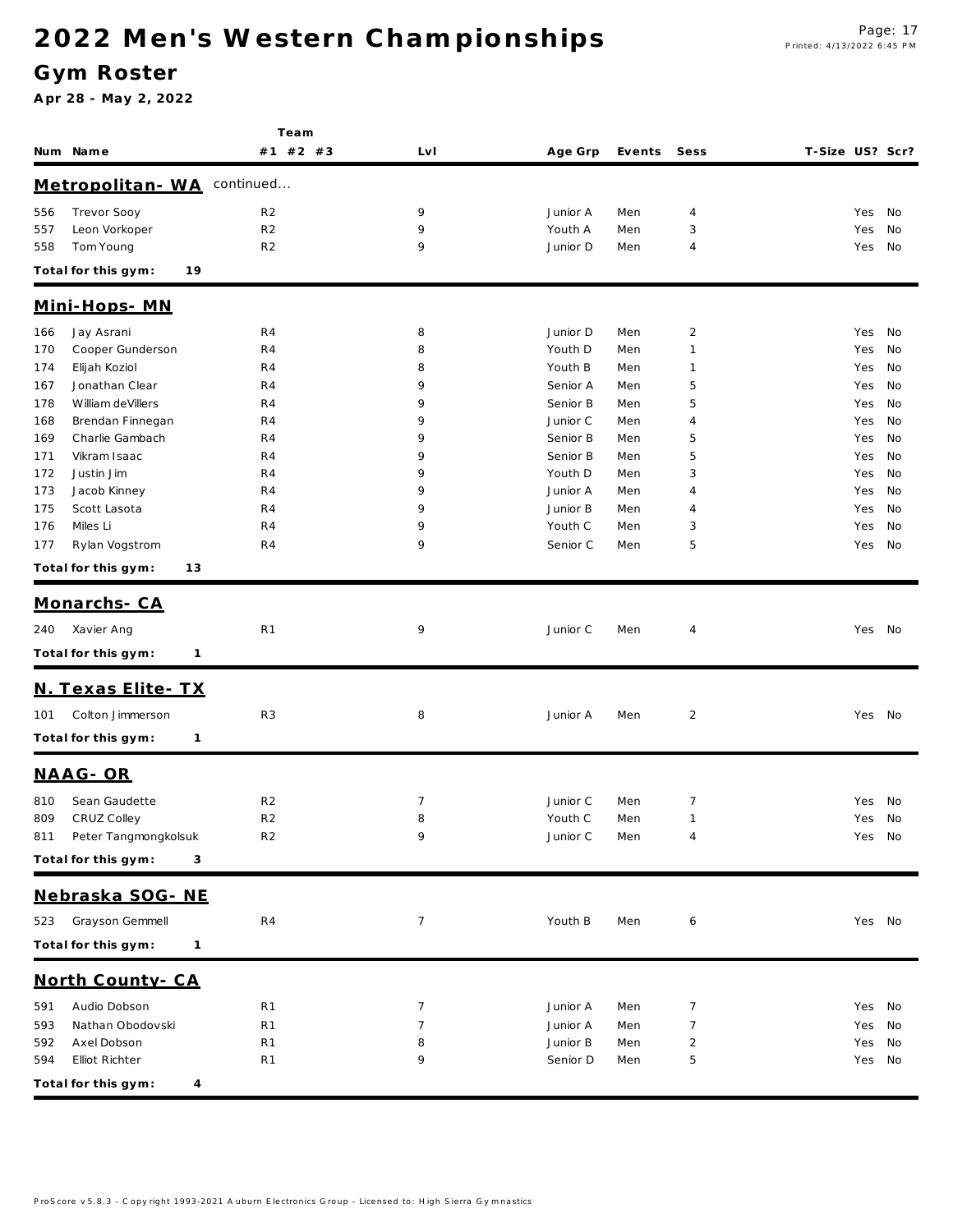#### **G ym Roster**

|     |                           | Team           |                |          |        |                |                 |        |    |
|-----|---------------------------|----------------|----------------|----------|--------|----------------|-----------------|--------|----|
|     | Num Name                  | #1 #2 #3       | Lv I           | Age Grp  | Events | Sess           | T-Size US? Scr? |        |    |
|     | North Shore - MN          |                |                |          |        |                |                 |        |    |
| 352 | Oliver Berg               | R4             | 7              | Youth A  | Men    | 6              |                 | Yes    | No |
| 353 | Marek Dykoski             | R4             | 7              | Youth C  | Men    | 6              |                 | Yes    | No |
| 354 | Tobin Dykoski             | R4             | 7              | Youth A  | Men    | 6              |                 | Yes    | No |
| 355 | Joe Hartmann              | R4             | 7              | Youth A  | Men    | 6              |                 | Yes    | No |
| 356 | Owen Johnson              | R4             | 7              | Youth A  | Men    | 6              |                 | Yes    | No |
| 357 | Beau Merz                 | R4             | 7              | Junior D | Men    | $\overline{7}$ |                 | Yes    | No |
| 358 | Austin Roers              | R4             | $\overline{7}$ | Youth B  | Men    | 6              |                 | Yes    | No |
|     | Total for this gym:<br>7  |                |                |          |        |                |                 |        |    |
|     | North Valley-AZ           |                |                |          |        |                |                 |        |    |
| 576 | Ian Rodriguez             | R <sub>1</sub> | 7              | Junior B | Men    | 7              |                 | Yes    | No |
| 573 | Avery Becktold            | R <sub>1</sub> | 8              | Youth A  | Men    | $\mathbf{1}$   |                 | Yes    | No |
| 574 | Riley Fritz               | R <sub>1</sub> | 8              | Youth A  | Men    | $\mathbf{1}$   |                 | Yes    | No |
| 575 | Xavier Neumann            | R <sub>1</sub> | 8              | Junior C | Men    | $\overline{2}$ |                 | Yes    | No |
|     | Total for this gym:<br>4  |                |                |          |        |                |                 |        |    |
|     | OMEGA - OR                |                |                |          |        |                |                 |        |    |
| 601 | Andrew Berkey             | R <sub>2</sub> | $\overline{7}$ | Youth B  | Men    | 6              |                 | Yes    | No |
| 604 | Alex Franck               | R <sub>2</sub> | 7              | Youth B  | Men    | 6              |                 | Yes    | No |
| 605 | Gavin Jordan              | R <sub>2</sub> | $\overline{7}$ | Youth A  | Men    | 6              |                 | Yes    | No |
| 609 | Jacob Sproehnle           | R <sub>2</sub> | 7              | Youth C  | Men    | 6              |                 | Yes    | No |
| 611 | Merick Wichmann           | R <sub>2</sub> | 7              | Youth B  | Men    | 6              |                 | Yes    | No |
| 600 | Connor Bell               | R <sub>2</sub> | 8              | Junior C | Men    | $\overline{2}$ |                 | Yes    | No |
| 602 | Brody Esko                | R <sub>2</sub> | 8              | Youth D  | Men    | $\mathbf{1}$   |                 | Yes    | No |
| 606 | Jeremy Larsen             | R <sub>2</sub> | 8              | Junior C | Men    | $\overline{2}$ |                 | Yes    | No |
| 608 | Sawyer Smart              | R <sub>2</sub> | 8              | Youth A  | Men    | $\mathbf{1}$   |                 | Yes    | No |
| 610 | Lior Warmflash            | R <sub>2</sub> | 8              | Junior C | Men    | $\overline{2}$ |                 | Yes    | No |
| 603 | Alexander Fessl-Tuck      | R <sub>2</sub> | 9              | Junior B | Men    | $\overline{4}$ |                 | Yes    | No |
| 607 | Itzhak Sanchez            | R <sub>2</sub> | 9              | Youth A  | Men    | 3              |                 | Yes    | No |
|     | Total for this gym:<br>12 |                |                |          |        |                |                 |        |    |
|     | Omega - NE                |                |                |          |        |                |                 |        |    |
|     | 280 Preston Cronk         | R <sub>4</sub> | $\overline{7}$ | Youth D  | Men    | 6              |                 | Yes No |    |
| 281 | Tristan Cronk             | R <sub>4</sub> | 7              | Youth D  | Men    | 6              |                 | Yes    | No |
| 283 | Ike Schmeckpeper          | R <sub>4</sub> | 7              | Youth D  | Men    | 6              |                 | Yes    | No |
| 285 | Mason Szatko              | R4             | 7              | Junior D | Men    | 7              |                 | Yes    | No |
| 279 | Alex Baber                | R4             | 9              | Youth A  | Men    | 3              |                 | Yes    | No |
| 282 | Cooper Mohatt             | R4             | 9              | Junior A | Men    | 4              |                 | Yes    | No |
| 284 | Bennett Schulte           | R4             | 9              | Junior B | Men    | $\overline{4}$ |                 | Yes No |    |
|     | Total for this gym:<br>7  |                |                |          |        |                |                 |        |    |
|     | Oregon Gym-OR             |                |                |          |        |                |                 |        |    |
| 780 | Sam Burns                 | R <sub>2</sub> | 7              | Youth C  | Men    | 6              |                 | Yes    | No |
| 783 | Sol Kodesch               | R <sub>2</sub> | 7              | Youth B  | Men    | 6              |                 | Yes    | No |
| 784 | Giles Norman              | R <sub>2</sub> | 7              | Junior D | Men    | 7              |                 | Yes    | No |
| 785 | Isaac Rheingold           | R <sub>2</sub> | 7              | Youth C  | Men    | 6              |                 | Yes    | No |
| 781 | Joseph Gleeson            | R <sub>2</sub> | 8              | Junior D | Men    | $\overline{2}$ |                 | Yes    | No |
| 782 | Tim Heerwagen             | R <sub>2</sub> | 8              | Junior D | Men    | $\overline{2}$ |                 | Yes    | No |
| 786 | Leonardo Tran             | R <sub>2</sub> | 8              | Youth B  | Men    | $\mathbf{1}$   |                 | Yes    | No |
|     | Total for this gym:<br>7  |                |                |          |        |                |                 |        |    |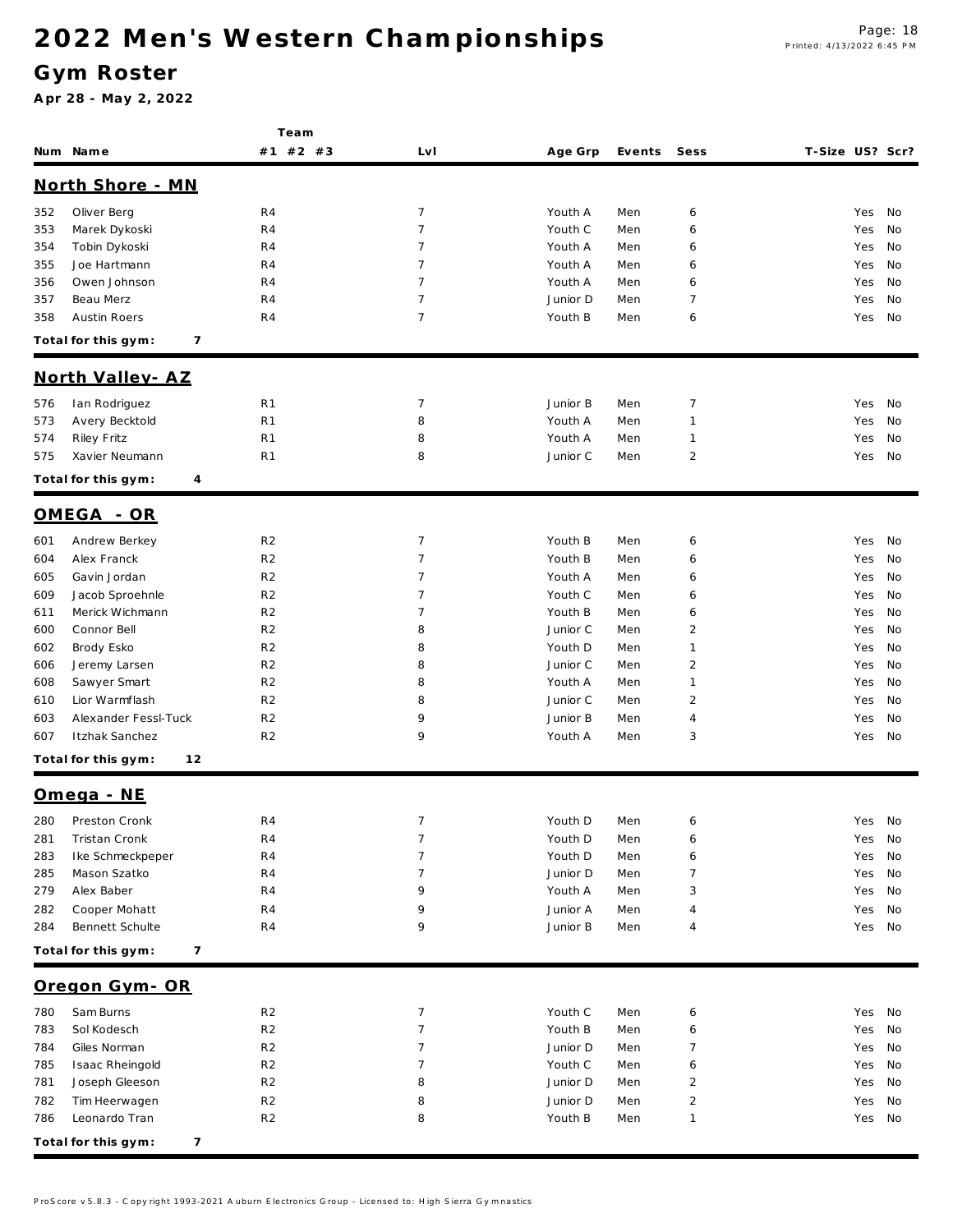### **G ym Roster**

|     |                     |   | Team           |                |          |        |                |                 |        |    |
|-----|---------------------|---|----------------|----------------|----------|--------|----------------|-----------------|--------|----|
|     | Num Name            |   | #1 #2 #3       | LvI            | Age Grp  | Events | Sess           | T-Size US? Scr? |        |    |
|     | Pacific Coast - CA  |   |                |                |          |        |                |                 |        |    |
| 686 | Noah Kovach         |   | R <sub>1</sub> | 7              | Junior C | Men    | $\overline{7}$ |                 | Yes    | No |
| 684 | Graysen Callicoatt  |   | R <sub>1</sub> | 8              | Youth D  | Men    | $\mathbf{1}$   |                 | Yes    | No |
| 687 | Elijah Miller       |   | R <sub>1</sub> | 8              | Youth D  | Men    | 1              |                 | Yes    | No |
| 688 | Vincent Noonan      |   | R1             | 8              | Youth D  | Men    | 1              |                 | Yes    | No |
| 682 | Alex Aarhus         |   | R <sub>1</sub> | 9              | Senior D | Men    | 5              |                 | Yes    | No |
| 683 | Jason Bell          |   | R <sub>1</sub> | 9              | Senior D | Men    | 5              |                 | Yes    | No |
| 685 | Aaron King          |   | R <sub>1</sub> | 9              | Senior D | Men    | 5              |                 | Yes    | No |
|     | Total for this gym: | 7 |                |                |          |        |                |                 |        |    |
|     | Payke-CA            |   |                |                |          |        |                |                 |        |    |
| 182 | Eric Shiroishi      |   | R <sub>1</sub> | $\overline{7}$ | Youth D  | Men    | 6              |                 | Yes    | No |
| 180 | Killian Holt        |   | R <sub>1</sub> | 8              | Youth C  | Men    | $\mathbf{1}$   |                 | Yes    | No |
| 181 | Elysha Lopez        |   | R <sub>1</sub> | 8              | Junior C | Men    | $\overline{2}$ |                 | Yes    | No |
|     | Total for this gym: | 3 |                |                |          |        |                |                 |        |    |
|     | Peninsula - CA      |   |                |                |          |        |                |                 |        |    |
| 496 | David Grinberg      |   | R <sub>1</sub> | $\overline{7}$ | Junior C | Men    | $\overline{7}$ |                 | Yes    | No |
| 497 | Noah Lin            |   | R <sub>1</sub> | $\overline{7}$ | Junior C | Men    | $\overline{7}$ |                 | Yes    | No |
|     | Total for this gym: | 2 |                |                |          |        |                |                 |        |    |
|     |                     |   |                |                |          |        |                |                 |        |    |
|     | PGA-NE              |   |                |                |          |        |                |                 |        |    |
| 155 | John Helter         |   | R4             | 9              | Junior C | Men    | 4              |                 | Yes    | No |
| 156 | Noah Long           |   | R4             | 9              | Youth B  | Men    | 3              |                 | Yes    | No |
| 157 | Tyler McDonald      |   | R4             | 9              | Junior C | Men    | 4              |                 | Yes    | No |
| 158 | Itai Trainin        |   | R4             | 9              | Senior B | Men    | 5              |                 | Yes    | No |
|     | Total for this gym: | 4 |                |                |          |        |                |                 |        |    |
|     | Pinnacle - CO       |   |                |                |          |        |                |                 |        |    |
| 661 | Brandon Anderson    |   | R9             | 9              | Senior C | Men    | 5              |                 | Yes    | No |
| 662 | Treyce Cowden       |   | R9             | 9              | Senior A | Men    | 5              |                 | Yes    | No |
| 663 | Carson Harrington   |   | R9             | 9              | Junior C | Men    | 4              |                 | Yes    | No |
|     | Total for this gym: | 3 |                |                |          |        |                |                 |        |    |
|     | Powerhouse - TX     |   |                |                |          |        |                |                 |        |    |
| 109 | Juan Flores         |   | R <sub>3</sub> | $\overline{7}$ | Junior B | Men    | $\overline{7}$ |                 | Yes    | No |
| 110 | Scott McKinney      |   | R <sub>3</sub> | $\overline{7}$ | Youth C  | Men    | 6              |                 | Yes    | No |
| 111 | <b>Isaac Morris</b> |   | R <sub>3</sub> | $\overline{7}$ | Junior A | Men    | $\overline{7}$ |                 | Yes    | No |
| 112 | Parker Nutt         |   | R <sub>3</sub> | $\overline{7}$ | Junior C | Men    | $\overline{7}$ |                 | Yes    | No |
|     | Total for this gym: | 4 |                |                |          |        |                |                 |        |    |
|     | ROGA - MN           |   |                |                |          |        |                |                 |        |    |
| 702 | Jared Willkomm      |   | R4             | 8              | Youth D  | Men    | $\mathbf{1}$   |                 | Yes    | No |
| 699 | Joseph Buechler     |   | R4             | 9              | Senior A | Men    | 5              |                 | Yes    | No |
| 700 | Henry Krebs         |   | R4             | 9              | Senior B | Men    | 5              |                 | Yes    | No |
| 701 | Tyler Schoenoff     |   | R4             | 9              | Senior B | Men    | 5              |                 | Yes No |    |
|     | Total for this gym: | 4 |                |                |          |        |                |                 |        |    |
|     |                     |   |                |                |          |        |                |                 |        |    |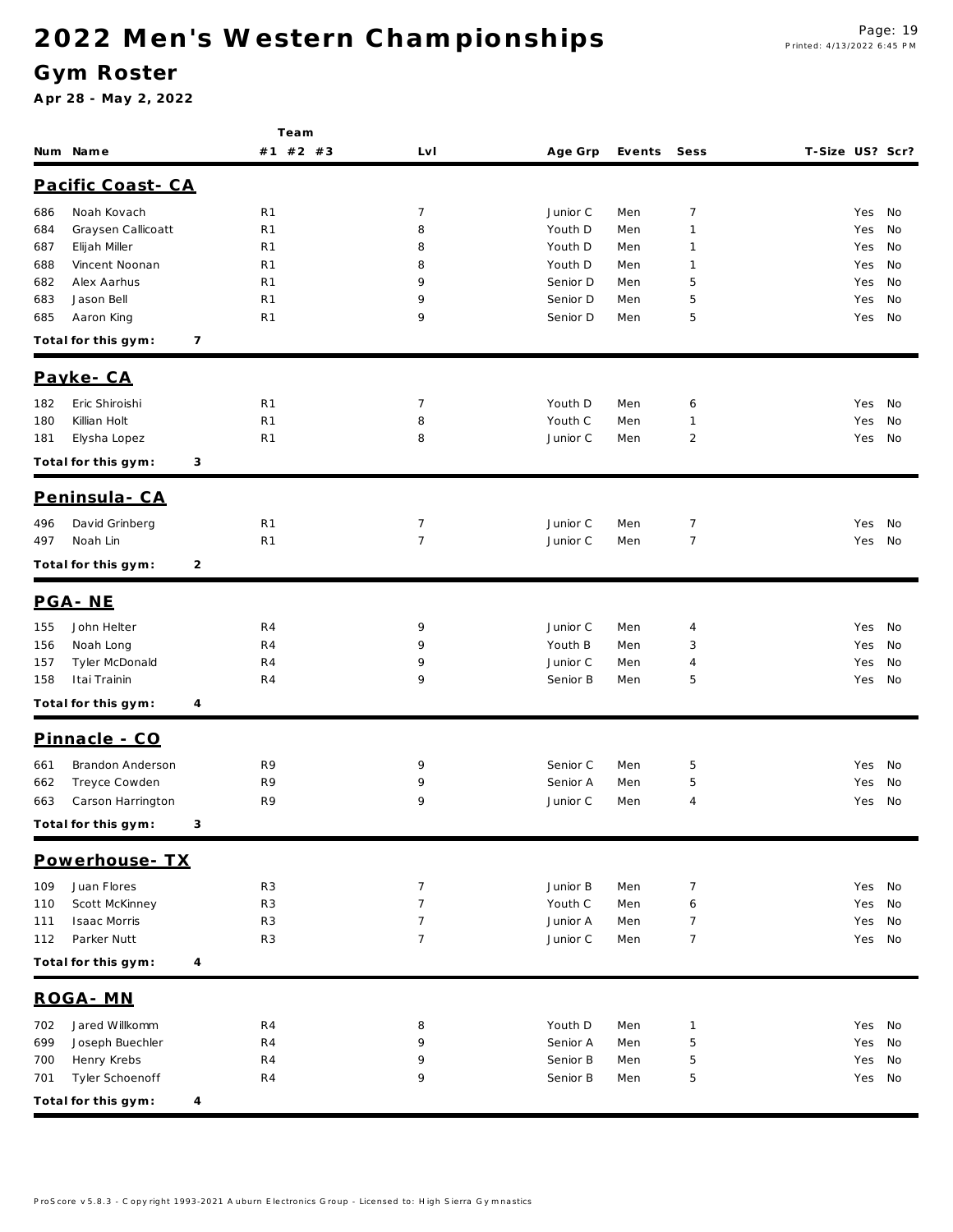### **G ym Roster**

|            |                                     | Team                             |                                  |                     |            |                     |                 |            |          |
|------------|-------------------------------------|----------------------------------|----------------------------------|---------------------|------------|---------------------|-----------------|------------|----------|
|            | Num Name                            | #1 #2 #3                         | Lv I                             | Age Grp             | Events     | Sess                | T-Size US? Scr? |            |          |
|            | RPGA-TX                             |                                  |                                  |                     |            |                     |                 |            |          |
|            |                                     |                                  |                                  |                     |            |                     |                 |            |          |
| 531        | Marcus Canales                      | R <sub>3</sub>                   | $\overline{7}$                   | Youth D             | Men        | 6                   |                 | Yes        | No       |
| 533        | Eion Donald<br>Evan Lozado          | R <sub>3</sub>                   | $\overline{7}$<br>$\overline{7}$ | Junior D<br>Youth D | Men<br>Men | $\overline{7}$<br>6 |                 | Yes        | No<br>No |
| 534<br>537 | Eli Parker                          | R <sub>3</sub><br>R <sub>3</sub> | $\overline{7}$                   | Junior C            | Men        | 7                   |                 | Yes<br>Yes | No       |
| 538        | Whit Post                           | R <sub>3</sub>                   | $\overline{7}$                   | Junior C            | Men        | $\overline{7}$      |                 | Yes        | No       |
| 539        | Aiden Rizzo                         | R <sub>3</sub>                   | $\overline{7}$                   | Youth D             | Men        | 6                   |                 | Yes        | No       |
| 535        | lan Mastel                          | R <sub>3</sub>                   | 8                                | Youth C             | Men        | 1                   |                 | Yes        | No       |
| 536        | Efren Olson                         | R <sub>3</sub>                   | 8                                | Youth C             | Men        | 1                   |                 | Yes        | No       |
| 532        | Bryson Chestnut                     | R <sub>3</sub>                   | 9                                | Youth C             | Men        | 3                   |                 | Yes        | No       |
|            | Total for this gym:<br>9            |                                  |                                  |                     |            |                     |                 |            |          |
|            |                                     |                                  |                                  |                     |            |                     |                 |            |          |
|            | <u>SAGA-TX</u>                      |                                  |                                  |                     |            |                     |                 |            |          |
| 635        | Jonny McJunkin                      | R <sub>3</sub>                   | 8                                | Junior D            | Men        | $\overline{2}$      |                 | Yes        | No       |
| 634        | Ryan Hatfield                       | R <sub>3</sub>                   | 9                                | Junior A            | Men        | 4                   |                 | Yes        | No       |
|            | Total for this gym:<br>2            |                                  |                                  |                     |            |                     |                 |            |          |
|            | Salto-WI                            |                                  |                                  |                     |            |                     |                 |            |          |
| 371        | Konstantin Adamov                   | R4                               | $\overline{7}$                   | Youth C             | Men        | 6                   |                 | Yes        | No       |
| 372        | Maki Agoudemos                      | R4                               | $\overline{7}$                   | Youth A             | Men        | 6                   |                 | Yes        | No       |
| 376        | Nate Carlstrom                      | R4                               | 7                                | Youth B             | Men        | 6                   |                 | Yes        | No       |
| 374        | Peyton Alwin                        | R4                               | 8                                | Youth B             | Men        | 1                   |                 | Yes        | No       |
| 378        | Franklin Koutnik                    | R4                               | 8                                | Youth A             | Men        | 1                   |                 | Yes        | No       |
| 380        | Jordan Seals                        | R4                               | 8                                | Youth D             | Men        | 1                   |                 | Yes        | No       |
| 381        | Jay Slife                           | R4                               | 8                                | Youth A             | Men        | 1                   |                 | Yes        | No       |
| 383        | Brendon Vorwald                     | R4                               | 8                                | Junior A            | Men        | $\overline{2}$      |                 | Yes        | No       |
| 373        | Parker Alwin                        | R4                               | 9                                | Junior D            | Men        | 4                   |                 | Yes        | No       |
| 375        | Hudson Brunner                      | R4                               | 9                                | Youth B             | Men        | 3                   |                 | Yes        | No       |
| 377        | Alex Kob                            | R <sub>4</sub>                   | 9                                | Junior B            | Men        | 4                   |                 | Yes        | No       |
| 379        | Anthony Ruscheinsky                 | R4                               | 9                                | Youth C             | Men        | 3                   |                 | Yes        | No       |
| 382        | Nathan Underhill                    | R4                               | 9                                | Junior D            | Men        | 4                   |                 | Yes        | No       |
|            | 13<br>Total for this gym:           |                                  |                                  |                     |            |                     |                 |            |          |
|            | SCATS-CA                            |                                  |                                  |                     |            |                     |                 |            |          |
|            |                                     |                                  |                                  |                     |            |                     |                 |            |          |
| 236        | Jaffeth Ortiz                       | R <sub>1</sub>                   | 8                                | Youth D             | Men        | 1                   |                 | Yes        | No       |
| 235        | Trenton Kailey                      | R <sub>1</sub>                   | 9                                | Youth B             | Men        | 3                   |                 | Yes        | No       |
|            | Total for this gym:<br>2            |                                  |                                  |                     |            |                     |                 |            |          |
|            | SCEGA-CA                            |                                  |                                  |                     |            |                     |                 |            |          |
| 402        | Mark Suzuki                         | R <sub>1</sub>                   | 8                                | Junior D            | Men        | $\overline{2}$      |                 | Yes No     |          |
|            | Total for this gym:<br>$\mathbf{1}$ |                                  |                                  |                     |            |                     |                 |            |          |
|            | Seawind-CA                          |                                  |                                  |                     |            |                     |                 |            |          |
| 335        | Kyler Mancilla                      | R1                               | $\overline{7}$                   | Junior B            | Men        | 7                   |                 | Yes        | No       |
| 340        | Bradley Weis                        | R <sub>1</sub>                   | $\overline{7}$                   | Youth A             | Men        | 6                   |                 | Yes        | No       |
| 334        | Owen Mai                            | R1                               | 8                                | Junior B            | Men        | $\overline{c}$      |                 | Yes        | No       |
| 339        | R-V-Aiden Rogers                    | S<br>R1                          | 8                                | Junior C            | Men        | $\overline{2}$      |                 | Yes        | No       |
| 336        | Sean McLennan                       | R1                               | 9                                | Junior A            | Men        | 4                   |                 | Yes        | No       |
| 337        | William McLennan                    | R1                               | 9                                | Junior A            | Men        | 4                   |                 | Yes        | No       |
| 338        | Mitchell Payumo                     | R1                               | 9                                | Junior D            | Men        | 4                   |                 | Yes No     |          |
|            |                                     |                                  |                                  |                     |            |                     |                 |            |          |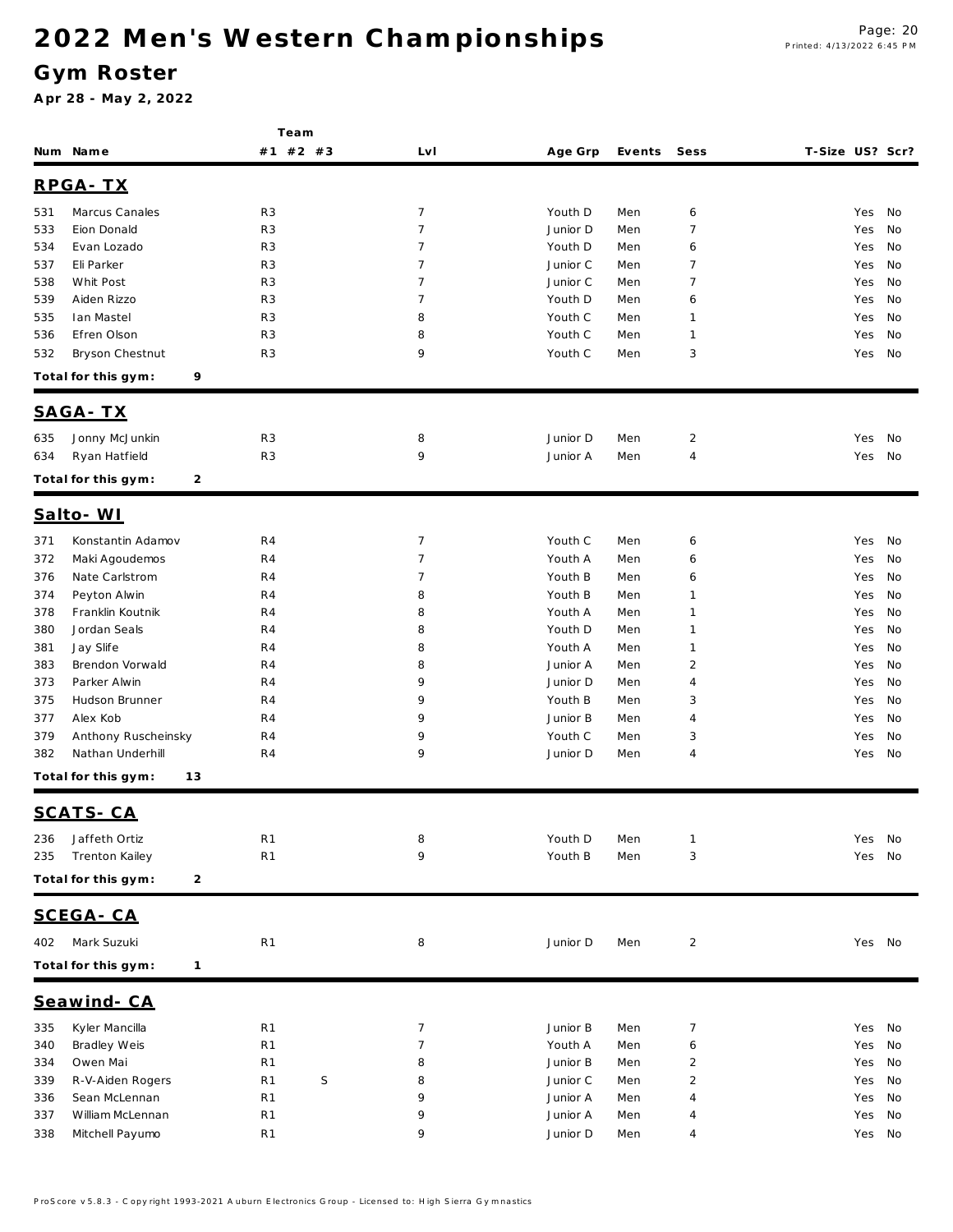### **G ym Roster**

|                                                      | Team                             |                     |                      |            |                     |                 |            |          |
|------------------------------------------------------|----------------------------------|---------------------|----------------------|------------|---------------------|-----------------|------------|----------|
| Num Name                                             | #1 #2 #3                         | LvI                 | Age Grp              | Events     | Sess                | T-Size US? Scr? |            |          |
| Seawind-CA continued                                 |                                  |                     |                      |            |                     |                 |            |          |
| Conrad Weis<br>341                                   | R <sub>1</sub>                   | 9                   | Youth D              | Men        | 3                   |                 | Yes No     |          |
| Total for this gym:<br>8                             |                                  |                     |                      |            |                     |                 |            |          |
|                                                      |                                  |                     |                      |            |                     |                 |            |          |
| SGAC-MO                                              |                                  |                     |                      |            |                     |                 |            |          |
| Cooper Lotz<br>347                                   | R <sub>3</sub>                   | 7                   | Youth C              | Men        | 6                   |                 | Yes        | No       |
| Banning McElroy<br>348                               | R <sub>3</sub>                   | $\overline{7}$      | Junior B             | Men        | $\overline{7}$      |                 | Yes        | No       |
| 2<br>Total for this gym:                             |                                  |                     |                      |            |                     |                 |            |          |
| Sokol Elite - CA                                     |                                  |                     |                      |            |                     |                 |            |          |
| Aquiles Calderon<br>332                              | R <sub>1</sub>                   | 7                   | Junior D             | Men        | 7                   |                 | Yes        | No       |
| Marc Andrew Villalobos<br>333                        | R <sub>1</sub>                   | 8                   | Junior D             | Men        | $\overline{2}$      |                 | Yes        | No       |
| Total for this gym:<br>2                             |                                  |                     |                      |            |                     |                 |            |          |
| SoLa Gymnastics-LA                                   |                                  |                     |                      |            |                     |                 |            |          |
| Isaac Schollian<br>689                               | R <sub>3</sub>                   | 7                   | Youth C              | Men        | 6                   |                 | Yes        | No       |
| Aiden Vidrine<br>690                                 | R <sub>3</sub>                   | $\overline{7}$      | Youth C              | Men        | 6                   |                 | Yes        | No       |
| 2<br>Total for this gym:                             |                                  |                     |                      |            |                     |                 |            |          |
| South Coast-CA                                       |                                  |                     |                      |            |                     |                 |            |          |
| Micah Barthel<br>502                                 | R <sub>1</sub>                   | 7                   | Youth B              | Men        | 6                   |                 | Yes        | No       |
| 506<br>Aristotle Ralls                               | R <sub>1</sub>                   | 7                   | Youth A              | Men        | 6                   |                 | Yes        | No       |
| 509<br>Colin Young                                   | R <sub>1</sub>                   | 7                   | Youth A              | Men        | 6                   |                 | Yes        | No       |
| Youssef Malek<br>505                                 | R <sub>1</sub>                   | 8                   | Youth C              | Men        | $\mathbf 1$         |                 | Yes        | No       |
| PH-Finley Chin<br>503                                | S<br>R <sub>1</sub>              | 9                   | Senior B             | Men        | 5                   |                 | Yes        | No       |
| Daniel Levi<br>504                                   | R <sub>1</sub>                   | 9                   | Senior D             | Men        | 5                   |                 | Yes        | No       |
| Tyler Star<br>507<br>Noah Tung<br>508                | R <sub>1</sub><br>R <sub>1</sub> | 9<br>9              | Senior A<br>Junior D | Men<br>Men | 5<br>4              |                 | Yes<br>Yes | No<br>No |
| Total for this gym:<br>8                             |                                  |                     |                      |            |                     |                 |            |          |
|                                                      |                                  |                     |                      |            |                     |                 |            |          |
| Southlake Gym-TX                                     |                                  |                     |                      |            |                     |                 |            |          |
| Dub Hunt<br>619                                      | R <sub>3</sub>                   | 9                   | Youth D              | Men        | 3                   |                 | Yes        | No       |
| Mick Seyler<br>620                                   | R <sub>3</sub>                   | 9                   | Youth C              | Men        | 3                   |                 | Yes No     |          |
| Total for this gym:<br>$\overline{c}$                |                                  |                     |                      |            |                     |                 |            |          |
| Louis Gym - MO<br><u>St.</u>                         |                                  |                     |                      |            |                     |                 |            |          |
| Sawyer Ditto-Husek<br>268                            | R <sub>3</sub>                   | $\overline{7}$      | Youth B              | Men        | 6                   |                 | Yes        | No       |
| Andrew McCandless<br>270                             | R <sub>3</sub>                   | $\overline{7}$      | Youth B              | Men        | 6                   |                 | Yes        | No       |
| Zach Milligan<br>272                                 | R <sub>3</sub>                   | $\overline{7}$      | Youth A              | Men        | 6                   |                 | Yes        | No       |
| <b>Brooks Schilders</b><br>273<br>Noah Turner<br>274 | R <sub>3</sub><br>R <sub>3</sub> | $\overline{7}$<br>7 | Junior A<br>Youth D  | Men<br>Men | $\overline{7}$<br>6 |                 | Yes<br>Yes | No<br>No |
| Nathan Bender<br>267                                 | R <sub>3</sub>                   | 9                   | Youth B              | Men        | 3                   |                 | Yes        | No       |
| Kyle Holmes<br>269                                   | R <sub>3</sub>                   | 9                   | Youth A              | Men        | 3                   |                 | Yes        | No       |
| Harry McGuire<br>271                                 | R <sub>3</sub>                   | 9                   | Junior A             | Men        | 4                   |                 | Yes        | No       |
| Total for this gym:<br>8                             |                                  |                     |                      |            |                     |                 |            |          |
| Stanford-CA                                          |                                  |                     |                      |            |                     |                 |            |          |
| Ronan Buchbinder Huang<br>524                        | R <sub>1</sub>                   | $\overline{7}$      | Youth A              | Men        | 6                   |                 | Yes        | No       |
|                                                      |                                  |                     |                      |            |                     |                 |            |          |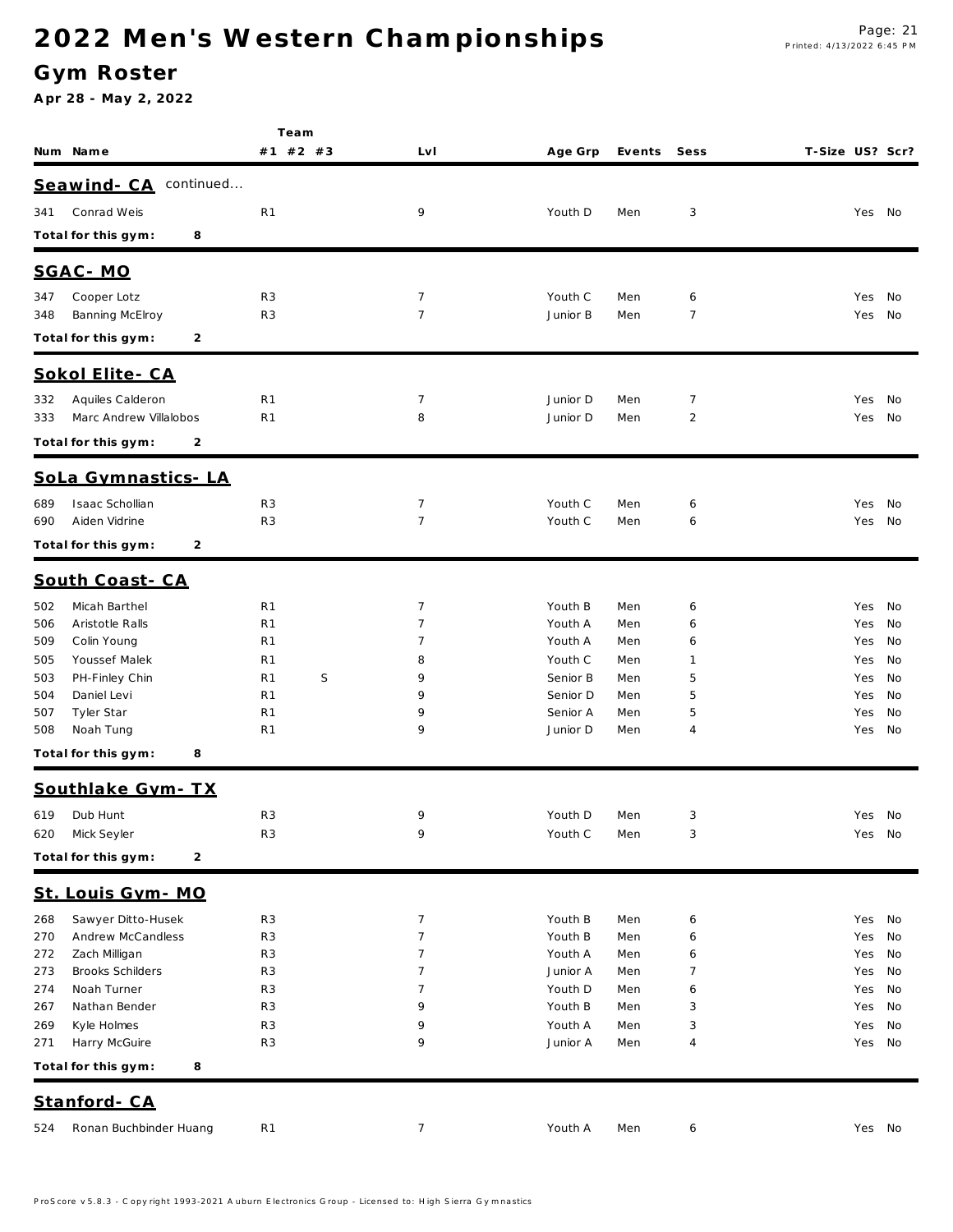### **G ym Roster**

|                                     | Team                |                |                     |        |                |                 |  |
|-------------------------------------|---------------------|----------------|---------------------|--------|----------------|-----------------|--|
| Num Name                            | #1 #2 #3            | LvI            | Age Grp             | Events | Sess           | T-Size US? Scr? |  |
| continued<br>Stanford-CA            |                     |                |                     |        |                |                 |  |
|                                     |                     | 7              |                     |        |                |                 |  |
| Alex Crosby<br>525                  | R <sub>1</sub>      |                | Youth A<br>Junior B | Men    | 6              | Yes No          |  |
| Panteleimon Kyriacou<br>527         | R <sub>1</sub>      | 8              |                     | Men    | 2              | No<br>Yes       |  |
| Maksym Trukhachov<br>530            | R <sub>1</sub>      | 8              | Junior C            | Men    | $\overline{2}$ | Yes<br>No       |  |
| Finn Grenstam<br>526                | R <sub>1</sub>      | 9              | Junior D            | Men    | $\overline{4}$ | No<br>Yes       |  |
| Camden Ogawa<br>528                 | R <sub>1</sub>      | 9              | Senior A            | Men    | 5              | No<br>Yes       |  |
| Baird Radford<br>529                | R <sub>1</sub>      | 9              | Senior C            | Men    | 5              | No<br>Yes       |  |
| Total for this gym:<br>7            |                     |                |                     |        |                |                 |  |
| Star Center- TX                     |                     |                |                     |        |                |                 |  |
| FX-Wyatt Mayes<br>294               | S<br>R <sub>3</sub> | $\overline{7}$ | Junior A            | Men    | 7              | Yes No          |  |
|                                     |                     |                |                     |        |                |                 |  |
| Total for this gym:<br>$\mathbf{1}$ |                     |                |                     |        |                |                 |  |
| Synergy Gym-IA                      |                     |                |                     |        |                |                 |  |
| Alex Krebs<br>643                   | R4                  | 7              | Junior D            | Men    | 7              | Yes<br>No       |  |
| Josh Irias<br>642                   | R <sub>4</sub>      | 9              | Junior D            | Men    | $\overline{4}$ | Yes No          |  |
| Total for this gym:<br>2            |                     |                |                     |        |                |                 |  |
| <u>TAGS South-MN</u>                |                     |                |                     |        |                |                 |  |
|                                     |                     |                |                     |        |                |                 |  |
| Tyler Dowzak<br>364                 | R4                  | 9              | Junior A            | Men    | $\overline{4}$ | Yes No          |  |
| Total for this gym:<br>$\mathbf{1}$ |                     |                |                     |        |                |                 |  |
|                                     |                     |                |                     |        |                |                 |  |
| Team Legacy-CA                      |                     |                |                     |        |                |                 |  |
| Will Haas<br>154                    | R <sub>1</sub>      | $\overline{7}$ | Junior C            | Men    | $\overline{7}$ | Yes No          |  |
| Total for this gym:<br>1            |                     |                |                     |        |                |                 |  |
| Technique Gym-CA                    |                     |                |                     |        |                |                 |  |
| Neel Chandra<br>277                 | R <sub>1</sub>      | 7              | Junior A            | Men    | 7              | No<br>Yes       |  |
| Edmond Manukyan<br>278              | R <sub>1</sub>      | $\overline{7}$ | Junior A            | Men    | $\overline{7}$ | Yes No          |  |
|                                     |                     |                |                     |        |                |                 |  |
| Total for this gym:<br>2            |                     |                |                     |        |                |                 |  |
| TEGA-TX                             |                     |                |                     |        |                |                 |  |
| Paxton Daniel<br>435                | R <sub>3</sub>      | 8              | Youth D             | Men    | $\mathbf{1}$   | No<br>Yes       |  |
| Wyatt Woodson<br>436                | R <sub>3</sub>      | 8              | Junior D            | Men    | $\overline{2}$ | No<br>Yes       |  |
| Will Brackeen<br>434                | R <sub>3</sub>      | 9              | Junior B            | Men    | $\overline{4}$ | Yes<br>No       |  |
| Total for this gym:<br>3            |                     |                |                     |        |                |                 |  |
| Texas Dreams-TX                     |                     |                |                     |        |                |                 |  |
| Gavin Bowles<br>671                 | R <sub>3</sub>      | 7              | Junior D            | Men    | $\overline{7}$ | Yes<br>No       |  |
| Pranav Karpe<br>676                 | R <sub>3</sub>      | $\overline{7}$ | Junior A            | Men    | $\overline{7}$ | Yes<br>No       |  |
| Logan Smith<br>678                  | R <sub>3</sub>      | 7              | Youth D             | Men    | 6              | Yes<br>No       |  |
| Kade Turay<br>679                   | R <sub>3</sub>      | 7              | Youth C             | Men    | 6              | Yes<br>No       |  |
| <b>Bryce Gehling</b><br>674         | R <sub>3</sub>      | 8              | Junior A            | Men    | $\overline{2}$ | Yes<br>No       |  |
| Andrew Sims<br>677                  | R <sub>3</sub>      | 8              | Youth D             | Men    | $\mathbf{1}$   | No<br>Yes       |  |
| Alex Wheelock<br>680                | R <sub>3</sub>      | 8              | Youth C             | Men    | $\mathbf{1}$   | Yes<br>No       |  |
| Owen Cendana<br>672                 | R <sub>3</sub>      | 9              | Junior D            | Men    | $\overline{4}$ | Yes<br>No       |  |
| Luke Drummond<br>673                | R <sub>3</sub>      | 9              | Junior A            | Men    | $\overline{4}$ | Yes<br>No       |  |
| <b>Broderick Guild</b><br>675       | R <sub>3</sub>      | 9              | Youth C             | Men    | 3              | No<br>Yes       |  |
|                                     |                     |                |                     |        |                |                 |  |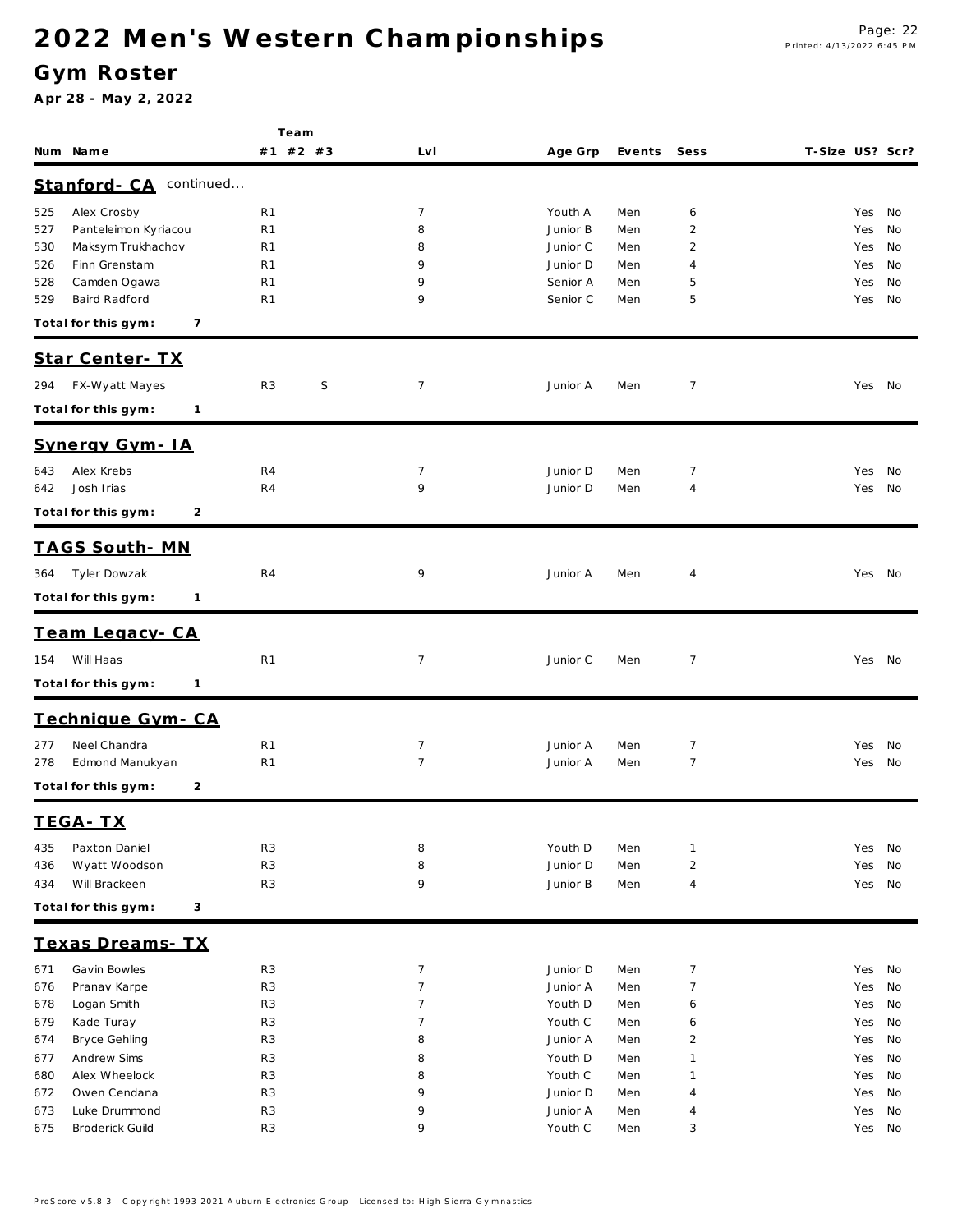### **G ym Roster**

| #1 #2 #3<br>T-Size US? Scr?<br>Num Name<br>LvI<br>Age Grp<br>Events<br>Sess<br>Texas Dreams- TX continued<br>Roberto Wheelock<br>R <sub>3</sub><br>9<br>Junior B<br>Men<br>4<br>Yes No<br>681<br>Total for this gym:<br>11<br>Texas Star Gym-TX<br>Rock Sweet<br>R <sub>3</sub><br>9<br>5<br>513<br>Senior B<br>Men<br>Yes No<br>Total for this gym:<br>$\mathbf{1}$<br>The Klub Gym-CA<br>Cooper Dammann<br>$\overline{7}$<br>R <sub>1</sub><br>Junior C<br>7<br>581<br>Men<br>Yes No<br>Henry Felts<br>R <sub>1</sub><br>7<br>Junior A<br>7<br>582<br>Men<br>Yes<br>No<br>Fin Weber<br>R <sub>1</sub><br>7<br>Youth A<br>584<br>Men<br>No<br>6<br>Yes<br>Loic Weber<br>585<br>R <sub>1</sub><br>7<br>Youth A<br>Men<br>No<br>6<br>Yes<br>S<br>V-Zack Landrum<br>R <sub>1</sub><br>8<br>Junior D<br>2<br>583<br>Men<br>Yes No<br>Total for this gym:<br>5<br>The Rock-TX<br>Gabe Nicholson<br>R <sub>3</sub><br>7<br>Junior B<br>Men<br>7<br>Yes No<br>165<br>Total for this gym:<br>$\mathbf{1}$<br><u>Thornton's-TX</u><br>Mark Lowe<br>R <sub>3</sub><br>7<br>Junior A<br>7<br>697<br>Men<br>Yes<br>No<br>R <sub>3</sub><br>$\overline{7}$<br>698<br>Seth Misegades<br>Youth D<br>Men<br>No<br>6<br>Yes<br>Total for this gym:<br>2<br>Timberline-CO<br>Austin Evans<br>$\overline{7}$<br>792<br>R9<br>7<br>Junior C<br>Men<br>Yes<br>No<br>Emiliano Gonzales-Serrano<br>793<br>R9<br>7<br>Junior D<br>7<br>Men<br>No<br>Yes<br>Jensen Kinnaird<br>R9<br>795<br>Youth D<br>Men<br>7<br>No<br>6<br>Yes<br>Luke Haugestuen<br>R9<br>Youth D<br>794<br>9<br>Men<br>3<br>Yes<br>No<br>796<br>Ethan Sinley<br>R9<br>9<br>Senior C<br>5<br>Men<br>Yes<br>No<br>Total for this gym: 5<br>Top Squad-CA<br>Ryan Grusby<br>R <sub>1</sub><br>9<br>Senior B<br>5<br>691<br>Men<br>Yes No<br>Nate Maretzki<br>R <sub>1</sub><br>9<br>5<br>692<br>Senior B<br>Men<br>Yes No<br>Total for this gym:<br>2<br>TPG-WI<br>V-Trenton Beron<br>R4<br>S<br>$\overline{7}$<br>Junior B<br>$\overline{7}$<br>257<br>Men<br>Yes No<br>Total for this gym:<br>$\mathbf{1}$<br>Triad Gymnastics- IA<br>V-Preston Dowd<br>S<br>R <sub>4</sub><br>8<br>Youth B<br>Men<br>$\mathbf{1}$<br>Yes No<br>514<br>Total for this gym:<br>$\mathbf{1}$ | Team |  |  |  |  |
|-----------------------------------------------------------------------------------------------------------------------------------------------------------------------------------------------------------------------------------------------------------------------------------------------------------------------------------------------------------------------------------------------------------------------------------------------------------------------------------------------------------------------------------------------------------------------------------------------------------------------------------------------------------------------------------------------------------------------------------------------------------------------------------------------------------------------------------------------------------------------------------------------------------------------------------------------------------------------------------------------------------------------------------------------------------------------------------------------------------------------------------------------------------------------------------------------------------------------------------------------------------------------------------------------------------------------------------------------------------------------------------------------------------------------------------------------------------------------------------------------------------------------------------------------------------------------------------------------------------------------------------------------------------------------------------------------------------------------------------------------------------------------------------------------------------------------------------------------------------------------------------------------------------------------------------------------------------------------------------------------------------------------------------------------------------------------------------------------------------------------------------------------------------------------------------------------------------------------|------|--|--|--|--|
|                                                                                                                                                                                                                                                                                                                                                                                                                                                                                                                                                                                                                                                                                                                                                                                                                                                                                                                                                                                                                                                                                                                                                                                                                                                                                                                                                                                                                                                                                                                                                                                                                                                                                                                                                                                                                                                                                                                                                                                                                                                                                                                                                                                                                       |      |  |  |  |  |
|                                                                                                                                                                                                                                                                                                                                                                                                                                                                                                                                                                                                                                                                                                                                                                                                                                                                                                                                                                                                                                                                                                                                                                                                                                                                                                                                                                                                                                                                                                                                                                                                                                                                                                                                                                                                                                                                                                                                                                                                                                                                                                                                                                                                                       |      |  |  |  |  |
|                                                                                                                                                                                                                                                                                                                                                                                                                                                                                                                                                                                                                                                                                                                                                                                                                                                                                                                                                                                                                                                                                                                                                                                                                                                                                                                                                                                                                                                                                                                                                                                                                                                                                                                                                                                                                                                                                                                                                                                                                                                                                                                                                                                                                       |      |  |  |  |  |
|                                                                                                                                                                                                                                                                                                                                                                                                                                                                                                                                                                                                                                                                                                                                                                                                                                                                                                                                                                                                                                                                                                                                                                                                                                                                                                                                                                                                                                                                                                                                                                                                                                                                                                                                                                                                                                                                                                                                                                                                                                                                                                                                                                                                                       |      |  |  |  |  |
|                                                                                                                                                                                                                                                                                                                                                                                                                                                                                                                                                                                                                                                                                                                                                                                                                                                                                                                                                                                                                                                                                                                                                                                                                                                                                                                                                                                                                                                                                                                                                                                                                                                                                                                                                                                                                                                                                                                                                                                                                                                                                                                                                                                                                       |      |  |  |  |  |
|                                                                                                                                                                                                                                                                                                                                                                                                                                                                                                                                                                                                                                                                                                                                                                                                                                                                                                                                                                                                                                                                                                                                                                                                                                                                                                                                                                                                                                                                                                                                                                                                                                                                                                                                                                                                                                                                                                                                                                                                                                                                                                                                                                                                                       |      |  |  |  |  |
|                                                                                                                                                                                                                                                                                                                                                                                                                                                                                                                                                                                                                                                                                                                                                                                                                                                                                                                                                                                                                                                                                                                                                                                                                                                                                                                                                                                                                                                                                                                                                                                                                                                                                                                                                                                                                                                                                                                                                                                                                                                                                                                                                                                                                       |      |  |  |  |  |
|                                                                                                                                                                                                                                                                                                                                                                                                                                                                                                                                                                                                                                                                                                                                                                                                                                                                                                                                                                                                                                                                                                                                                                                                                                                                                                                                                                                                                                                                                                                                                                                                                                                                                                                                                                                                                                                                                                                                                                                                                                                                                                                                                                                                                       |      |  |  |  |  |
|                                                                                                                                                                                                                                                                                                                                                                                                                                                                                                                                                                                                                                                                                                                                                                                                                                                                                                                                                                                                                                                                                                                                                                                                                                                                                                                                                                                                                                                                                                                                                                                                                                                                                                                                                                                                                                                                                                                                                                                                                                                                                                                                                                                                                       |      |  |  |  |  |
|                                                                                                                                                                                                                                                                                                                                                                                                                                                                                                                                                                                                                                                                                                                                                                                                                                                                                                                                                                                                                                                                                                                                                                                                                                                                                                                                                                                                                                                                                                                                                                                                                                                                                                                                                                                                                                                                                                                                                                                                                                                                                                                                                                                                                       |      |  |  |  |  |
|                                                                                                                                                                                                                                                                                                                                                                                                                                                                                                                                                                                                                                                                                                                                                                                                                                                                                                                                                                                                                                                                                                                                                                                                                                                                                                                                                                                                                                                                                                                                                                                                                                                                                                                                                                                                                                                                                                                                                                                                                                                                                                                                                                                                                       |      |  |  |  |  |
|                                                                                                                                                                                                                                                                                                                                                                                                                                                                                                                                                                                                                                                                                                                                                                                                                                                                                                                                                                                                                                                                                                                                                                                                                                                                                                                                                                                                                                                                                                                                                                                                                                                                                                                                                                                                                                                                                                                                                                                                                                                                                                                                                                                                                       |      |  |  |  |  |
|                                                                                                                                                                                                                                                                                                                                                                                                                                                                                                                                                                                                                                                                                                                                                                                                                                                                                                                                                                                                                                                                                                                                                                                                                                                                                                                                                                                                                                                                                                                                                                                                                                                                                                                                                                                                                                                                                                                                                                                                                                                                                                                                                                                                                       |      |  |  |  |  |
|                                                                                                                                                                                                                                                                                                                                                                                                                                                                                                                                                                                                                                                                                                                                                                                                                                                                                                                                                                                                                                                                                                                                                                                                                                                                                                                                                                                                                                                                                                                                                                                                                                                                                                                                                                                                                                                                                                                                                                                                                                                                                                                                                                                                                       |      |  |  |  |  |
|                                                                                                                                                                                                                                                                                                                                                                                                                                                                                                                                                                                                                                                                                                                                                                                                                                                                                                                                                                                                                                                                                                                                                                                                                                                                                                                                                                                                                                                                                                                                                                                                                                                                                                                                                                                                                                                                                                                                                                                                                                                                                                                                                                                                                       |      |  |  |  |  |
|                                                                                                                                                                                                                                                                                                                                                                                                                                                                                                                                                                                                                                                                                                                                                                                                                                                                                                                                                                                                                                                                                                                                                                                                                                                                                                                                                                                                                                                                                                                                                                                                                                                                                                                                                                                                                                                                                                                                                                                                                                                                                                                                                                                                                       |      |  |  |  |  |
|                                                                                                                                                                                                                                                                                                                                                                                                                                                                                                                                                                                                                                                                                                                                                                                                                                                                                                                                                                                                                                                                                                                                                                                                                                                                                                                                                                                                                                                                                                                                                                                                                                                                                                                                                                                                                                                                                                                                                                                                                                                                                                                                                                                                                       |      |  |  |  |  |
|                                                                                                                                                                                                                                                                                                                                                                                                                                                                                                                                                                                                                                                                                                                                                                                                                                                                                                                                                                                                                                                                                                                                                                                                                                                                                                                                                                                                                                                                                                                                                                                                                                                                                                                                                                                                                                                                                                                                                                                                                                                                                                                                                                                                                       |      |  |  |  |  |
|                                                                                                                                                                                                                                                                                                                                                                                                                                                                                                                                                                                                                                                                                                                                                                                                                                                                                                                                                                                                                                                                                                                                                                                                                                                                                                                                                                                                                                                                                                                                                                                                                                                                                                                                                                                                                                                                                                                                                                                                                                                                                                                                                                                                                       |      |  |  |  |  |
|                                                                                                                                                                                                                                                                                                                                                                                                                                                                                                                                                                                                                                                                                                                                                                                                                                                                                                                                                                                                                                                                                                                                                                                                                                                                                                                                                                                                                                                                                                                                                                                                                                                                                                                                                                                                                                                                                                                                                                                                                                                                                                                                                                                                                       |      |  |  |  |  |
|                                                                                                                                                                                                                                                                                                                                                                                                                                                                                                                                                                                                                                                                                                                                                                                                                                                                                                                                                                                                                                                                                                                                                                                                                                                                                                                                                                                                                                                                                                                                                                                                                                                                                                                                                                                                                                                                                                                                                                                                                                                                                                                                                                                                                       |      |  |  |  |  |
|                                                                                                                                                                                                                                                                                                                                                                                                                                                                                                                                                                                                                                                                                                                                                                                                                                                                                                                                                                                                                                                                                                                                                                                                                                                                                                                                                                                                                                                                                                                                                                                                                                                                                                                                                                                                                                                                                                                                                                                                                                                                                                                                                                                                                       |      |  |  |  |  |
|                                                                                                                                                                                                                                                                                                                                                                                                                                                                                                                                                                                                                                                                                                                                                                                                                                                                                                                                                                                                                                                                                                                                                                                                                                                                                                                                                                                                                                                                                                                                                                                                                                                                                                                                                                                                                                                                                                                                                                                                                                                                                                                                                                                                                       |      |  |  |  |  |
|                                                                                                                                                                                                                                                                                                                                                                                                                                                                                                                                                                                                                                                                                                                                                                                                                                                                                                                                                                                                                                                                                                                                                                                                                                                                                                                                                                                                                                                                                                                                                                                                                                                                                                                                                                                                                                                                                                                                                                                                                                                                                                                                                                                                                       |      |  |  |  |  |
|                                                                                                                                                                                                                                                                                                                                                                                                                                                                                                                                                                                                                                                                                                                                                                                                                                                                                                                                                                                                                                                                                                                                                                                                                                                                                                                                                                                                                                                                                                                                                                                                                                                                                                                                                                                                                                                                                                                                                                                                                                                                                                                                                                                                                       |      |  |  |  |  |
|                                                                                                                                                                                                                                                                                                                                                                                                                                                                                                                                                                                                                                                                                                                                                                                                                                                                                                                                                                                                                                                                                                                                                                                                                                                                                                                                                                                                                                                                                                                                                                                                                                                                                                                                                                                                                                                                                                                                                                                                                                                                                                                                                                                                                       |      |  |  |  |  |
|                                                                                                                                                                                                                                                                                                                                                                                                                                                                                                                                                                                                                                                                                                                                                                                                                                                                                                                                                                                                                                                                                                                                                                                                                                                                                                                                                                                                                                                                                                                                                                                                                                                                                                                                                                                                                                                                                                                                                                                                                                                                                                                                                                                                                       |      |  |  |  |  |
|                                                                                                                                                                                                                                                                                                                                                                                                                                                                                                                                                                                                                                                                                                                                                                                                                                                                                                                                                                                                                                                                                                                                                                                                                                                                                                                                                                                                                                                                                                                                                                                                                                                                                                                                                                                                                                                                                                                                                                                                                                                                                                                                                                                                                       |      |  |  |  |  |
|                                                                                                                                                                                                                                                                                                                                                                                                                                                                                                                                                                                                                                                                                                                                                                                                                                                                                                                                                                                                                                                                                                                                                                                                                                                                                                                                                                                                                                                                                                                                                                                                                                                                                                                                                                                                                                                                                                                                                                                                                                                                                                                                                                                                                       |      |  |  |  |  |
|                                                                                                                                                                                                                                                                                                                                                                                                                                                                                                                                                                                                                                                                                                                                                                                                                                                                                                                                                                                                                                                                                                                                                                                                                                                                                                                                                                                                                                                                                                                                                                                                                                                                                                                                                                                                                                                                                                                                                                                                                                                                                                                                                                                                                       |      |  |  |  |  |
|                                                                                                                                                                                                                                                                                                                                                                                                                                                                                                                                                                                                                                                                                                                                                                                                                                                                                                                                                                                                                                                                                                                                                                                                                                                                                                                                                                                                                                                                                                                                                                                                                                                                                                                                                                                                                                                                                                                                                                                                                                                                                                                                                                                                                       |      |  |  |  |  |
|                                                                                                                                                                                                                                                                                                                                                                                                                                                                                                                                                                                                                                                                                                                                                                                                                                                                                                                                                                                                                                                                                                                                                                                                                                                                                                                                                                                                                                                                                                                                                                                                                                                                                                                                                                                                                                                                                                                                                                                                                                                                                                                                                                                                                       |      |  |  |  |  |
|                                                                                                                                                                                                                                                                                                                                                                                                                                                                                                                                                                                                                                                                                                                                                                                                                                                                                                                                                                                                                                                                                                                                                                                                                                                                                                                                                                                                                                                                                                                                                                                                                                                                                                                                                                                                                                                                                                                                                                                                                                                                                                                                                                                                                       |      |  |  |  |  |
|                                                                                                                                                                                                                                                                                                                                                                                                                                                                                                                                                                                                                                                                                                                                                                                                                                                                                                                                                                                                                                                                                                                                                                                                                                                                                                                                                                                                                                                                                                                                                                                                                                                                                                                                                                                                                                                                                                                                                                                                                                                                                                                                                                                                                       |      |  |  |  |  |
|                                                                                                                                                                                                                                                                                                                                                                                                                                                                                                                                                                                                                                                                                                                                                                                                                                                                                                                                                                                                                                                                                                                                                                                                                                                                                                                                                                                                                                                                                                                                                                                                                                                                                                                                                                                                                                                                                                                                                                                                                                                                                                                                                                                                                       |      |  |  |  |  |
|                                                                                                                                                                                                                                                                                                                                                                                                                                                                                                                                                                                                                                                                                                                                                                                                                                                                                                                                                                                                                                                                                                                                                                                                                                                                                                                                                                                                                                                                                                                                                                                                                                                                                                                                                                                                                                                                                                                                                                                                                                                                                                                                                                                                                       |      |  |  |  |  |
|                                                                                                                                                                                                                                                                                                                                                                                                                                                                                                                                                                                                                                                                                                                                                                                                                                                                                                                                                                                                                                                                                                                                                                                                                                                                                                                                                                                                                                                                                                                                                                                                                                                                                                                                                                                                                                                                                                                                                                                                                                                                                                                                                                                                                       |      |  |  |  |  |
|                                                                                                                                                                                                                                                                                                                                                                                                                                                                                                                                                                                                                                                                                                                                                                                                                                                                                                                                                                                                                                                                                                                                                                                                                                                                                                                                                                                                                                                                                                                                                                                                                                                                                                                                                                                                                                                                                                                                                                                                                                                                                                                                                                                                                       |      |  |  |  |  |
|                                                                                                                                                                                                                                                                                                                                                                                                                                                                                                                                                                                                                                                                                                                                                                                                                                                                                                                                                                                                                                                                                                                                                                                                                                                                                                                                                                                                                                                                                                                                                                                                                                                                                                                                                                                                                                                                                                                                                                                                                                                                                                                                                                                                                       |      |  |  |  |  |
|                                                                                                                                                                                                                                                                                                                                                                                                                                                                                                                                                                                                                                                                                                                                                                                                                                                                                                                                                                                                                                                                                                                                                                                                                                                                                                                                                                                                                                                                                                                                                                                                                                                                                                                                                                                                                                                                                                                                                                                                                                                                                                                                                                                                                       |      |  |  |  |  |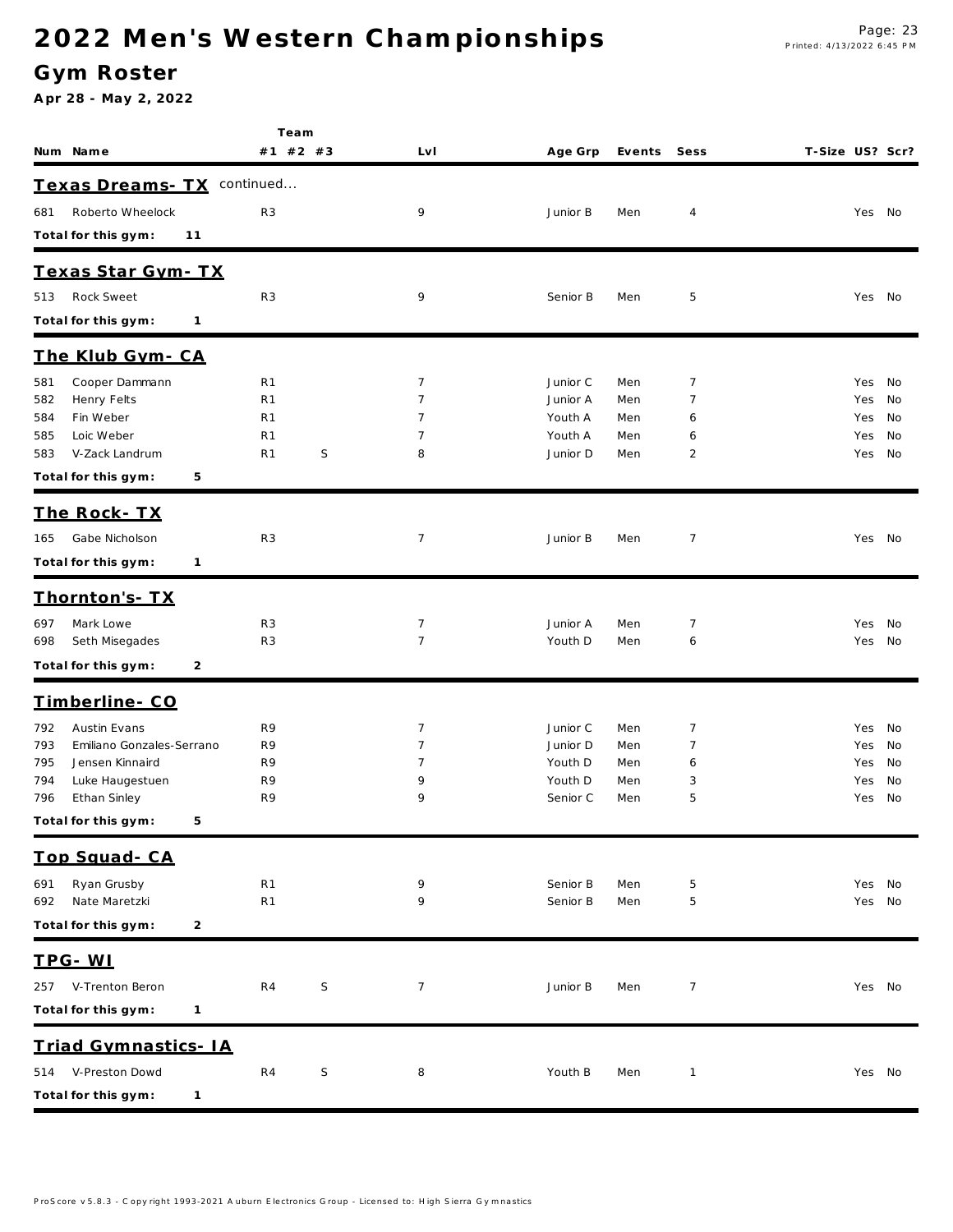### **G ym Roster**

|            | Num Name                            | Team<br>#1 #2 #3                 | LvI                              | Age Grp             | Events     | Sess           | T-Size US? Scr? |            |          |
|------------|-------------------------------------|----------------------------------|----------------------------------|---------------------|------------|----------------|-----------------|------------|----------|
|            | Twin City Twist-MN                  |                                  |                                  |                     |            |                |                 |            |          |
| 253        | Kai Frantz                          | R4                               | 9                                | Junior D            | Men        | 4              |                 | Yes No     |          |
| 254        | Joe Gerlach                         | R <sub>4</sub>                   | 9                                | Youth A             | Men        | 3              |                 | Yes        | No       |
|            | Total for this gym:<br>2            |                                  |                                  |                     |            |                |                 |            |          |
|            |                                     |                                  |                                  |                     |            |                |                 |            |          |
| 577        | United Elite - TX<br>Casey McDowell | R3                               | 9                                | Junior B            | Men        | 4              |                 | Yes No     |          |
|            | Total for this gym:<br>$\mathbf{1}$ |                                  |                                  |                     |            |                |                 |            |          |
|            |                                     |                                  |                                  |                     |            |                |                 |            |          |
|            | USA Gym Flairs-AZ                   |                                  |                                  |                     |            |                |                 |            |          |
| 403        | Hunter Arnold                       | R <sub>1</sub>                   | $\overline{7}$<br>$\overline{7}$ | Youth C             | Men        | 6<br>7         |                 | Yes        | No<br>No |
| 407        | Dylan Johnson                       | R <sub>1</sub>                   |                                  | Junior A            | Men        |                |                 | Yes        |          |
| 411<br>416 | Reid Lowinger<br>Zander Nolte       | R <sub>1</sub><br>R <sub>1</sub> | 7<br>7                           | Youth A<br>Junior D | Men<br>Men | 6<br>7         |                 | Yes        | No<br>No |
| 404        | Braiden Beck                        | R <sub>1</sub>                   | 8                                | Junior B            | Men        | $\overline{c}$ |                 | Yes<br>Yes | No       |
| 405        | Arthur Bender                       | R <sub>1</sub>                   | 8                                | Junior A            | Men        | $\overline{2}$ |                 | Yes        | No       |
|            |                                     | R <sub>1</sub>                   | 8                                | Junior B            | Men        | $\overline{c}$ |                 |            | No       |
| 406<br>409 | Brody Esperti                       | R <sub>1</sub>                   | 8                                | Youth C             | Men        | $\mathbf{1}$   |                 | Yes<br>Yes | No       |
|            | Logan Keesler<br>Aiden Morehouse    |                                  | 8                                | Youth B             |            | 1              |                 |            |          |
| 414        | Adam Skousen                        | R <sub>1</sub><br>R <sub>1</sub> | 8                                | Youth C             | Men<br>Men | $\mathbf{1}$   |                 | Yes        | No<br>No |
| 417        |                                     |                                  |                                  |                     |            |                |                 | Yes        |          |
| 419        | David Villatoro                     | R <sub>1</sub>                   | 8                                | Junior A            | Men        | $\overline{c}$ |                 | Yes        | No       |
| 420        | Bentlee Woods                       | R <sub>1</sub>                   | 8                                | Youth C             | Men        | 1              |                 | Yes        | No       |
| 408        | Kory Kauffmann                      | R <sub>1</sub>                   | 9                                | Senior D            | Men        | 5              |                 | Yes        | No       |
| 410        | Hudson Kerby                        | R <sub>1</sub>                   | 9                                | Senior A            | Men        | 5              |                 | Yes        | No       |
| 412        | Jacob Mayer                         | R <sub>1</sub>                   | 9                                | Youth D             | Men        | 3              |                 | Yes        | No       |
| 413        | Corey Mitra                         | R <sub>1</sub>                   | 9                                | Senior B            | Men        | 5              |                 | Yes        | No       |
| 415        | Dylan Nelson                        | R <sub>1</sub>                   | 9                                | Senior D            | Men        | 5              |                 | Yes        | No       |
| 418        | Khamaree Thomas                     | R <sub>1</sub>                   | 9                                | Senior C            | Men        | 5              |                 | Yes        | No       |
|            | Total for this gym:<br>18           |                                  |                                  |                     |            |                |                 |            |          |
|            | USA Gym World- UT                   |                                  |                                  |                     |            |                |                 |            |          |
| 197        | Jack Alders                         | R9                               | $\overline{7}$                   | Youth B             | Men        | 6              |                 | Yes        | No       |
| 198        | Madden Gray                         | R9                               | $7\phantom{.0}$                  | Youth A             | Men        | 6              |                 | Yes No     |          |
| 199        | Yaotl Holbrook                      | R9                               | $\overline{7}$                   | Youth B             | Men        | 6              |                 | Yes No     |          |
| 200        | Lincoln Jeppsen                     | R9                               | $\overline{7}$                   | Youth B             | Men        | 6              |                 | Yes No     |          |
| 201        | Ayden Mills                         | R9                               | 7                                | Youth C             | Men        | 6              |                 | Yes        | No       |
| 203        | Benjamin Packer                     | R9                               | 7                                | Youth A             | Men        | 6              |                 | Yes        | No       |
| 202        | Tommy Nerdin                        | R9                               | 8                                | Youth B             | Men        | 1              |                 | Yes        | No       |
| 204        | Liam Stayner                        | R9                               | 8                                | Youth A             | Men        | 1              |                 | Yes        | No       |
| 205        | Gabe Tayler                         | R9                               | 9                                | Youth A             | Men        | 3              |                 | Yes No     |          |
|            | 9<br>Total for this gym:            |                                  |                                  |                     |            |                |                 |            |          |
|            |                                     |                                  |                                  |                     |            |                |                 |            |          |
|            | VEGA-WA                             |                                  |                                  |                     |            |                |                 |            |          |
| 128        | Rey Notarte                         | R <sub>2</sub>                   | 9                                | Youth B             | Men        | 3              |                 | Yes No     |          |
|            | Total for this gym:<br>$\mathbf{1}$ |                                  |                                  |                     |            |                |                 |            |          |
|            | VGA-NV                              |                                  |                                  |                     |            |                |                 |            |          |
| 731        | Caleb Burda                         | R <sub>1</sub>                   | 8                                | Junior C            | Men        | 2              |                 | Yes No     |          |
| 732        | Nikkita Malyarov                    | R <sub>1</sub>                   | 8                                | Junior A            | Men        | 2              |                 | Yes        | No       |
| 733        | Xavier Thomas                       | R1                               | 8                                | Junior C            | Men        | 2              |                 | Yes No     |          |
|            | Total for this gym:<br>3            |                                  |                                  |                     |            |                |                 |            |          |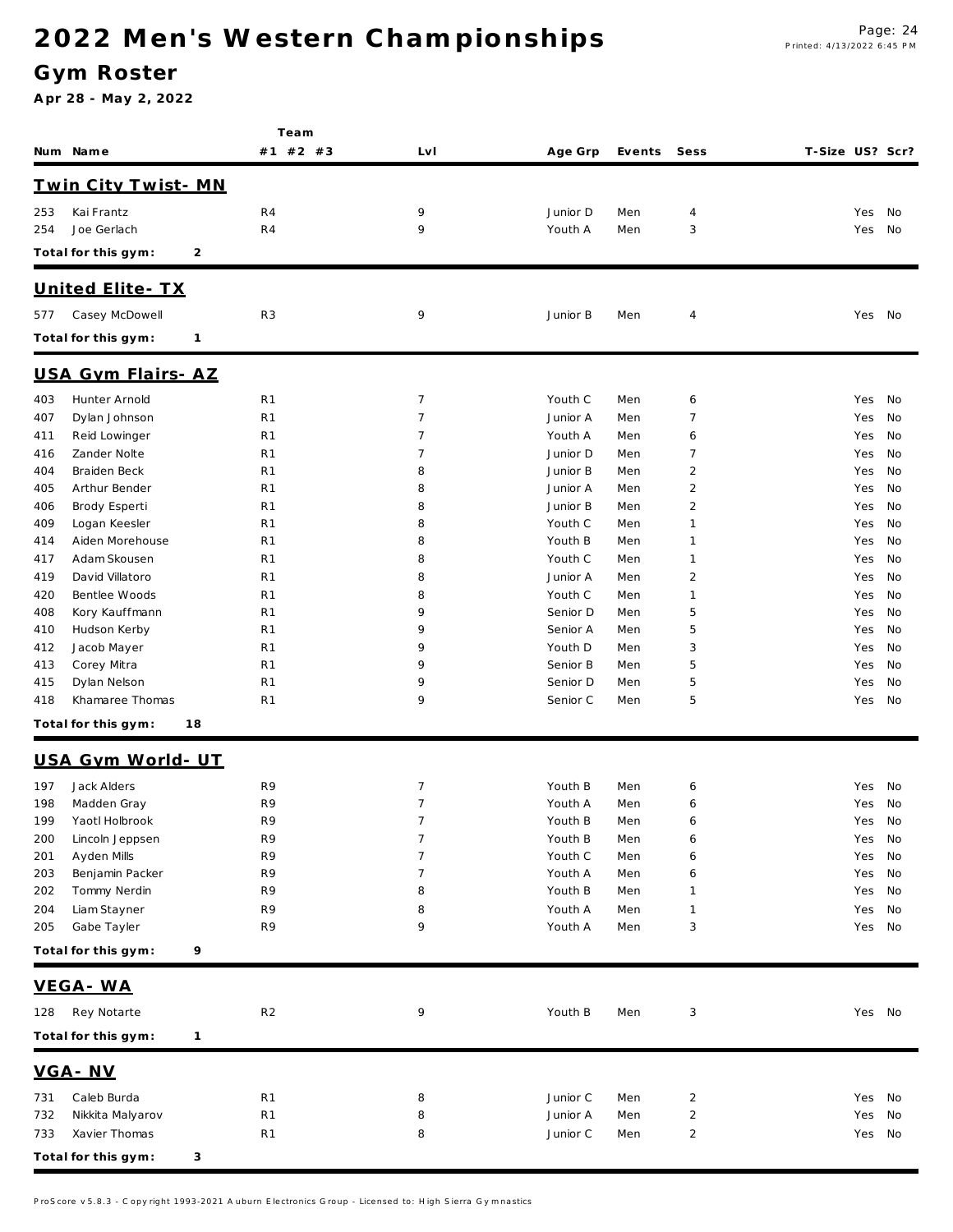### **G ym Roster**

|            |                                     | Team                             |                |                      |            |                                  |                 |               |          |
|------------|-------------------------------------|----------------------------------|----------------|----------------------|------------|----------------------------------|-----------------|---------------|----------|
|            | Num Name                            | #1 #2 #3                         | Lv I           | Age Grp              | Events     | Sess                             | T-Size US? Scr? |               |          |
|            | Victory - CA                        |                                  |                |                      |            |                                  |                 |               |          |
| 183        | Preston Hodge                       | R <sub>1</sub>                   | $\overline{7}$ | Junior B             | Men        | 7                                |                 | Yes No        |          |
|            | Total for this gym:<br>$\mathbf{1}$ |                                  |                |                      |            |                                  |                 |               |          |
|            |                                     |                                  |                |                      |            |                                  |                 |               |          |
|            | WCOGA-CA                            |                                  |                |                      |            |                                  |                 |               |          |
| 137        | Taran Ajith                         | R <sub>1</sub>                   | 8              | Junior A             | Men        | $\overline{2}$                   |                 | Yes           | No       |
| 138        | Arush Duvoor                        | R <sub>1</sub>                   | 8              | Youth C              | Men        | 1                                |                 | Yes           | No       |
| 140        | Ojas Naval<br>Ashwin Pandian        | R1<br>R1                         | 8<br>8         | Junior D<br>Junior C | Men<br>Men | $\overline{2}$<br>$\overline{2}$ |                 | Yes           | No<br>No |
| 141<br>142 | Jinu Pokam                          | R1                               | 8              | Youth B              | Men        | 1                                |                 | Yes<br>Yes    | No       |
| 139        | Patrick Hannon-Ruiz                 | R1                               | 9              | Youth C              | Men        | 3                                |                 | Yes           | No       |
| 143        | Hubert Tan                          | R <sub>1</sub>                   | 9              | Junior C             | Men        | 4                                |                 | Yes           | No       |
| 144        | Taran Vatturi                       | R1                               | 9              | Senior D             | Men        | 5                                |                 | Yes           | No       |
|            | Total for this gym:<br>8            |                                  |                |                      |            |                                  |                 |               |          |
|            |                                     |                                  |                |                      |            |                                  |                 |               |          |
|            | Westside - OR                       |                                  |                |                      |            |                                  |                 |               |          |
| 246        | Quinn Decker                        | R <sub>2</sub>                   | 8              | Junior D             | Men        | $\overline{2}$                   |                 | Yes           | No       |
| 247        | William Kono                        | R <sub>2</sub>                   | 8              | Junior D             | Men        | $\overline{2}$                   |                 | Yes           | No       |
| 248        | Johnny Tully                        | R <sub>2</sub>                   | 8              | Junior B             | Men        | $\overline{2}$                   |                 | Yes           | No       |
|            | Total for this gym:<br>3            |                                  |                |                      |            |                                  |                 |               |          |
|            | <u>WOGA-TX</u>                      |                                  |                |                      |            |                                  |                 |               |          |
| 315        | Lucas Beltreschi                    | R <sub>3</sub>                   | 8              | Youth D              | Men        | 1                                |                 | Yes           | No       |
| 317        | AJ Dietrich                         | R <sub>3</sub>                   | 8              | Youth C              | Men        | $\mathbf{1}$                     |                 | Yes           | No       |
| 318        | Huntlee Hodges                      | R <sub>3</sub>                   | 8              | Youth B              | Men        | $\mathbf{1}$                     |                 | Yes           | No       |
| 321        | Collin Kubly                        | R <sub>3</sub>                   | 8              | Youth C              | Men        | 1                                |                 | Yes           | No       |
| 322        | Brady Marckx                        | R <sub>3</sub>                   | 8              | Youth C              | Men        | 1                                |                 | Yes           | No       |
| 324        | Ian Mumbru                          | R <sub>3</sub>                   | 8              | Youth B              | Men        | 1                                |                 | Yes           | No       |
| 325        | Liam Mumbru                         | R <sub>3</sub>                   | 8              | Youth B              | Men        | 1                                |                 | Yes           | No       |
| 328        | Elan Okhotskiy                      | R <sub>3</sub>                   | 8              | Youth B              | Men        | $\mathbf{1}$                     |                 | Yes           | No       |
| 329        | Hudson Rushing                      | R <sub>3</sub>                   | 8              | Junior A             | Men        | $\overline{2}$                   |                 | Yes           | No       |
| 330        | Halen Watterson                     | R <sub>3</sub>                   | 8              | Junior B             | Men        | $\sqrt{2}$                       |                 | Yes           | No       |
| 313        | Alek Antoun                         | R <sub>3</sub>                   | 9              | Youth B              | Men        | 3                                |                 | Yes           | No       |
| 314        | Christian Bart-Williams             | $\mathsf{R}3$                    | 9              | Youth A              | Men        | 3                                |                 | Yes No        |          |
| 316        | Idan Cohen                          | R <sub>3</sub>                   | 9              | Youth A              | Men        | 3                                |                 | Yes           | No       |
| 319        | Josh Johnson                        | R <sub>3</sub>                   | 9              | Youth B              | Men        | 3                                |                 | Yes           | No       |
| 320        | Henry King                          | R <sub>3</sub>                   | 9              | Youth A              | Men        | 3                                |                 | Yes           | No       |
| 323        | Daniel Montes Roque                 | R <sub>3</sub>                   | 9              | Youth C              | Men        | 3                                |                 | Yes           | No       |
| 326        | Liam Nitz                           | R <sub>3</sub>                   | 9              | Youth C              | Men        | 3                                |                 | Yes           | No       |
| 327<br>331 | Uzoma Ojoh<br>Ben Whiting           | R <sub>3</sub><br>R <sub>3</sub> | 9<br>9         | Youth A<br>Youth A   | Men<br>Men | 3<br>3                           |                 | Yes<br>Yes No | No       |
|            | Total for this gym:<br>19           |                                  |                |                      |            |                                  |                 |               |          |
|            |                                     |                                  |                |                      |            |                                  |                 |               |          |
|            | World Champions- TX                 |                                  |                |                      |            |                                  |                 |               |          |
| 665        | Alex Wills                          | R <sub>3</sub>                   | 8              | Junior C             | Men        | 2                                |                 | Yes No        |          |
| 664        | Merrick Sarria                      | R <sub>3</sub>                   | 9              | Youth C              | Men        | 3                                |                 | Yes No        |          |
|            | Total for this gym:<br>2            |                                  |                |                      |            |                                  |                 |               |          |
|            | Xteme Gymnastics-AZ                 |                                  |                |                      |            |                                  |                 |               |          |
| 471        | Asher Spiro                         | R <sub>1</sub>                   | $\overline{7}$ | Youth B              | Men        | 6                                |                 | Yes No        |          |
|            |                                     |                                  |                |                      |            |                                  |                 |               |          |